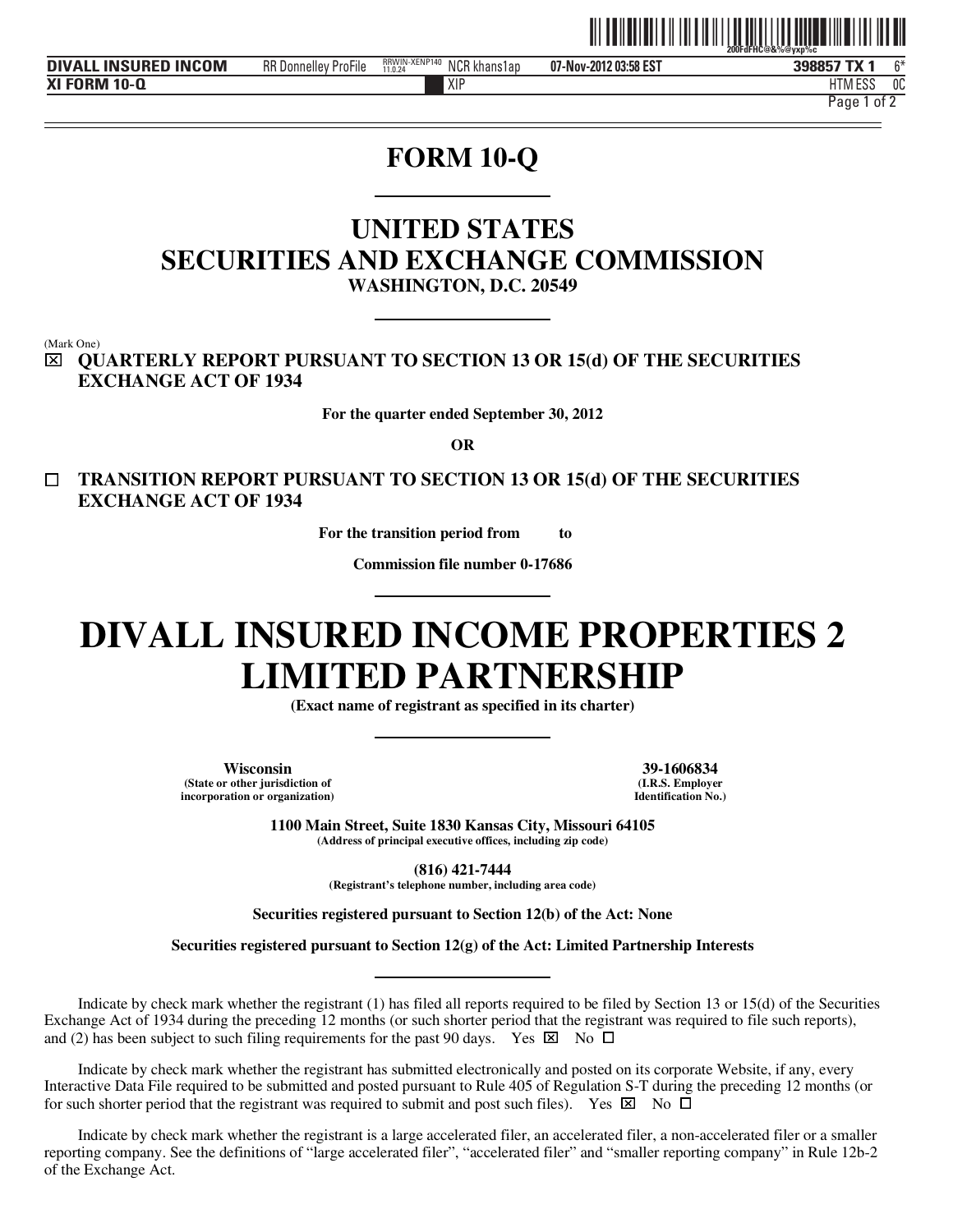|                                |                             |                                          |                       | <u> 111   111   111   111   111   111   111   111   111   111   111   111   111   111   111   111   111   1</u><br>200FdFHC@&%@vxp%c |             |      |
|--------------------------------|-----------------------------|------------------------------------------|-----------------------|--------------------------------------------------------------------------------------------------------------------------------------|-------------|------|
| <b>DIVALL INSURED INCOM</b>    | <b>RR Donnelley ProFile</b> | RRWIN-XENP140<br>NCR khans1ap<br>11.0.24 | 07-Nov-2012 03:58 EST |                                                                                                                                      | 398857 TX 1 | $6*$ |
| <b>XI FORM 10-Q</b>            |                             | XIP                                      |                       |                                                                                                                                      | HTM ESS     | 0C   |
|                                |                             |                                          |                       |                                                                                                                                      | Page 2 of 2 |      |
| Large accelerated filer $\Box$ |                             |                                          |                       | Accelerated filer                                                                                                                    | □           |      |
| Non-accelerated filer $\Box$   |                             |                                          |                       | Smaller Reporting Company X                                                                                                          |             |      |
|                                |                             |                                          |                       |                                                                                                                                      |             |      |

Indicate by check mark whether the registrant is a shell company (as defined in Rule 12b-2 of the Exchange Act). Yes  $\square$  No  $\square$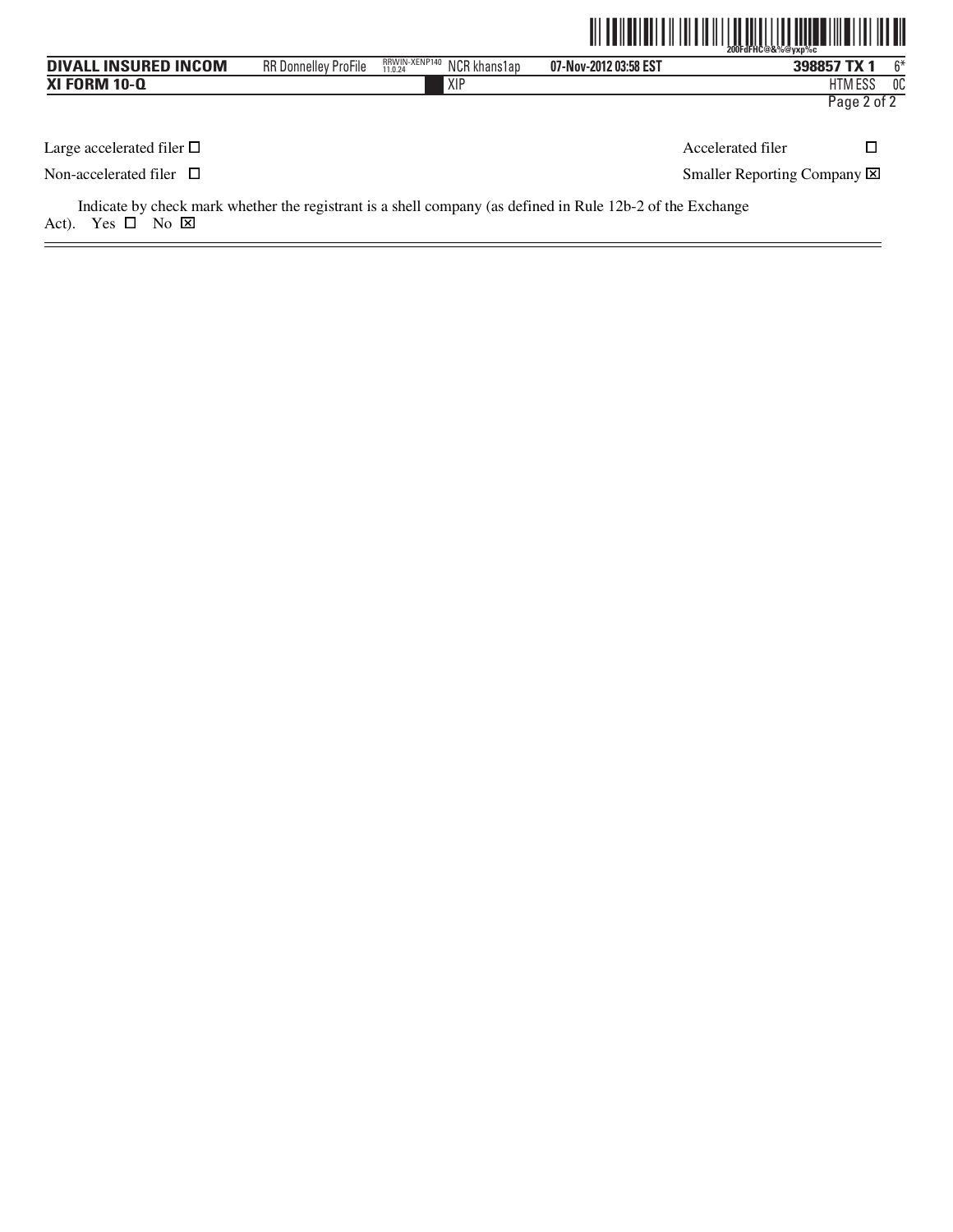

| . INSURED INCOM<br><b>DIVALL</b> | <b>RR Donnelley ProFile</b> | RRWIN-XENP140<br><b>NCR</b><br>. khans lap<br>11.0.24 | 07-Nov-2012 03:58 EST | $\sim$<br>TV O<br>398857      |
|----------------------------------|-----------------------------|-------------------------------------------------------|-----------------------|-------------------------------|
| <b>XI FORM 10-Q</b>              | <b>ART PAGE</b><br>ΑF       | XIF                                                   |                       | 0C<br>$F^{\alpha}$<br>HIM ESS |
|                                  |                             |                                                       |                       | Page<br>0t                    |

TABLE OF CONTENTS

#### DIVALL INSURED INCOME PROPERTIES 2 LIMITED PARTNERSHIP FORM 10-Q FOR THE PERIOD ENDED SEPTEMBER 30, 2012

|                                                                                               | Page     |
|-----------------------------------------------------------------------------------------------|----------|
| <b>PART I. Financial Information</b>                                                          |          |
| Item 1. Financial Statements                                                                  | 3        |
| Item 2. Management's Discussion and Analysis of Financial Condition and Results of Operations |          |
| Item 3. Quantitative and Qualitative Disclosure About Market Risk                             | 21<br>28 |
| Item 4. Controls and Procedures                                                               | 29       |
| <b>PART II. Other Information</b>                                                             |          |
| Item 1. Legal Proceedings                                                                     | 30       |
| Item 1A. Risk Factors                                                                         | 30       |
| <u>Item 2. Unregistered Sale of Equity Securities and Use of Proceeds</u>                     | 30       |
| Item 3. Defaults Upon Senior Securities                                                       | 30       |
| <u>Item 4. Mine Safety Disclosures</u>                                                        | 30       |
| Item 5. Other Information                                                                     | 30       |
| Item 6. Exhibits                                                                              | 30       |
| <b>Signatures</b>                                                                             | 32       |
|                                                                                               |          |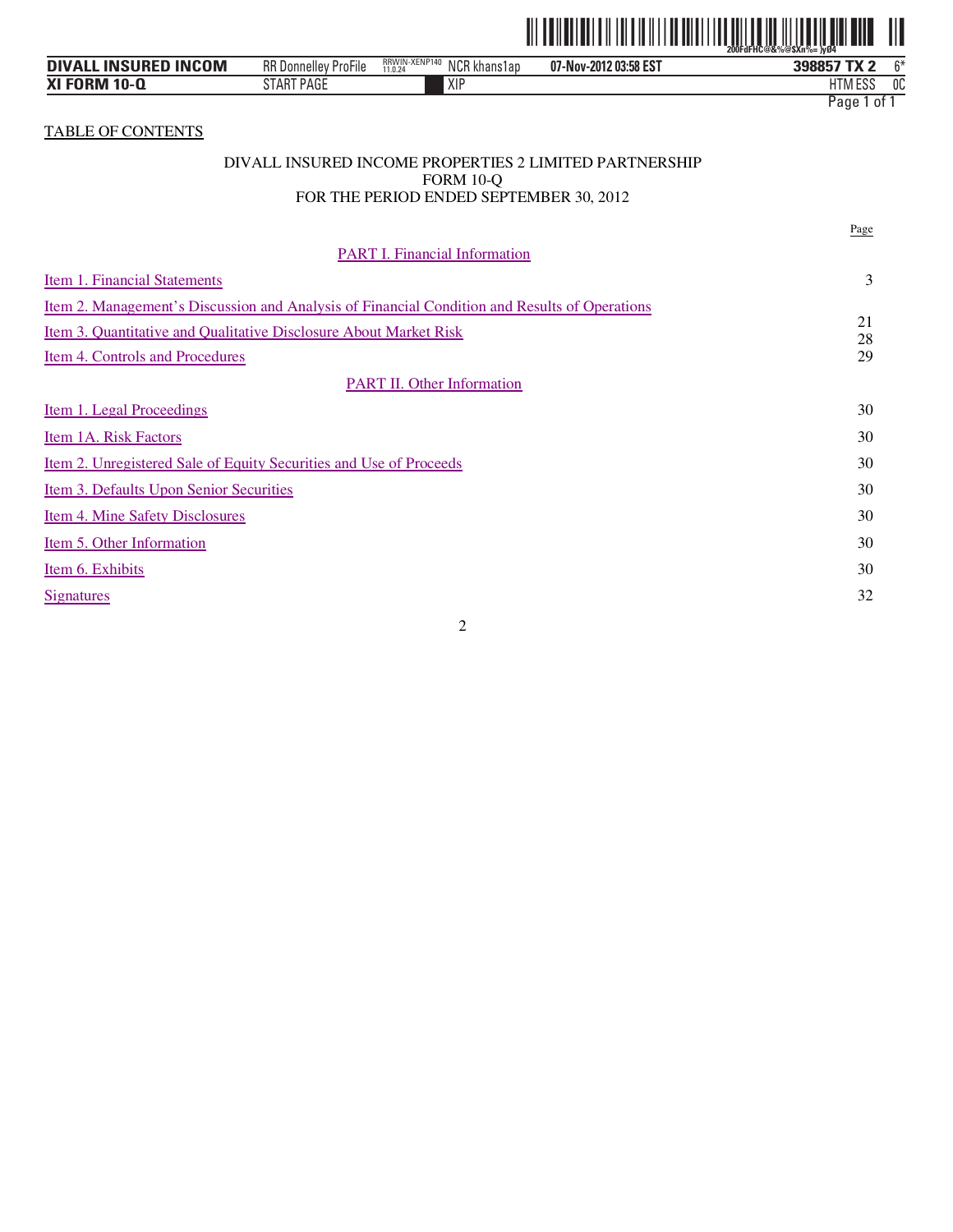

| <b>INSURED INCOM</b><br><b>DIVALL</b> | RR D<br>، Donnellev ProFile | RRWIN-XENP140<br>11.0.24<br>NCR khans1ap | 07-Nov-2012 03:58 EST | 398857 TX 3    | mж.<br>ъ. |
|---------------------------------------|-----------------------------|------------------------------------------|-----------------------|----------------|-----------|
| <b>XI FORM 10-Q</b>                   | PAGE<br>S I AK              | XIP                                      |                       | FOC<br>HIM ESS | 0C        |

#### **PART I - FINANCIAL INFORMATION Item 1. Financial Statements**

## **DIVALL INSURED INCOME PROPERTIES 2 LIMITED PARTNERSHIP**

## **CONDENSED BALANCE SHEETS**

#### **September 30, 2012 and December 31, 2011**

## **ASSETS**

|                                             | September 30,<br>2012 | December 31,<br>2011 |
|---------------------------------------------|-----------------------|----------------------|
|                                             | (Unaudited)           | (Audited)            |
| <b>INVESTMENT PROPERTIES: (Note 3)</b>      |                       |                      |
| Land                                        | \$2,956,118           | \$2,956,118          |
| <b>Buildings</b>                            | 5,028,699             | 5,028,699            |
| Accumulated depreciation                    | (3,797,354)           | (3,684,775)          |
| Net investment properties                   | \$4,187,463           | \$4,300,042          |
| <b>OTHER ASSETS:</b>                        |                       |                      |
| Cash                                        | \$<br>489,845         | \$.<br>771,250       |
| Cash held in Indemnification Trust (Note 9) | 451,783               | 451,961              |
| Property tax cash escrow                    | 29,204                | 28,130               |
| Rents and other receivables                 | 219,200               | 430,048              |
| Property held for sale (Note 3)             | 183,053               | 185,664              |
| Deferred rent receivable                    | 3,270                 | 1,767                |
| Prepaid insurance                           | 491                   | 4,910                |
| Deferred charges, net                       | 200,251               | 221,789              |
| Note Receivable (Note 11)                   | 234,879               | 253,247              |
| Total other assets                          | \$1,811,976           | \$2,348,766          |
| Total assets                                | \$5,999,439           | \$6,648,808          |

The accompanying notes are an integral part of these condensed financial statements.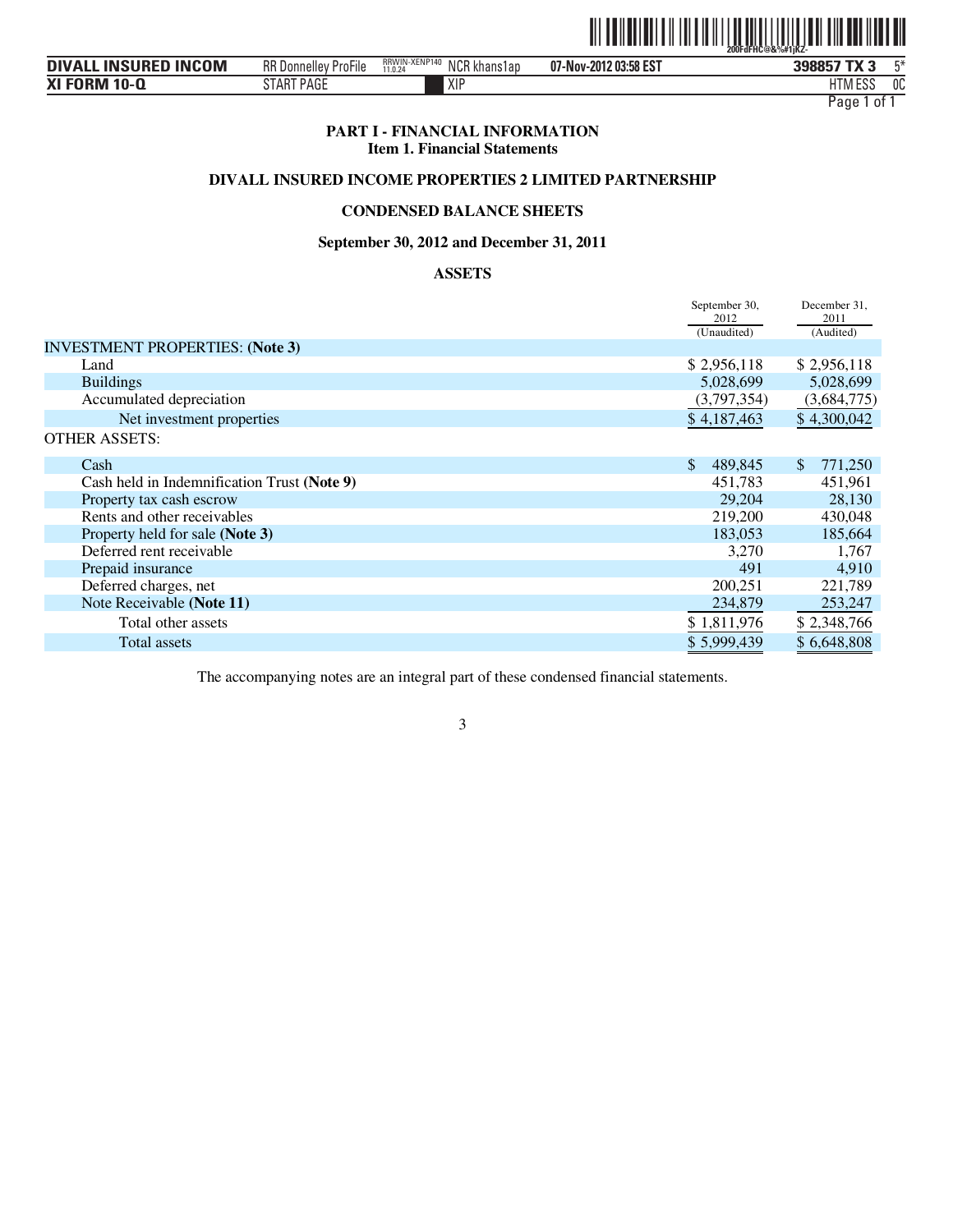

| <b>. INSURED INCOM</b><br><b>DIVAL</b> | <b>RR Donnelley ProFile</b> | RRWIN-XENP140<br>NCR I<br>' khans1ap<br>11.0.24 | 07-Nov-2012 03:58 EST | 398857 TX<br>n           | $7*$ |
|----------------------------------------|-----------------------------|-------------------------------------------------|-----------------------|--------------------------|------|
| <b>XI FORM 10-Q</b>                    |                             | XIF                                             |                       | 11T11F00<br>Luc<br>i IVI | 0C   |

## **DIVALL INSURED INCOME PROPERTIES 2 LIMITED PARTNERSHIP**

## **CONDENSED BALANCE SHEETS**

**September 30, 2012 and December 31, 2011** 

## **LIABILITIES AND PARTNERS' CAPITAL**

|                                                                                                  |     | September 30,<br>2012<br>(Unaudited) |               | December 31.<br>2011<br>(Audited) |
|--------------------------------------------------------------------------------------------------|-----|--------------------------------------|---------------|-----------------------------------|
| <b>LIABILITIES:</b>                                                                              |     |                                      |               |                                   |
| Accounts payable and accrued expenses                                                            | \$  | 34,868                               | \$            | 14,586                            |
| Property tax payable                                                                             |     | 29,208                               |               | 28,134                            |
| Due to General Partner (Note 6)                                                                  |     | 1,102                                |               | 1,757                             |
| Unearned rental income                                                                           |     | 5,000                                |               | 5,000                             |
| Security deposits                                                                                |     | 70,440                               |               | 70,440                            |
| <b>Total liabilities</b>                                                                         | \$  | 140,618                              | $\mathbb{S}$  | 119,917                           |
| <b>CONTINGENT LIABILITIES: (Note 8 and 9)</b>                                                    |     |                                      |               |                                   |
| PARTNERS' CAPITAL: (Notes 1, 4 and 10)                                                           |     |                                      |               |                                   |
| <b>General Partner</b>                                                                           |     |                                      |               |                                   |
| Cumulative net income                                                                            | \$. | 318,985                              | <sup>\$</sup> | 315,120                           |
| Cumulative cash distributions                                                                    |     | (133, 498)                           |               | (131,952)                         |
|                                                                                                  | \$  | 185,487                              | \$            | 183,168                           |
| Limited Partners (46,280.3 interests outstanding) At September 30, 2012 and<br>December 31, 2011 |     |                                      |               |                                   |
| Capital contributions, net of offering costs                                                     |     | \$39,358,468                         |               | \$39,358,468                      |
| Cumulative net income                                                                            |     | \$37,945,363                         |               | 37,562,752                        |
| Cumulative cash distributions                                                                    |     | (70, 790, 268)                       |               | (69, 735, 268)                    |
| Reallocation of former general partners' deficit capital                                         |     | (840, 229)                           |               | (840, 229)                        |
|                                                                                                  | \$  | 5,673,334                            | \$            | 6, 345, 723                       |
| Total partners' capital                                                                          |     | 5,858,821                            | \$            | 6,528,891                         |
| Total liabilities and partners' capital                                                          | \$  | 5,999,439                            | \$            | 6,648,808                         |

The accompanying notes are an integral part of these condensed financial statements.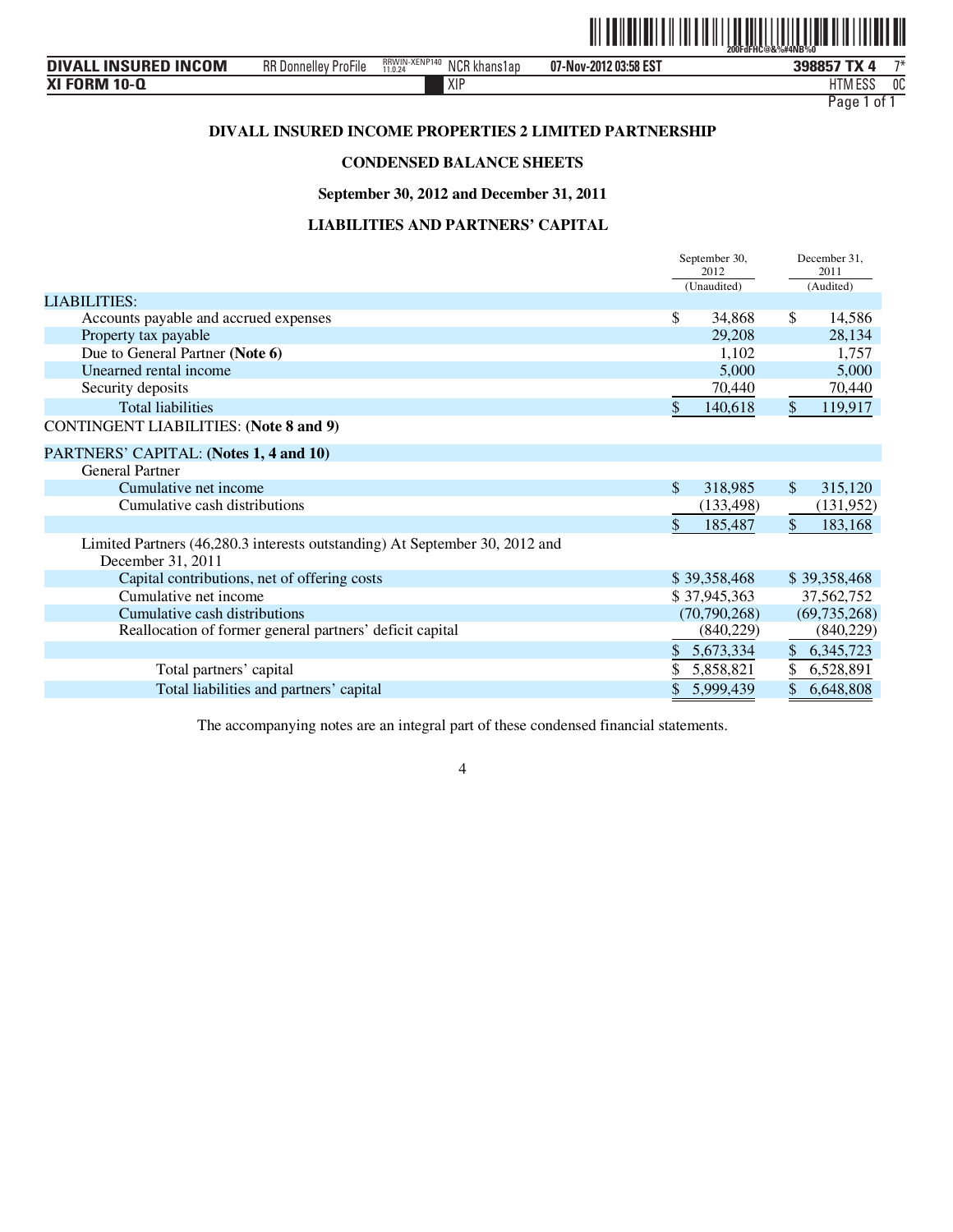

| <b>INCOM</b><br><b>INSURED</b><br><b>DIVAL</b> | RR N<br>l Donnellev ProFile | ACXFBU-MWE-XNQQCR loqam0dc<br>11.0.24 | 19:05 EST<br>07-Nov-2012 | 398857<br>- 77 | $-x$ |
|------------------------------------------------|-----------------------------|---------------------------------------|--------------------------|----------------|------|
| XI FORM 10-Q<br>м                              | PAGE<br>S I AK              | XIP                                   |                          | FOC<br>IM ESS  | 0C   |

## **DIVALL INSURED INCOME PROPERTIES 2 LIMITED PARTNERSHIP**

## **CONDENSED STATEMENTS OF INCOME (LOSS)**

#### **For the Three and Nine Month Periods Ended September 30, 2012 and 2011**

|                                                     |             | Three Months ended<br>September 30, |               | Nine Months ended<br>September 30, |  |
|-----------------------------------------------------|-------------|-------------------------------------|---------------|------------------------------------|--|
|                                                     | 2012        | 2011                                | $\sqrt{2012}$ | 2011                               |  |
|                                                     | (Unaudited) | (Unaudited)                         | (Unaudited)   | (Unaudited)                        |  |
| <b>OPERATING REVENUES:</b>                          |             |                                     |               |                                    |  |
| Rental income (Note 5)                              | \$449,225   | \$427,874                           | \$985,775     | \$962,752                          |  |
| TOTAL OPERATING REVENUES                            | 449,225     | 427,874                             | 985,775       | 962,752                            |  |
| <b>OPERATING EXPENSES</b>                           |             |                                     |               |                                    |  |
| Partnership management fees (Note 6)                | 63,420      | 61,466                              | 188,924       | 183,507                            |  |
| Restoration fees (Note 6)                           | $\theta$    | 10                                  | 40            | 259                                |  |
| <b>Insurance</b>                                    | 1,473       | 1,641                               | 4,419         | 4,922                              |  |
| General and administrative                          | 11,709      | 14,552                              | 66,207        | 54,216                             |  |
| Advisory Board fees and expenses                    | 2,625       | 2,625                               | 7,875         | 7,875                              |  |
| Professional services                               | 45,356      | 35,454                              | 182,654       | 177,454                            |  |
| Other property expenses                             | 820         | 820                                 | 820           | 820                                |  |
| Depreciation                                        | 37,527      | 37,527                              | 112,579       | 112,579                            |  |
| Amortization                                        | 7,137       | 7,262                               | 21,538        | 21,759                             |  |
| <b>TOTAL OPERATING EXPENSES</b>                     | 170,067     | 161,357                             | 585,056       | 563,391                            |  |
| <b>OTHER INCOME</b>                                 |             |                                     |               |                                    |  |
| Interest income                                     | 477         | 557                                 | 1,243         | 1,894                              |  |
| Note receivable interest income (Note 11)           | 4,338       | 4,767                               | 13,336        | 14,612                             |  |
| Recovery of amounts previously written off (Note 2) | $\Omega$    | 250                                 | 1,000         | 6,464                              |  |
| Other income                                        | 1,702       | 80                                  | 3,242         | 220                                |  |
| TOTAL OTHER INCOME                                  | 6,517       | 5,654                               | 18,821        | 23,190                             |  |
| <b>INCOME FROM CONTINUING OPERATIONS</b>            | 285,675     | 272,171                             | 419,540       | 422,551                            |  |
| <b>LOSS FROM DISCONTINUED</b>                       |             |                                     |               |                                    |  |
| <b>OPERATIONS</b> (Notes 1 and 3)                   | (10, 144)   | (110, 530)                          | (33,064)      | (623, 179)                         |  |
| <b>NET INCOME (LOSS)</b>                            | \$275,531   | \$161,641                           | \$386,476     | \$(200,628)                        |  |
| NET INCOME (LOSS)- GENERAL PARTNER                  | 2,755       | \$<br>1,616                         | \$3,865       | $\mathbb{S}$<br>(2,006)            |  |
| NET INCOME (LOSS)- LIMITED PARTNERS                 | 272,776     | 160,025                             | 382,611       | (198, 622)                         |  |
|                                                     | \$275,531   | \$161,641                           | \$386,476     | \$(200,628)                        |  |
| PER LIMITED PARTNERSHIP INTEREST,                   |             |                                     |               |                                    |  |
| Based on 46,280.3 interests outstanding:            |             |                                     |               |                                    |  |
| <b>INCOME FROM CONTINUING OPERATIONS</b>            | \$<br>6.11  | $\boldsymbol{\mathsf{S}}$<br>5.82   | \$<br>8.97    | \$<br>9.04                         |  |
| <b>LOSS FROM DISCONTINUED OPERATIONS</b>            | (0.22)      | (2.36)                              | (0.71)        | (13.33)                            |  |
| NET INCOME (LOSS) PER LIMITED PARTNERSHIP INTEREST  | \$<br>5.89  | \$<br>3.46                          | \$<br>8.26    | \$<br>(4.29)                       |  |

The accompanying notes are an integral part of these condensed financial statements.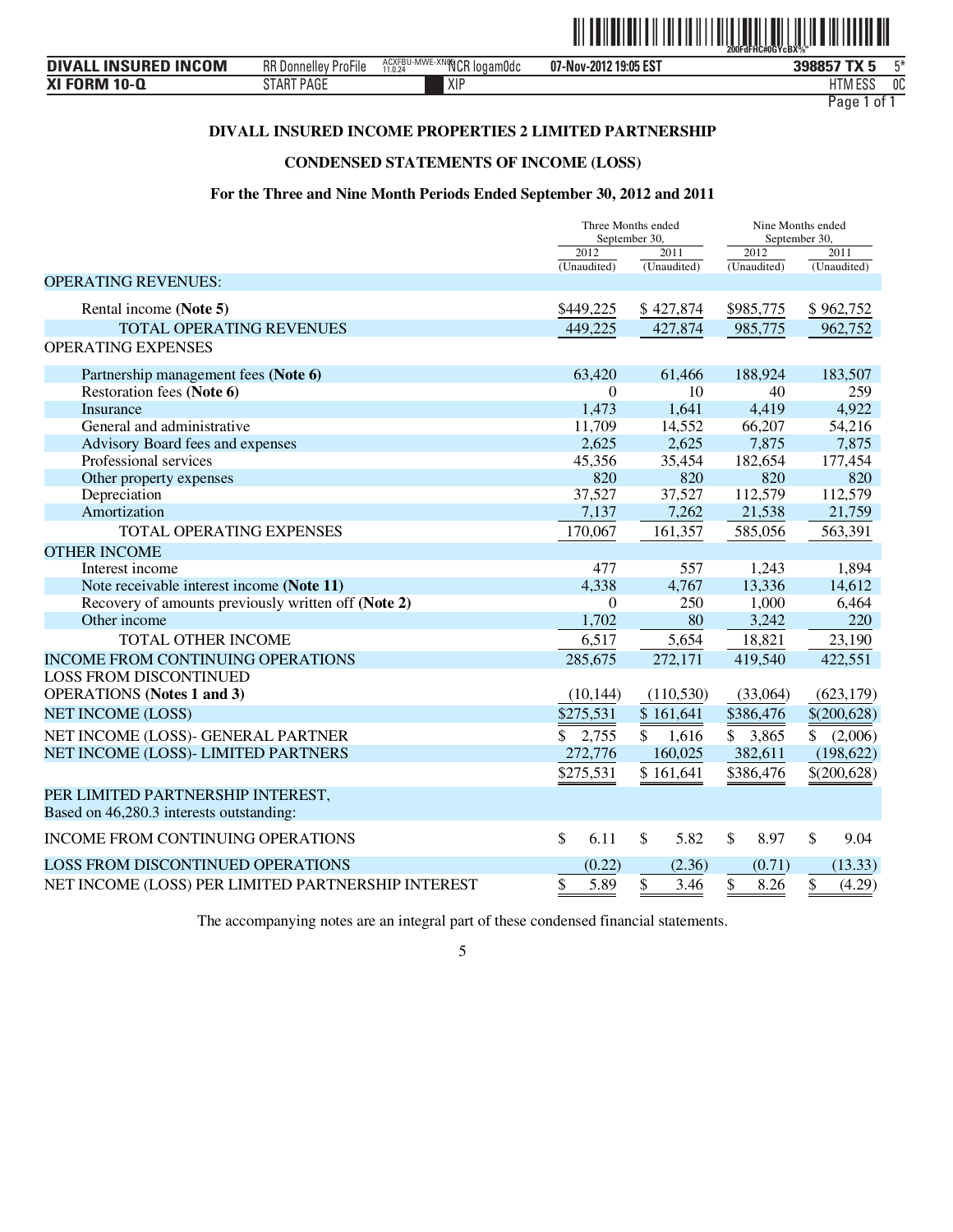

| <b>DIVALL INSURED INCOM</b> | $-\cdot$ .<br><b>RR</b> Donnelley<br>ProFile | RRWIN-XENP140<br>11.0.24<br>NCR khans1ap | 07-Nov-2012 03:58 EST | 398857              | $A \Delta$ |
|-----------------------------|----------------------------------------------|------------------------------------------|-----------------------|---------------------|------------|
| <b>XI FORM 10-Q</b>         | TART PAGE<br>SIAK                            | XIF                                      |                       | 11T11F00<br>HIM ESS | 0C         |

## **DIVALL INSURED INCOME PROPERTIES 2 LIMITED PARTNERSHIP**

## **CONDENSED STATEMENTS OF CASH FLOWS**

#### **For the Nine Month Periods Ended September 30, 2012 and 2011**

|                                                                                    | Nine Months ended<br>September 30, |             |
|------------------------------------------------------------------------------------|------------------------------------|-------------|
|                                                                                    | 2012                               | 2011        |
|                                                                                    | (Unaudited)                        | (Unaudited) |
| <b>CASH FLOWS FROM OPERATING ACTIVITIES:</b>                                       |                                    |             |
| Net income (loss)                                                                  | \$<br>386,476                      | \$(200,628) |
| Adjustments to reconcile net income (loss) to net cash from operating activities - |                                    |             |
| Depreciation and amortization                                                      | 134,117                            | 159,078     |
| Recovery of amounts previously written off                                         | (1,000)                            | (6, 464)    |
| Interest paid (applied) to Indemnification Trust account                           | 178                                | (485)       |
| Property impairment write-downs                                                    | $\overline{0}$                     | 644,823     |
| Decrease in rents and other receivables                                            | 211,255                            | 208,125     |
| (Increase) Decrease in property tax cash escrow                                    | (1,074)                            | 7,304       |
| Increase in repair fund cash escrow                                                | 0                                  | (6,400)     |
| Decrease in prepaid insurance                                                      | 3,721                              | 2,298       |
| (Increase) Decrease in deferred rent receivable                                    | (1,503)                            | 8,617       |
| Increase in accounts payable and accrued expenses                                  | 19,399                             | 5,012       |
| Increase (Decrease) in property tax payable                                        | 4,859                              | (14,740)    |
| Increase in repair fund payable                                                    | $\Omega$                           | 6,400       |
| Decrease in due to General Partner                                                 | (655)                              | (307)       |
| Decrease in security deposits                                                      | (0)                                | (18,000)    |
| Net cash from operating activities                                                 | 755,773                            | 794,633     |
| <b>CASH FLOWS FROM INVESTING ACTIVITIES:</b>                                       |                                    |             |
| Payment of leasing commission                                                      | $\Omega$                           | (5,346)     |
| Note receivable, principal payment received                                        | 18,368                             | 17,087      |
| Recoveries from former General Partner affiliates                                  | 1,000                              | 6,464       |
| Net cash from investing activities                                                 | 19,368                             | 18,205      |
| Cash distributions to Limited Partners                                             | (1,055,000)                        | (800,000)   |
| Cash distributions to General Partner                                              | (1,546)                            | (1,777)     |
| Net cash used in financing activities                                              | (1,056,546)                        | (801,777)   |
| NET INCREASE (DECREASE) IN CASH                                                    | (281, 405)                         | 11,061      |
| <b>CASH AT BEGINNING OF YEAR</b>                                                   | 771,250                            | 427,973     |
| <b>CASH AT END OF PERIOD</b>                                                       | \$<br>489,845                      | \$439,034   |
|                                                                                    |                                    |             |

The accompanying notes are an integral part of these financial statements.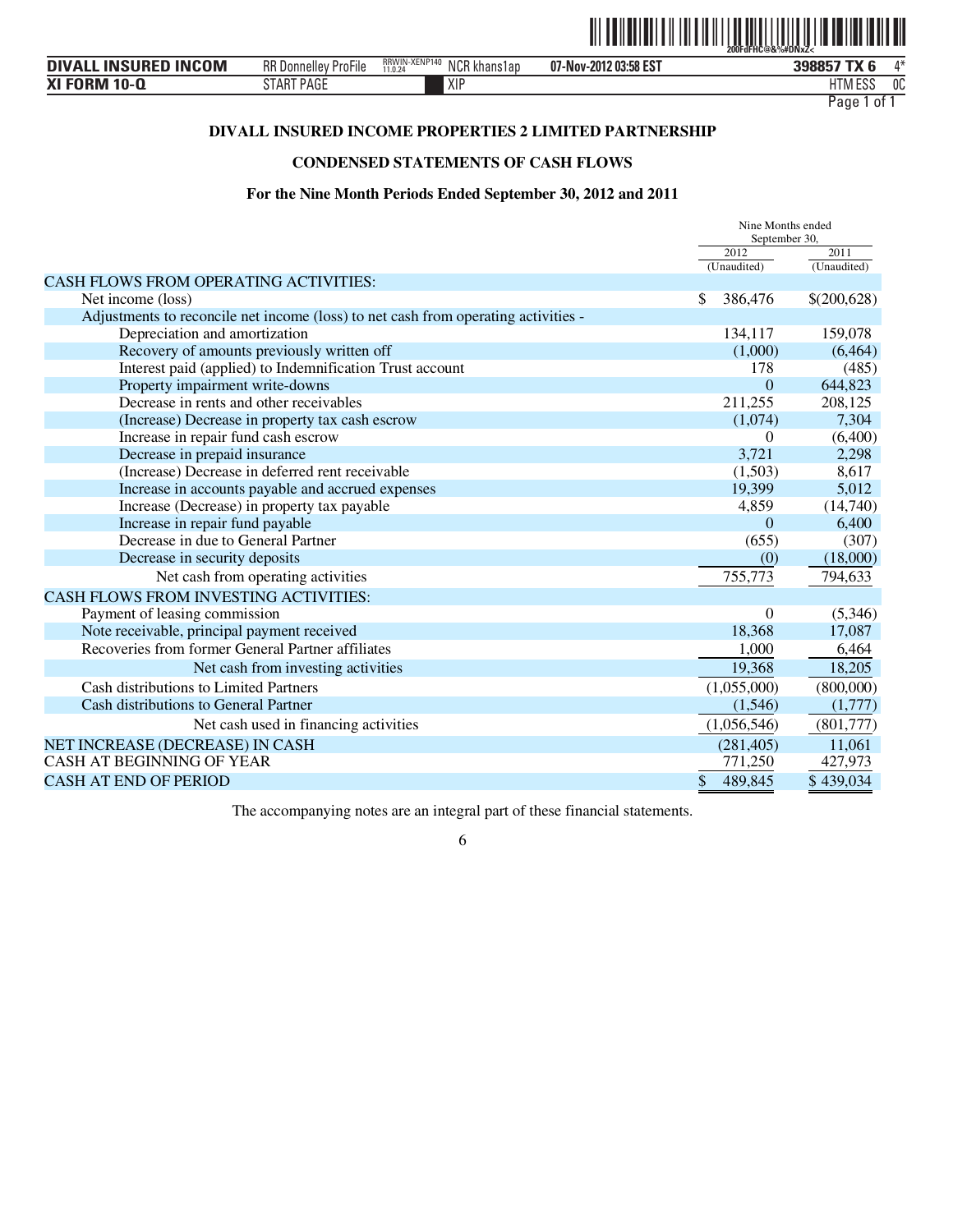

| <b>INSURED INCOM</b><br><b>DIVALL</b> | $-\cdot$ .<br>RR D<br>. Donnellev<br>: ProFile | RRWIN-XENP140<br>N <sub>CR</sub><br>' khans1ap<br>11.0.24<br>ושעו | 07-Nov-2012 03:58 EST | 200057<br>$\mathbf{r} \mathbf{v}$ –<br>נוססכנ | ⁄l* |
|---------------------------------------|------------------------------------------------|-------------------------------------------------------------------|-----------------------|-----------------------------------------------|-----|
| <b>XI FORM 10-0</b>                   | <b>START PAGE</b>                              | XIP                                                               |                       | $F^{\alpha}$<br>IM ESS                        | 0C  |
|                                       |                                                |                                                                   |                       |                                               |     |

## **DIVALL INSURED INCOME PROPERTIES 2 LIMITED PARTNERSHIP**

## **NOTES TO CONDENSED FINANCIAL STATEMENTS**

These unaudited interim condensed financial statements should be read in conjunction with DiVall Insured Income Properties 2 Limited Partnership's (the "Partnership") 2011 annual audited financial statements within its Form 10-K filed with the Securities and Exchange Commission (the "SEC") on April 16, 2012.

These unaudited condensed financial statements and notes have been prepared on the same basis as the annual audited financial statements and include all normal and recurring adjustments, which are in the opinion of management, necessary to present a fair statement of the Partnership's financial position, results of operations and of cash flows as of and for the interim periods presented. The results of operations for the nine month period ended September 30, 2012 are not necessarily indicative of the results to be expected for the fiscal year ending December 31, 2012, for any other interim period, or for any other future year.

### **1. ORGANIZATION AND SIGNIFICANT ACCOUNTING POLICIES:**

The Limited Partnership was formed on November 20, 1987, pursuant to the Uniform Limited Partnership Act of the State of Wisconsin. The initial capital, contributed during 1987, consisted of \$300, representing aggregate capital contributions of \$200 by the former general partners and \$100 by the initial limited partner.

The Partnership is currently engaged in the business of owning and operating its investment portfolio of commercial real estate properties (the "Properties"). The Properties are leased (with the exception of the vacant Phoenix, AZ property- See Note 3 to the condensed financial statements) on a triple net basis primarily to, and operated by, franchisors or franchisees of national, regional, and local retail chains under primarily long-term leases. The lessees are fast food, family style, and casual/theme restaurants. As of September 30, 2012, the Partnership owned thirteen Properties, which are located in a total of six states.

The Partnership will be dissolved on November 30, 2020 (extended ten years per the results of the 2009 Consent, as defined below), or earlier upon the prior occurrence of any of the following events: (a) the disposition of all properties of the Partnership; (b) the written determination by The Provo Group, Inc., the general partner of the Partnership (the "General Partner", or "TPG", or "Management"), that the Partnership's assets may constitute "plan assets" for purposes of ERISA; (c) the agreement of Limited Partners owning a majority of the outstanding interests to dissolve the Partnership; or (d) the dissolution, bankruptcy, death, withdrawal, or incapacity of the last remaining General Partner, unless an additional General Partner is elected previously by a majority of the Limited Partners. During the second quarters of 2001, 2003, 2005 and 2007, consent solicitations were circulated (the "2001, 2003, 2005 and 2007 Consents, respectively"), which if approved would have authorized the sale of all of the Partnership's Properties and the dissolution of the Partnership. A majority of the Limited Partners did not vote in favor of any of the Consents. Therefore, the Partnership had continued to operate as a going concern. On July 31, 2009, the Partnership mailed a consent solicitation (the "2009 Consent") to Limited Partners to determine whether the Limited Partners wished to extend the term of the Partnership for ten years to November 30, 2020 (the "Extension Proposition"), or wished the Partnership to sell its assets, liquidate, and dissolve by November 30, 2010. A majority of the Partnership Interests voted "FOR" the Extension Proposition and, therefore, the Partnership continued to operate as a going concern. During the second

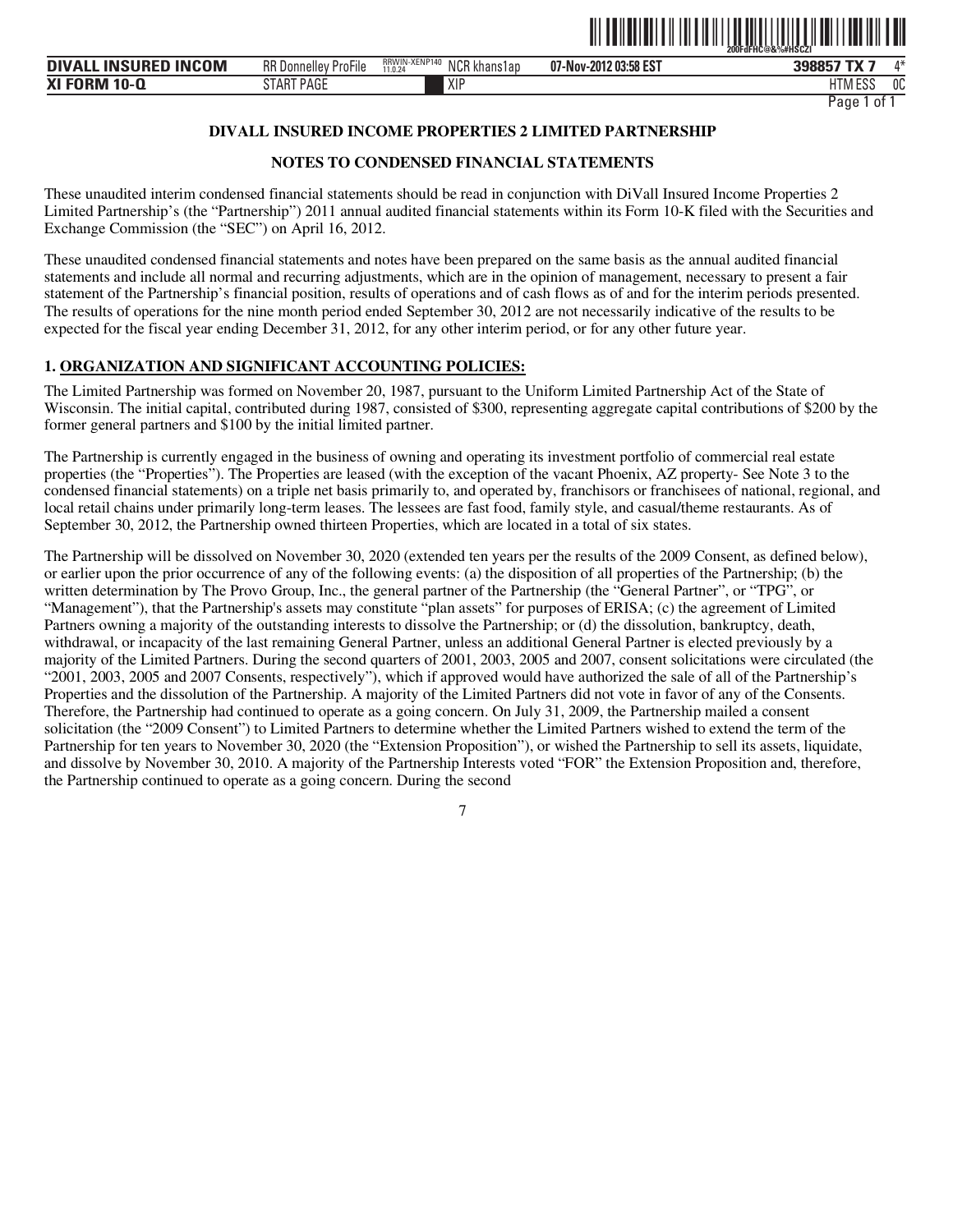| . INSURED INCOM<br><b>DIVALL</b> | RR D<br>$- \cdot \cdot$<br>K Donnellev ProFile | RRWIN-XENP140<br>N <sub>CR</sub> <sub>k</sub><br>l khans1ap<br>11.0.24<br>ו שנו | 07-Nov-2012 03:58 EST | 398857 TX      | $n*$ |
|----------------------------------|------------------------------------------------|---------------------------------------------------------------------------------|-----------------------|----------------|------|
| <b>XI FORM</b><br>$10-0$         |                                                | XIP                                                                             |                       | <b>HTM ESS</b> | 0C   |

ˆ200FdFHC@&%#Ltz%TŠ

quarter of 2011, Consent solicitations were circulated ("2011 Consent"), which if approved would have authorized the sale of all of the Partnership's Properties and the dissolution of the Partnership. A majority of the Limited Partners did not vote in favor of the 2011 Consent, and the General Partner declared the 2011 Consent solicitation process concluded on June 30, 2011. Therefore, the Partnership continues to operate as a going concern.

#### *Significant Accounting Policies*

Rental revenue from the Properties is recognized on the straight-line basis over the term of the respective lease. Percentage rents are only accrued when the tenant has reached the sales breakpoint stipulated in the lease.

Rents and other receivables are comprised of billed but uncollected amounts due for monthly rents and other charges, and amounts due for scheduled rent increases for which rentals have been earned and will be collected in the future under the terms of the leases. Receivables are recorded at Management's estimate of the amounts that will be collected.

Based on an analysis of specific accounts and historical experience, as of September 30, 2012, and December 31, 2011, there were no recorded values for allowance for doubtful accounts.

The Partnership considers its operations to be in only one segment, the operation of a portfolio of commercial real estate leased on a triple net basis, and therefore no segment disclosure is made.

Depreciation of the Properties are provided on a straight-line basis over the estimated useful lives of the buildings and improvements.

Deferred charges represent leasing commissions paid when the Properties are leased and upon the negotiated extension of a lease. Leasing commissions are capitalized and amortized over the term of the lease. As of September 30, 2012 and December 31, 2011, accumulated amortization amounted to \$93,966 and \$72,428, respectively.

Property taxes, general maintenance, insurance and ground rent on the Partnership's Properties are the responsibility of the tenant. However, when a tenant fails to make the required tax payments or when a property becomes vacant (such as the vacant Phoenix, AZ property which formerly operated as China Super Buffet restaurant ("China Buffet") or the formerly owned vacant Park Forest, IL ("Park Forest") property) the Partnership makes the appropriate property tax payments to avoid possible foreclosure of the property. In a property vacancy the Partnership pays for the insurance, maintenance and any utilities related to the vacant property.

Such taxes, insurance and ground rent are expensed in the period in which the liability is incurred. The Partnership leases property to one restaurant, which is located on a parcel of land where the Partnership holds a long-term ground lease, as lessee, which is set to expire in 2018. The Partnership has the option to extend the lease for two additional ten year periods. The Partnership owns all improvements constructed on the land (including the building and improvements) until the termination of the ground lease, at which time all constructed improvements will become the land owner's property. The tenant, a Kentucky Fried Chicken restaurant franchisee ("KFC"), is responsible for the \$3,400 per month ground lease payment per the terms of its lease with the Partnership.

The Partnership generally maintains cash in federally insured accounts in a bank that is participating in the FDIC's Transaction Account Guarantee Program ("TAGP"). Under TAGP, through December 31,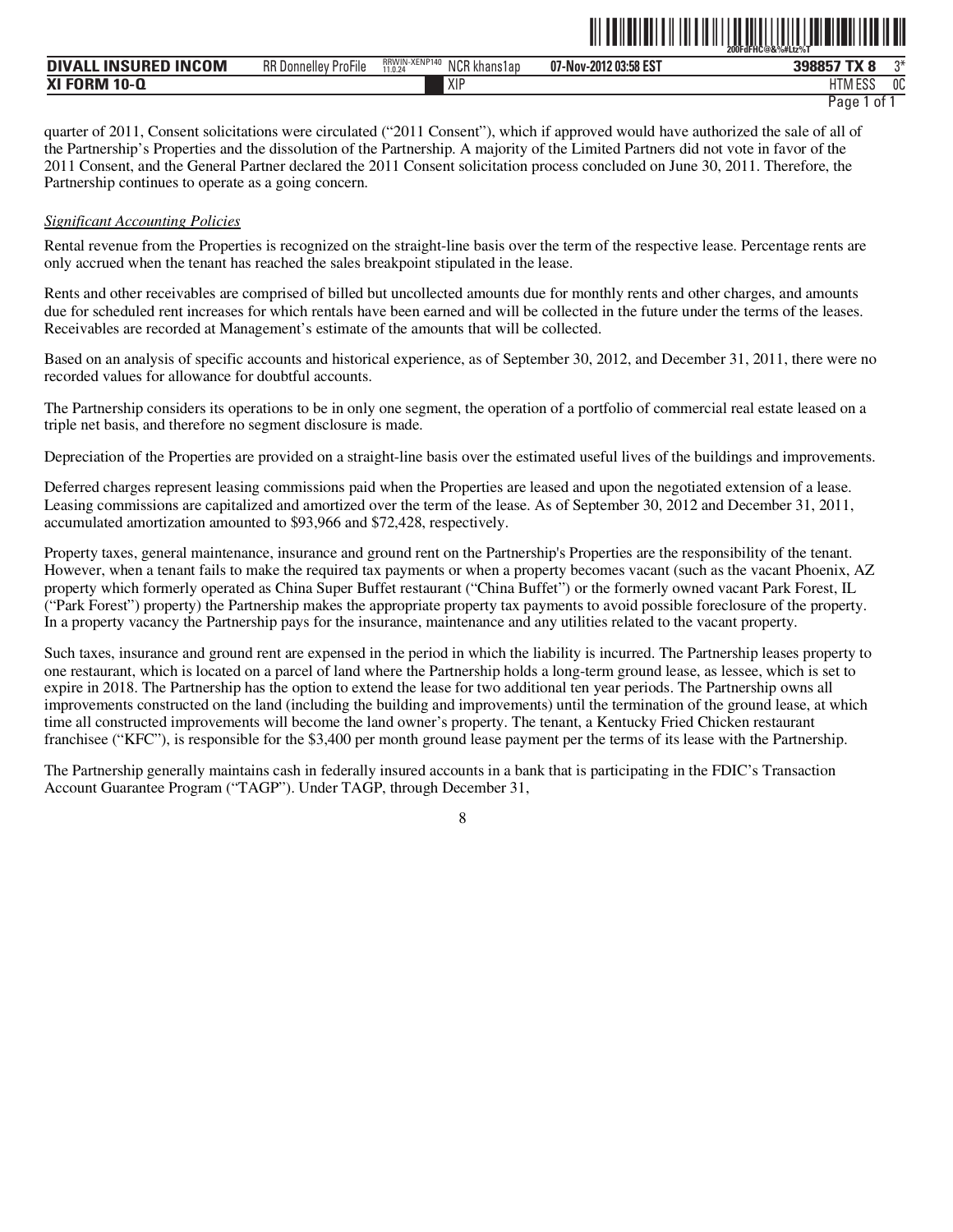|                             |                             |                                          |                       | <u> All an Dallach an chomhair an Dallach an chomhair an Dallach </u><br>200FdFHC@&%#VXC% |
|-----------------------------|-----------------------------|------------------------------------------|-----------------------|-------------------------------------------------------------------------------------------|
| <b>DIVALL INSURED INCOM</b> | <b>RR Donnelley ProFile</b> | RRWIN-XENP140<br>NCR khans1ap<br>11.0.24 | 07-Nov-2012 03:58 EST | つ米<br>398857 TX 9                                                                         |
| <b>XI FORM 10-Q</b>         |                             | XIP                                      |                       | 0C<br>HTM ESS                                                                             |

2010, all non-interest bearing transaction accounts were fully guaranteed by the FDIC for the entire amount in the account. Pursuant to Section 343 of the Wall Street Reform and Consumer Protection Act (the "Dodd-Frank Act"), all funds in a non-interest bearing transaction account are insured in full by the FDIC from December 31, 2010 through December 31, 2012. This temporary unlimited coverage is in addition to and separate from, the coverage of at least \$250,000 available to depositors under the FDIC's general deposit insurance rules. Cash maintained in these accounts may exceed federally insured limits after the expiration of the period established by the Dodd-Frank Act. The Partnership has not experienced any losses in such accounts and does not believe it is exposed to any significant credit risk.

Financial instruments that potentially subject the Partnership to significant concentrations of credit risk consist primarily of cash investments and leases. Additionally, as of September 30, 2012, nine of the Partnership's thirteen Properties are leased to three significant tenants, Wendgusta, LLC ("Wendgusta"), Wendcharles I, LLC ("Wendcharles I") and Wendcharles II, LLC ("Wendcharles II"), all three of whom are Wendy's restaurant franchisees. The property lease(s) for the three tenants comprised approximately 53%, 14% and 7%, respectively, of the total operating base rents reflected as of September 30, 2012.

The preparation of financial statements in conformity with accounting principles generally accepted in the United States of America ("GAAP") requires management to make estimates and assumptions that affect the reported amounts of assets and liabilities (and disclosure of contingent assets and liabilities) at the date of the financial statements and the reported amounts of revenues and expenses during the reporting period. Actual results could differ from those estimates.

Assets disposed of or deemed to be classified as held for sale require the reclassification of current and previous years' operations to discontinued operations in accordance with GAAP applicable to "Accounting for the Impairment or Disposal of Long Lived Assets". As such, prior year operating results for those properties considered as held for sale or properties no longer considered for sale have been reclassified to conform to the current year presentation without affecting total income. When properties are considered held for sale, depreciation of the properties is discontinued, and the properties are valued at the lower of the depreciated cost or fair value, less costs to dispose. If circumstances arise that were previously considered unlikely, and, as a result, the property previously classified as held for sale is no longer to be sold, the property is reclassified as held and used. Such property is measured at the lower of its carrying amount (adjusted for any depreciation and amortization expense that would have been recognized had the property been continuously classified as held and used) or fair value at the date of the subsequent decision not to sell.

Assets are classified as held for sale, generally, when all criteria within GAAP applicable to "Accounting for the Impairment or Disposal of Long Lived Assets" have been met.

The Partnership periodically reviews its long-lived assets, primarily real estate, for impairment whenever events or changes in circumstances indicate that the carrying amount of such assets may not be recoverable. The Partnership's review involves comparing current and future operating performance of the assets, the most significant of which is undiscounted operating cash flows, to the carrying value of the assets. Based on this analysis, a provision for possible loss is recognized, if any. There were no adjustments to carrying values for the three and nine month periods ended September 30, 2012. The carrying amount of the vacant Phoenix, AZ property was reduced by \$540,118 during the second quarter of 2011.

The Financial Accounting Standards Board ("FASB") guidance on "Fair Value Measurements and Disclosure", defines fair value, establishes a framework for measuring fair value and enhances disclosures about fair value measures required under other accounting pronouncements, but does not change existing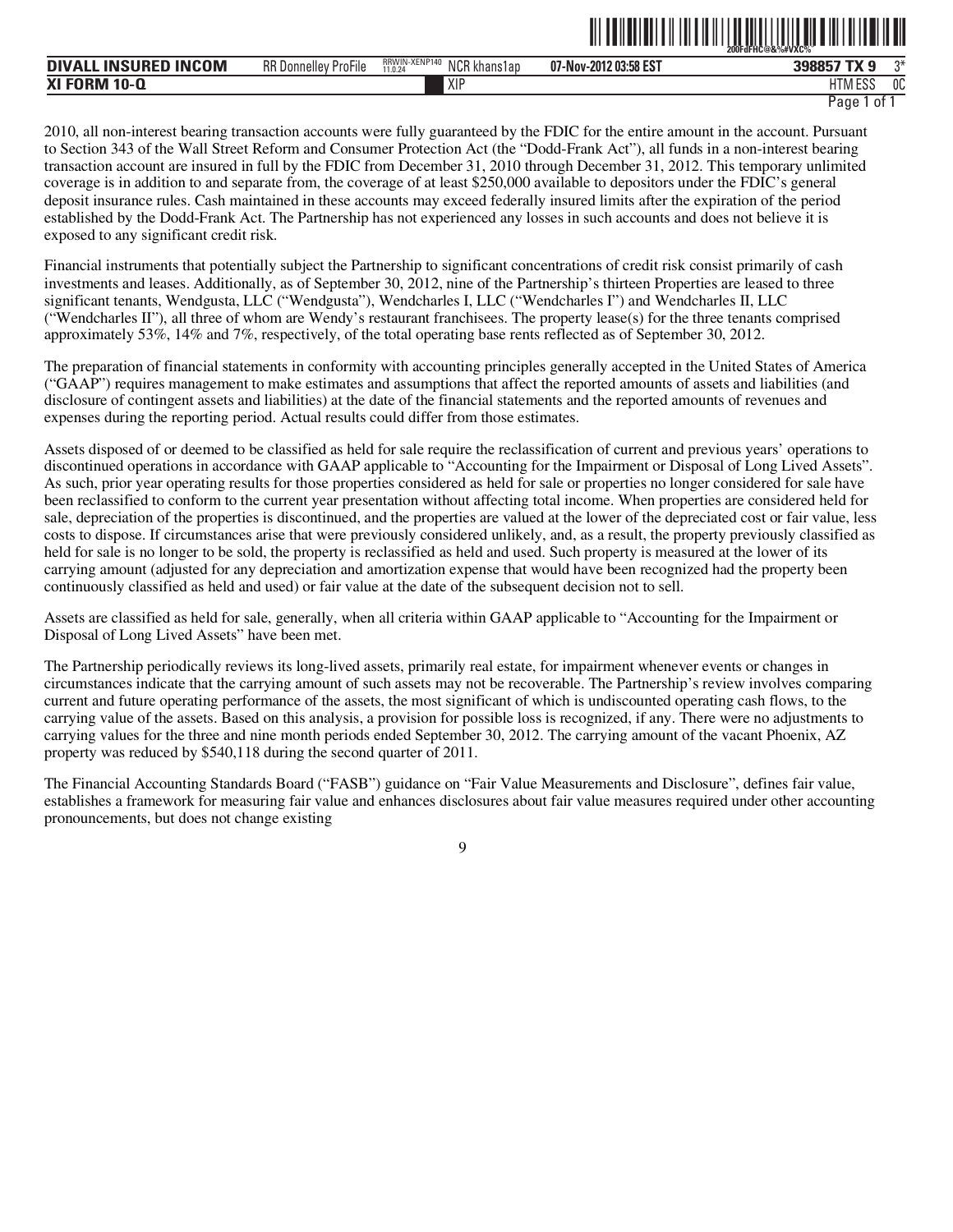|                                                           |                                                   |                                                                   |                       | $-200$ FdFHC@&%#=19%\$ }y04 | --- |
|-----------------------------------------------------------|---------------------------------------------------|-------------------------------------------------------------------|-----------------------|-----------------------------|-----|
| <b>ICOM</b><br><b>INSURED</b><br><b>DIVA</b><br><b>IN</b> | <b>RR</b> Donnelley<br>$- \cdot \cdot$<br>ProFile | RRWIN-XENP140<br>N <sub>CR k</sub><br>l khans1an<br>11.0.24<br>۱U | 07-Nov-2012 03:58 EST |                             | ∩Ж  |
| <b>XI FORM 10-0</b>                                       |                                                   | XIP                                                               |                       | . <i>.</i><br>IIM ESS       | 0C  |

```
Page 1 of 1
```
ˆ200FdFHC@&%#=19%\$Š}y 4 **200FdFHC@&%#=19%\$ }yØ4**

guidance as to whether or not an instrument is carried at fair value. The adoption of the provisions of this FASB issuance, with respect to nonrecurring fair value measurements of nonfinancial assets and liabilities, including (but not limited to) the valuation of reporting units for the purpose of assessing goodwill impairment and the valuation of property and equipment when assessing longlived asset impairment, did not have a material impact on how the Partnership estimated its fair value measurements but did result in increased disclosures about fair value measurements in the Partnership's financial statements as of and for the three and nine month periods ended September 30, 2012 and the year ended December 31, 2011. See Note 12 for further disclosure.

GAAP applicable to Disclosure About Fair Value of Financial Instruments, requires entities to disclose the fair value of all financial assets and liabilities for which it is practicable to estimate. Fair value is defined as the amount at which the instrument could be exchanged in a current transaction between willing parties, other than in a forced or liquidation sale. The General Partner believes that the carrying value of the Partnership's assets (exclusive of the Properties) and liabilities approximate fair value due to the relatively short maturity of these instruments.

No provision for federal income taxes has been made, as any liability for such taxes would be that of the individual partners rather than of the Partnership.

The Partnership is not subject to federal income tax because its income and losses are includable in the tax returns of its partners, but may be subject to certain state taxes. FASB has provided guidance for how uncertain tax positions should be recognized, measured, disclosed and presented in the financial statements. This requires the evaluation of tax positions taken or expected to be taken in the course of preparing the entity's tax returns to determine whether the tax positions are more-likely-than-not of being sustained when challenged or when examined by the applicable taxing authority. Management has determined that there were no material uncertain income tax positions. Tax returns filed by the Partnership generally are subject to examination by U.S. and state taxing authorities for the years ended after December 31, 2008.

## **2. REGULATORY INVESTIGATION:**

A preliminary investigation during 1992 by the Office of Commissioner of Securities for the State of Wisconsin and the Securities and Exchange Commission (the "Investigation") revealed that during at least the four years ended December 31, 1992, the former general partners of the Partnership, Gary J. DiVall ("DiVall") and Paul E. Magnuson ("Magnuson"), had transferred substantial cash assets of the Partnership and two affiliated publicly registered limited partnerships, DiVall Insured Income Fund Limited Partnership ("DiVall 1"), which was dissolved December of 1998, and DiVall Income Properties 3 Limited Partnership ("DiVall 3"), which was dissolved December of 2003, (collectively, the "three original partnerships") to various other entities previously sponsored by or otherwise affiliated with Gary J. DiVall and Paul E. Magnuson. The unauthorized transfers were in violation of the respective partnership agreements and resulted, in part, from material weaknesses in the internal control system of the three original partnerships.

Subsequent to discovery, and in response to the regulatory inquiries, TPG was appointed Permanent Manager (effective February 8, 1993) to assume responsibility for daily operations and assets of the three original partnerships as well as to develop and execute a plan of restoration for the three original partnerships. Effective May 26, 1993, the Limited Partners, by written consent of a majority of interests, elected TPG as General Partner. TPG terminated the former general partners by accepting their tendered resignations.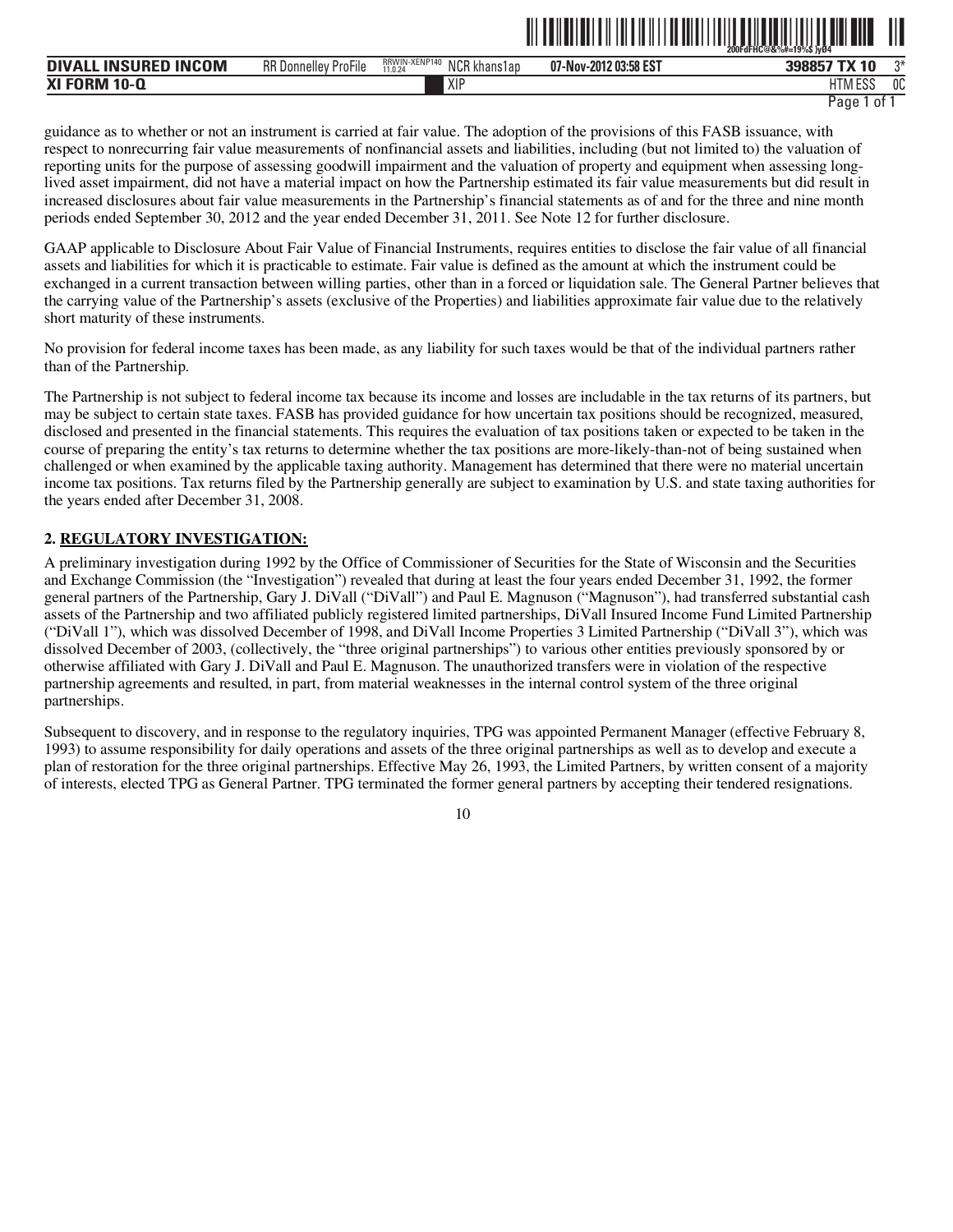|                                                    |                                                   |                                                 | --<br>--------------  | 200FdFHC@&%#cXvZa<br>------------------ |      |
|----------------------------------------------------|---------------------------------------------------|-------------------------------------------------|-----------------------|-----------------------------------------|------|
| <b>INCOM</b><br><b>INSURED</b><br><b>DIVA</b><br>ᇿ | $- \cdot \cdot$<br><b>RR</b> Donnelley<br>ProFile | RRWIN-XENP140<br>NCR k<br>' khans1an<br>11.0.24 | 07-Nov-2012 03:58 EST | 398857 TX 11                            | $A*$ |
| <b>XI FORM</b><br>10-l                             |                                                   | XIP                                             |                       | 11T11T0C<br>U I IVI LOJ                 | 0C   |

ˆ200FdFHC@&%#cXyZgŠ

In 1993, the General Partner estimated an aggregate recovery of \$3 million for the three original partnerships. At that time, an allowance was established against amounts due from former general partners and their affiliates reflecting the estimated \$3 million receivable. This net receivable was allocated among the three original partnerships based on their pro rata share of the total misappropriation, and restoration costs and recoveries have been allocated based on the same percentage. Through September 30, 2012, approximately \$5,919,000 of recoveries have been received which exceeded the original estimate of \$3 million. As a result, from January 1, 1996 through September 30, 2012, the Partnership has recognized a total of approximately \$1,229,000 as recovery of amounts previously written off in the statements of income, which represents its share of the excess recovery. The General Partner continues to pursue recoveries of the misappropriated funds; however, no further significant recoveries are anticipated.

## **3. INVESTMENT PROPERTIES and PROPERTIES HELD FOR SALE:**

The total cost of the Properties includes the original purchase price plus acquisition fees and other capitalized costs paid to an affiliate of the former general partners.

As of September 30, 2012, the Partnership owned property leased to thirteen fully constructed fast-food restaurants, which includes one vacant property in Phoenix, AZ that was reclassified to properties held for sale during the third quarter of 2011 (formerly operated as China Buffet). The twelve tenants are composed of the following: nine Wendy's restaurants, an Applebee's restaurant, a KFC restaurant, and a Daytona's All Sports Café ("Daytona's"). The thirteen properties are located in a total of six states.

#### Vacant Phoenix, AZ Property

The China Super Buffet restaurant ceased operations and vacated the Phoenix, AZ property in late June of 2011. Management regained possession of the property in July and lease obligation charges ceased as of June 30, 2011. The property was reclassified to properties held for sale during the third quarter of 2011 upon the execution of a Marketing Agreement on September 28, 2011 with an unaffiliated party. The vacant, Phoenix, AZ property did not sell at an October 18, 2011 auction; however, Management continued to market the property to potential buyers.

The carrying amount of the vacant Phoenix, AZ property was reduced by \$390,117 during the fiscal year 2011, to its estimated fair value of \$150,000. The net book value of the vacant, Phoenix, AZ property at September 30, 2012, classified as property held for sale in the condensed financial statements, was approximately \$149,000, which included \$123,000 related to land, \$27,000 related to building, net of accumulated depreciation, \$9,300 related to a security deposit, \$300 related to rents and other receivables, \$2,300 related to prepaid insurance, \$1,400 related to accounts payable and accrued expenses and \$11,400 related to property tax payable.

A contract ("Contract") to sell the vacant Phoenix, AZ property to an unaffiliated party was executed on February 14, 2012 for the sale price of \$325,000. The potential buyer provided an earnest money deposit ("Deposit") of \$25,000, which is held by an independent escrow company. Per the First Amendment to the Contract ("Amendment") dated April 23, 2012, a non-refundable feasibility 30-day extension fee of \$2,500 was released from the \$25,000 earnest money deposit ("Deposit") and paid to the Partnership. Per the Amendment, the potential Buyer replenished the \$2,500 to the Deposit prior to the expiration of the feasibility period (May 22, 2012).

Per the Contract, closing was anticipated to occur prior to and up to 210 days out from the Contract execution date. Closing costs were estimated to be approximately \$30,000.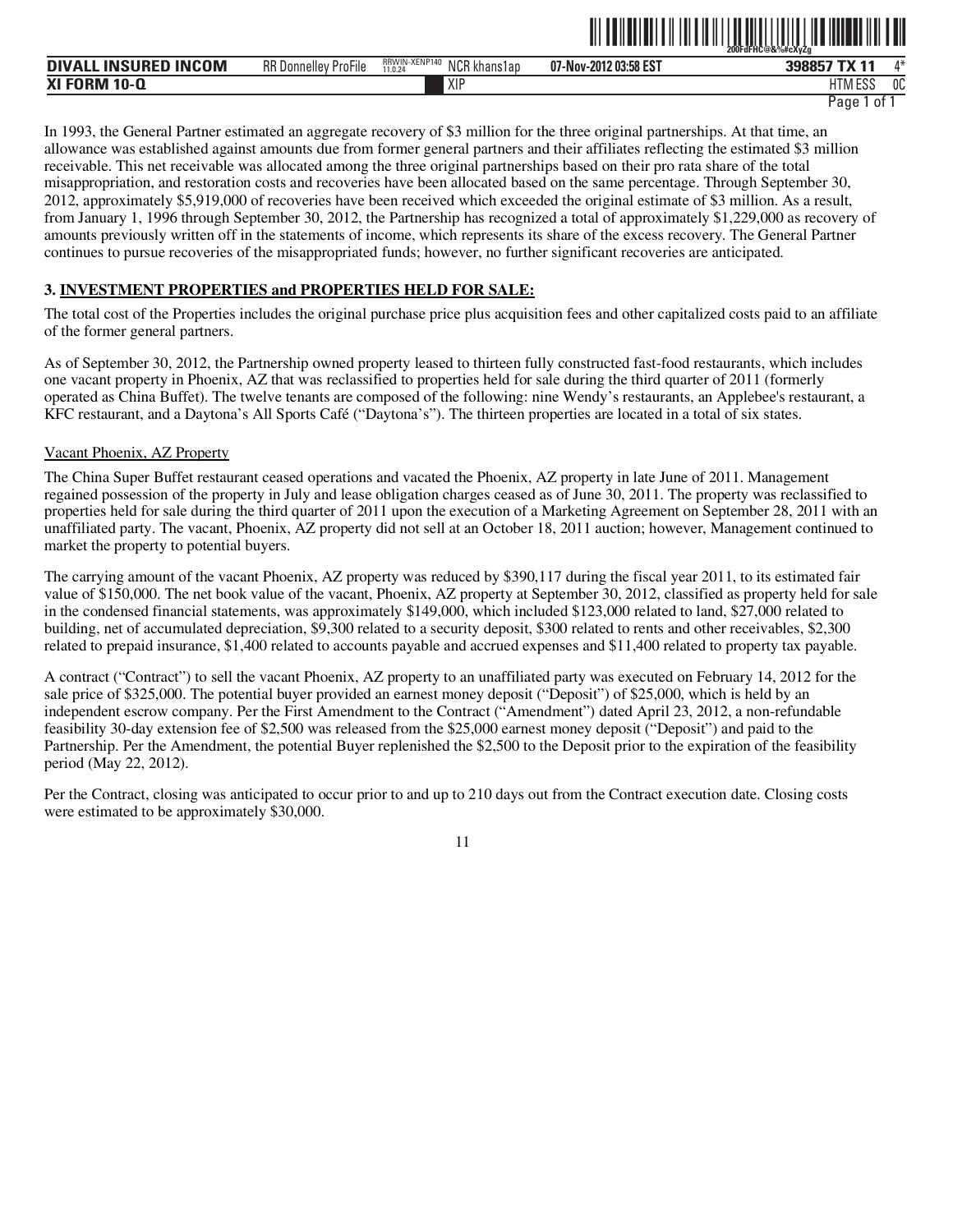|                                  |                                                |                                               | ------------          | 200FdFHC@&%#hVJ%   |
|----------------------------------|------------------------------------------------|-----------------------------------------------|-----------------------|--------------------|
| . INSURED INCOM<br><b>DIVALL</b> | RR D<br>$- \cdot \cdot$<br>{ Donnellev ProFile | RRWIN-XENP140<br>NCR k<br>khanslap<br>11.0.24 | 07-Nov-2012 03:58 EST | 工关<br>398857 TX 12 |
| <b>XI FORM 10-Q</b>              |                                                | XIP                                           |                       | 0C<br>HTM ESS      |
|                                  |                                                |                                               |                       | Page<br>0t         |

ˆ200FdFHC@&%#hVJ%ÈŠ

The sales Contract has various due diligence and feasibility periods, as well as additional extensions and Management had no measure of certainty that the Contract would close or if a specific and unique re-use of the now vacant property would materialize. Therefore, the \$150,000 net book value for the vacant property at September 30, 2012, was its estimated fair value based on income capitalization calculations using historical capitalization rates (used by Management in relation to the property for annual Partnership Net Unit Valuations) applied to independently identified market rents, less known re-leasing costs such as estimated roof, parking lot and miscellaneous repairs, as well as leasing commissions.

#### Wendy's- 361 Highway 17 Bypass, Mt. Pleasant, SC Property

On November 30, 2010, the County of Charleston made a purchase offer ("Initial Offer") of approximately \$177,000 to the Partnership in connection with an eminent domain (condemnation) land acquisition of approximately 5,000 square feet of the approximately 44,000 square feet of the Wendy's- Mt. Pleasant, SC ("Wendy's- Mt. Pleasant") property. In October of 2011, the Partnership received Notice ("Condemnation Notice") that the County of Charleston filed condemnation proceedings on October 12, 2011, which in effect permits the County of Charleston to take possession of approximately 5,000 square feet of the Wendy's- Mt. Pleasant property and to begin construction of the planned road improvements. The Partnership had until November 11, 2011, to reject the Initial Offer for the purchase of the property and rejected the tender of payment. However, the Initial Offer remains valid during the period the Partnership disputes the County of Charleston's position that the \$177,000 reflects just compensation for the taking of the property. Management will continue to actively work with legal counsel and Wendcharles I to facilitate a settlement with the County of Charleston and the re-engineering of the County's plans to preserve the viability of the site for Wendy's-Mt. Pleasant's operational use. The net book value of the land to be purchased is \$33,991 and was reclassified to a property held for sale during the fourth quarter of 2010.

#### Discontinued Operations

During the three month periods ended September 30, 2012 and 2011, the Partnership recognized losses from discontinued operations of approximately \$10,000 and \$111,000, respectively. During the nine month period ended September 30, 2012 and 2011, the Partnership recognized losses from discontinued operations of approximately \$33,000 and \$623,000, respectively. The 2012 and 2011 losses from discontinued operations were attributable to the third quarter of 2011 reclassifications of the vacant Phoenix, AZ property and the formerly owned Denny's, Phoenix, AZ property (sold in November of 2011) to properties held for sale upon the execution of an Agency and Marketing Agreement with an unaffiliated party in September of 2011 to sell both of the properties.

The components of properties held for sale in the balance sheets as of September 30, 2012 and December 31, 2011 are outlined below:

|                                       | September 30,<br>2012 | December 31,<br>2011 |
|---------------------------------------|-----------------------|----------------------|
|                                       | (Unaudited)           |                      |
| <b>Balance Sheet:</b>                 |                       |                      |
| Land                                  | 157,360<br>\$.        | \$157,360            |
| Buildings, net                        | 26,631                | 26,631               |
| Rents and other receivables           | 278                   | 686                  |
| Utilities security deposit            | 9,260                 | 9,260                |
| Prepaid insurance                     | 2.291                 | 1,593                |
| Accounts payable and accrued expenses | (1,411)               | (2,295)              |
| Property tax payable                  | (11,356)              | (7,571)              |
| Properties held for sale              | 183.053<br>S          | 185,664<br>S         |

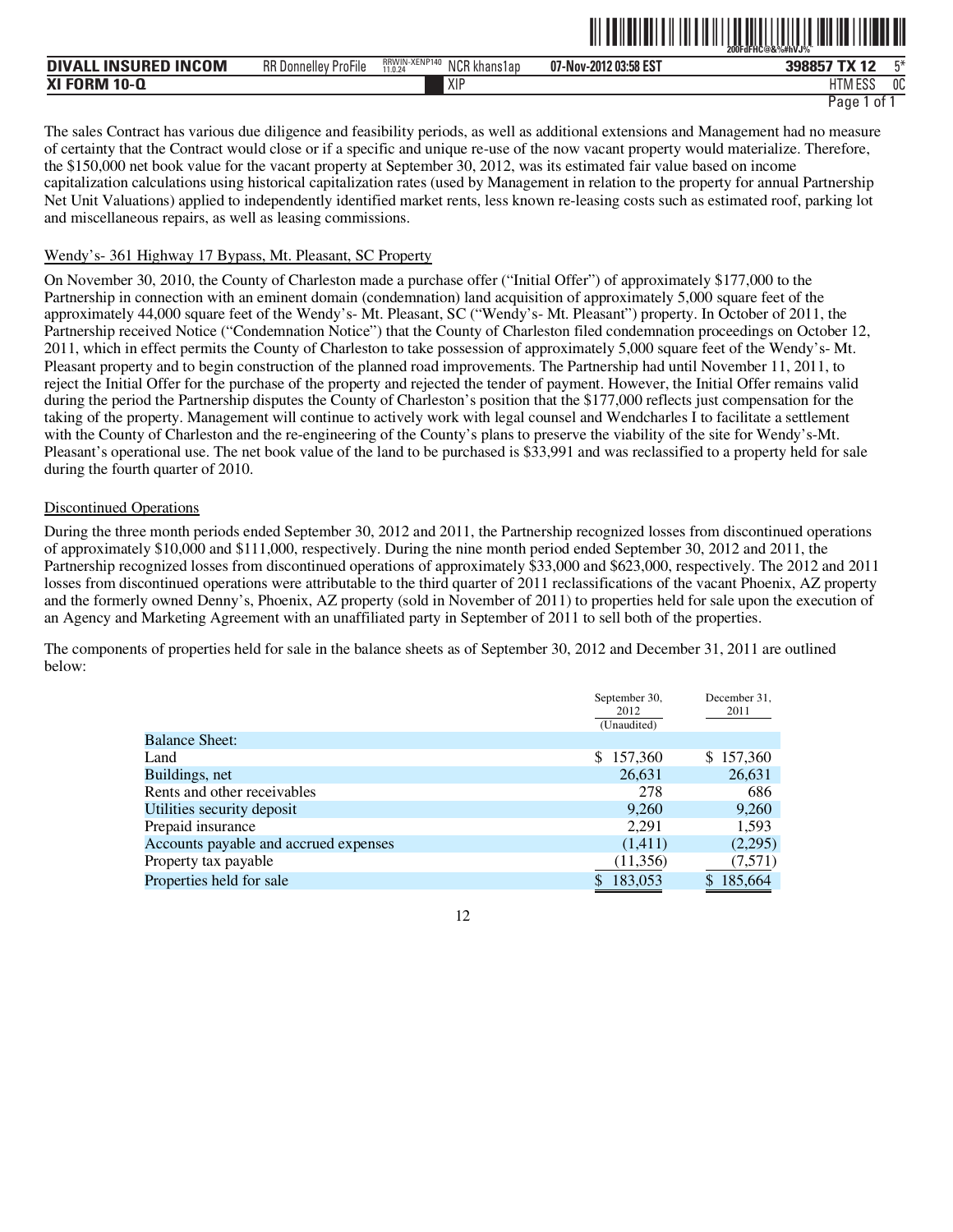|--|--|

| <b>INSURED INCOM</b><br><b>DIVAI</b> | RR D<br>$-\cdot$ .<br>nellev ProFile<br>. Dor | RRWIN-XENP140<br><b>NIOD L</b><br>NCK khans1ap<br>11.0.24 | 07-Nov-2012 03:58 EST | <b>TX 13</b><br>2000E7 | $A*$ |
|--------------------------------------|-----------------------------------------------|-----------------------------------------------------------|-----------------------|------------------------|------|
| <b>XI FORM 10-0</b>                  |                                               | XIF                                                       |                       | <b>HTM ESS</b>         | 0C   |
|                                      |                                               |                                                           |                       | $0^{\circ}$<br>Paqe    |      |

The components of discontinued operations included in the condensed statement of income (loss) for the three and nine month periods ended September 30, 2012 and 2011 are outlined below:

|                                       | Three Month<br>Period ended<br>September 30,<br>2012<br>(Unaudited) | Three Month<br>Period ended<br>September 30,<br>2011<br>(Unaudited) | Nine Month<br>Period ended<br>September 30,<br>2012<br>(Unaudited) | Nine Month<br>Period ended<br>September 30,<br>2011<br>(Unaudited) |
|---------------------------------------|---------------------------------------------------------------------|---------------------------------------------------------------------|--------------------------------------------------------------------|--------------------------------------------------------------------|
| Statements of Income (Loss):          |                                                                     |                                                                     |                                                                    |                                                                    |
| Revenues:                             |                                                                     |                                                                     |                                                                    |                                                                    |
| Rental income                         | \$                                                                  | \$<br>11,758<br>$\boldsymbol{0}$                                    | \$<br>$\Omega$                                                     | \$<br>64,241                                                       |
| Other income                          |                                                                     | $\overline{0}$<br>0                                                 | 2,500                                                              | 1,176                                                              |
| <b>Total Revenues</b>                 |                                                                     | 11,758<br>$\boldsymbol{0}$                                          | 2,500                                                              | 65,417                                                             |
| Expenses:                             |                                                                     |                                                                     |                                                                    |                                                                    |
| Insurance expense                     | 698                                                                 | 152                                                                 | 2,078                                                              | 152                                                                |
| Professional services                 | 20                                                                  | 456                                                                 | 2,060                                                              | 1,482                                                              |
| Property tax expense                  | 3,785                                                               | 2,887                                                               | 11,356                                                             | 6,199                                                              |
| Other property expenses               | 5,640                                                               | 3,500                                                               | 20,070                                                             | 3,500                                                              |
| <b>Marketing Expense</b>              |                                                                     | 7,700<br>$\overline{0}$                                             | $\Omega$                                                           | 7,700                                                              |
| Property impairment write-downs       |                                                                     | 0<br>104,705                                                        | 0                                                                  | 644,823                                                            |
| Depreciation                          |                                                                     | $\overline{0}$<br>2,888                                             | $\overline{0}$                                                     | 14,361                                                             |
| Amortization                          |                                                                     | 0<br>$\theta$                                                       | 0                                                                  | 10,379                                                             |
| <b>Total Expenses</b>                 | 10,144                                                              | 122,288                                                             | 35,564                                                             | 688,596                                                            |
| Net Loss from Discontinued Operations | (10, 144)                                                           | \$(110,530)                                                         | (33,064)                                                           | \$(623,179)                                                        |

#### **4. PARTNERSHIP AGREEMENT:**

The Amended Agreement of Limited Partnership (as amended, supplemented or modified, the "Partnership Agreement") extends the term of the Partnership to November 30, 2020, or until dissolution prior thereto pursuant to the consent of the majority of the outstanding Limited Partnership Interests.

On May 26, 1993, pursuant to the results of a solicitation of written consents from the Limited Partners, the Partnership Agreement was amended to replace the former general partners and amend various sections of the agreement. The former general partners were replaced by the General Partner. Under the terms of the amendment, net profits or losses from operations are allocated 99% to the Limited Partners and 1% to the current General Partner. Additionally, the total compensation paid to all persons for the sale of the investment properties is limited to commissions customarily charged by other brokers in arm's-length sales transactions involving comparable properties in the same geographic area, not to exceed six percent of the contract price for the sale of the property. The General Partner may receive up

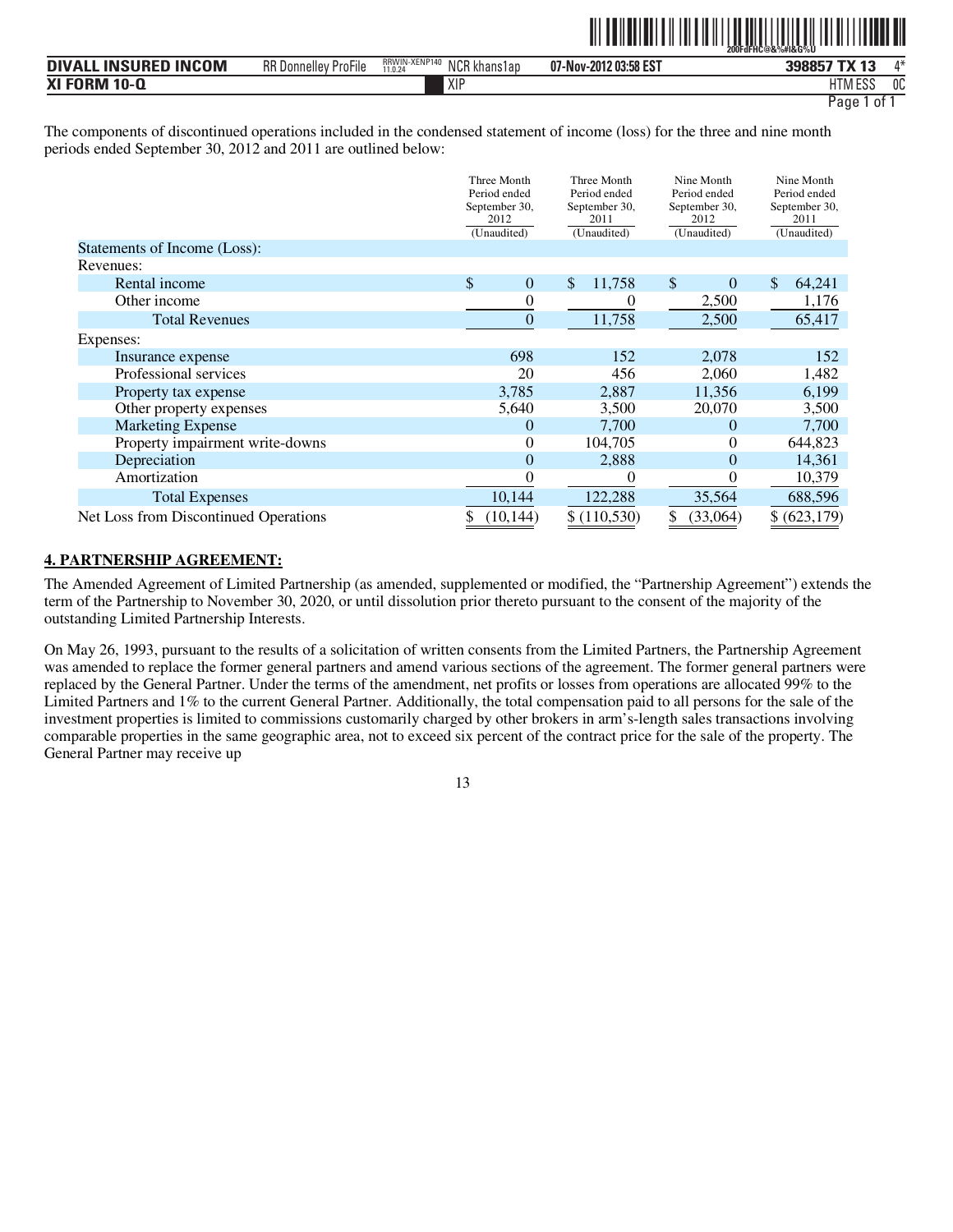| . INSURED INCOM<br><b>DIVAL</b> | $-\cdot$ .<br>RR D<br>∛ Donnellev ProFile | RRWIN-XENP140<br>NCR <sub>k</sub><br>khanslap<br>11.0.24 | 07-Nov-2012 03:58 EST | TV <sub>4</sub><br>398857 | 口米 |
|---------------------------------|-------------------------------------------|----------------------------------------------------------|-----------------------|---------------------------|----|
| <b>XI FORM 10-Q</b>             |                                           | XIF                                                      |                       | 11T11F00<br>11M ESS       | 0C |

ˆ200FdFHC@&%#sZKZ=Š

to one-half of the competitive real estate commission, not to exceed three percent, provided that the General Partner provides a substantial amount of services, as defined by the General Partner, in the sales effort. It is further provided that a portion of the amount of such fees payable to the General Partner is subordinated to its success in recovering the funds misappropriated by the former general partners. See Note 6 for further information.

The Partnership Agreement provides that (i) the "Distribution Quarter" is defined as the calendar quarter, and (ii) the distribution provisions are subordinate to the General Partner's share of distributions from Net Cash Receipts and Net Proceeds to the extent necessary for the General Partner to pay its federal and state income taxes on Partnership income allocated to the General Partner. Because these amendments do not adversely affect the rights of the Limited Partners, pursuant to section 10.2 of the Partnership Agreement, the General Partner can modify these provisions without a vote of the Limited Partners.

#### **5. LEASES:**

Original lease terms for the majority of the Properties are generally five to twenty years from their inception. The leases generally provide for minimum rents and additional rents based upon percentages of gross sales in excess of specified breakpoints. The lessee is responsible for occupancy costs such as maintenance, insurance, real estate taxes, and utilities. Accordingly, these amounts are not reflected in the statements of income except in circumstances where, in Management's opinion, the Partnership will be required to pay such costs to preserve its assets (i.e., payment of past-due real estate taxes). Management has determined that the leases are properly classified as operating leases; therefore, rental income is reported when earned on a straight-line basis and the cost of the property, excluding the cost of the land, is depreciated over its estimated useful life.

As of September 30, 2012, the aggregate minimum operating lease payments (including the aggregate total of the first through third quarters of 2012 collected revenues of \$765,072) to be received under the current operating leases for the Partnership's properties are as follows:

| Year ending December 31, |             |
|--------------------------|-------------|
| 2012                     | \$1,002,830 |
| 2013                     | 892,500     |
| 2014                     | 856,500     |
| 2015                     | 826,500     |
| 2016                     | 813,882     |
| Thereafter               | 3,399,543   |
|                          | \$7,791,755 |

Operating percentage rents included in operating rental income for the three month periods ended September 30, 2012 and 2011 were approximately \$194,000 and \$172,000, respectively. Operating percentage rents included in operating rental income for the nine month periods ended September 30, 2012 and 2011 were approximately \$219,000 and \$193,000, respectively. The percentage rents for 2012 and 2011 included percentage rent accruals for tenants who had reached their sales breakpoints. The 2011 percentage rents also included the amount related to the formerly owned Denny's, Phoenix, AZ property, which was sold in November of 2011. Total operating percentage rents included in rental income from operations in 2011 were approximately \$431,000. At September 30, 2012 and December 31, 2011, rents and other receivables included approximately \$219,000 and \$404,000, respectively, of unbilled percentage rents. As of September 30, 2012, all of the 2011 percentage rents had been billed and collected.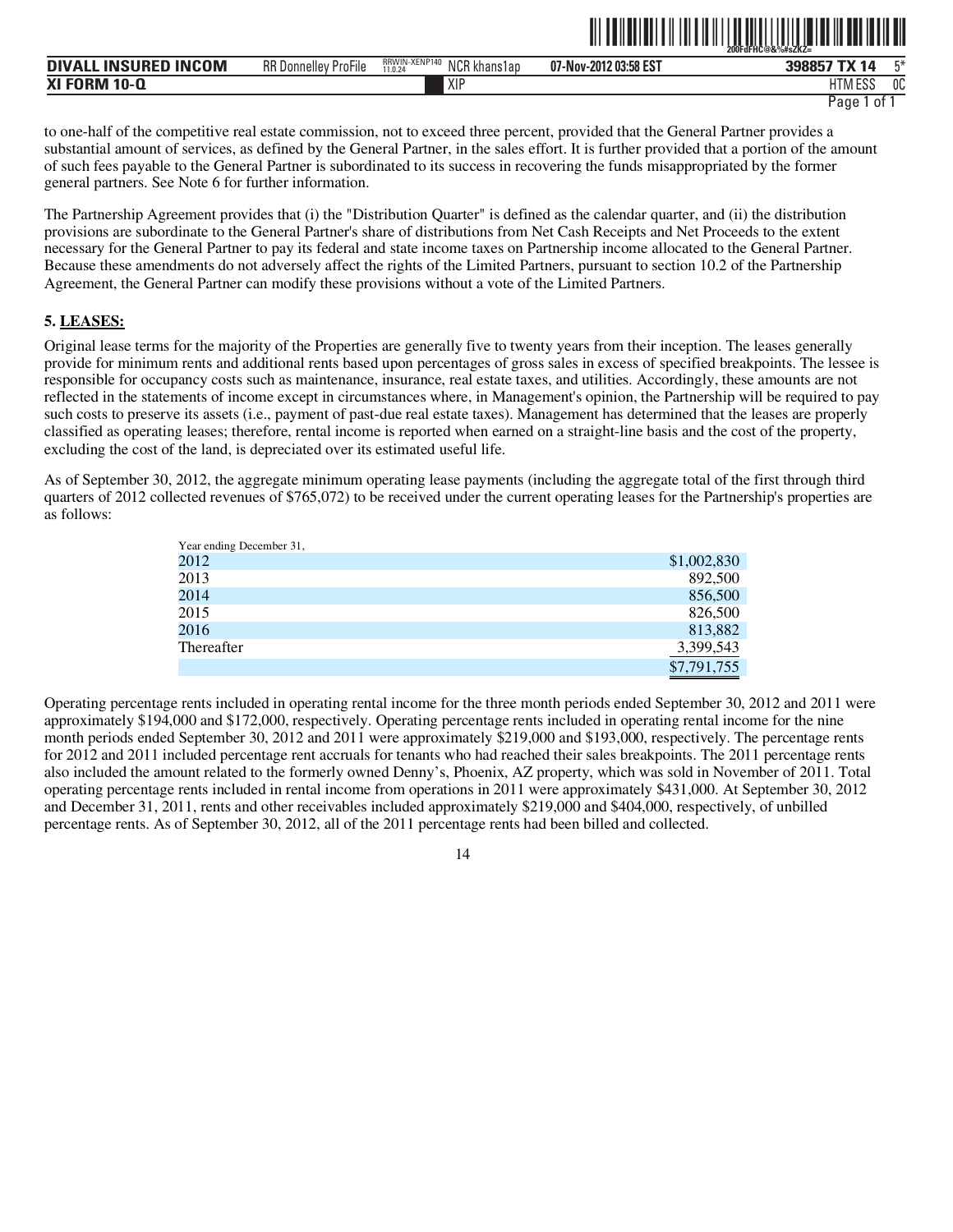| DIVALL INSURED<br><b>INCOM</b> | <b>RR Donnelley ProFile</b> | ACXFBU-MWE-<br>E-XNOOCR<br>`logam0dc<br>11.0.24 | 07-Nov-2012 19:14 EST | TV 1C<br>398857                   | $7*$ |
|--------------------------------|-----------------------------|-------------------------------------------------|-----------------------|-----------------------------------|------|
| XI FORM 10-Q                   |                             | XIP                                             |                       | <b>I ITRA FOO</b><br>1 I IVI E D. | 0C   |

ˆ200FdFHC#0GkN2D%GŠ

At September 30, 2012, six of the Properties are leased to Wendgusta, two of the Properties are leased to Wendcharles I, and one of the properties is leased to Wendcharles II. As of September 30, 2012, the three tenants' operating base rents have accounted for approximately 53%, 14%, and 7%, respectively, of the total 2012 operating base rents to-date.

## **6. TRANSACTIONS WITH GENERAL PARTNER AND ITS AFFILIATES:**

Pursuant to the terms of the Permanent Manager Agreement ("PMA") executed in 1993 and renewed for an additional two year term as of January 1, 2011, the General Partner receives a Base Fee for managing the Partnership equal to four percent of gross receipts, subject to an initial annual minimum amount of \$159,000. The PMA also provides that the Partnership is responsible for reimbursement of the General Partner for office rent and related office overhead ("Expenses") up to an initial annual maximum of \$13,250. Both the Base Fee and Expense reimbursement are subject to annual Consumer Price Index based adjustments. Effective March 1, 2012, the minimum annual Base Fee and the maximum Expense reimbursement increased by 3.16% from the prior year, which represents the allowable annual Consumer Price Index adjustment per the PMA. Therefore, as of March 1, 2012, the minimum monthly Base Fee paid by the Partnership was raised to \$21,140 and the maximum monthly Expense reimbursement was increased to \$1,705.

For purposes of computing the four percent overall fee paid to the General Partner, gross receipts include amounts recovered in connection with the misappropriation of assets by the former general partners and their affiliates. To date, TPG has received fees from the Partnership totaling \$59,729 on the amounts recovered, which includes restoration fees received for 2012 and 2011 of \$40 and \$259, respectively. The fee received from the Partnership on the amounts recovered reduces the minimum monthly Base Fee by that same amount.

Amounts paid and/or accrued to the General Partner and its affiliates for the three and nine month periods ended September 30, 2012 and 2011 are as follows:

| Period ended<br>September 30,<br>2011 | Nine Month<br>Period ended<br>September 30,<br>2012 | Nine Month<br>Period ended<br>September 30,<br>2011 |
|---------------------------------------|-----------------------------------------------------|-----------------------------------------------------|
|                                       | (Unaudited)                                         | (Unaudited)                                         |
|                                       |                                                     |                                                     |
| \$<br>61,466                          | \$<br>188.924                                       | \$<br>183,507                                       |
| 10                                    | 40                                                  | 259                                                 |
| 4,959                                 | 15,241                                              | 14,823                                              |
|                                       | 6.200                                               | $\theta$                                            |
| 0                                     | $\mathbf{0}$                                        | 5,346                                               |
| 1,293                                 | 5,237                                               | 4,312                                               |
| 1,065                                 | 1,546                                               | 1,777                                               |
| 68,793                                | 217,188                                             | 210,024                                             |
|                                       | Three Month<br>(Unaudited)                          |                                                     |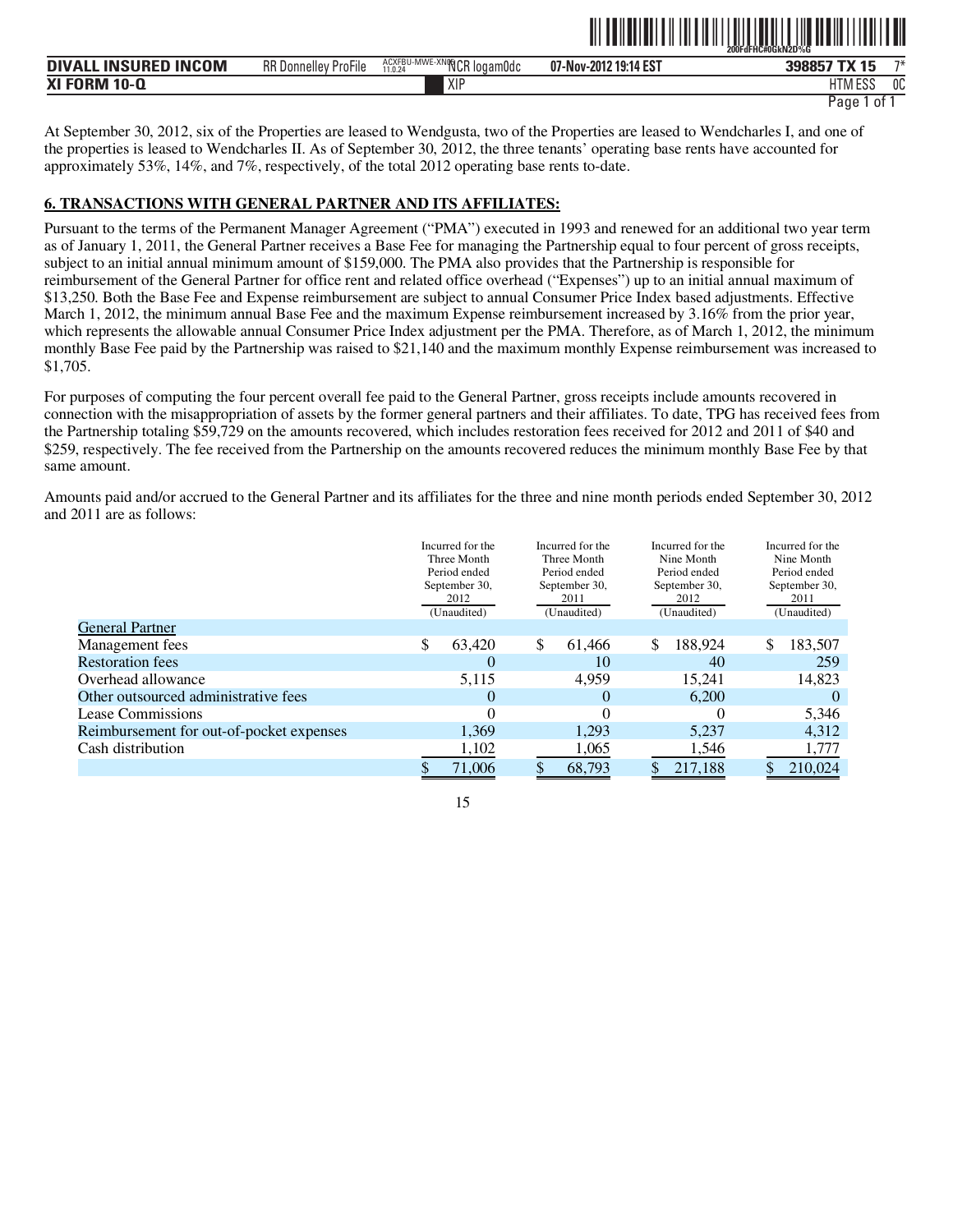|                                       |                             |                                                           |                       | 200FdFHC@&%\$27H%0                    |
|---------------------------------------|-----------------------------|-----------------------------------------------------------|-----------------------|---------------------------------------|
| <b>INSURED INCOM</b><br><b>DIVALL</b> | <b>RR Donnelley ProFile</b> | RRWIN-XENP140<br>$\cdot$ NCR $\nu$<br>khanslap<br>11.0.24 | 07-Nov-2012 03:58 EST | <b>TX 16</b><br>$\Lambda^*$<br>398857 |
| <b>XI FORM 10-Q</b>                   |                             | <b>XIP</b>                                                |                       | HTM ESS<br>0C                         |
|                                       |                             |                                                           |                       | Paqe<br>01                            |

ˆ200FdFHC@&%\$27H%oŠ **200FdFHC@&%\$27H%o**

At September 30, 2012 and December 31, 2011, \$1,102 and \$1,757, respectively, was payable to the General Partner.

As of September 30, 2012 and December 31, 2011, TPG Finance Corp. owned 200 limited partnership units of the Partnership. The President of the General Partner, Bruce A. Provo, is also the President of TPG Finance Corp., but he is not a shareholder of TPG Finance Corp.

As of September 30, 2012, the General Partner did not own any Limited Partnership Interests in the Partnership. The following chart identifies the security ownership of the Partnership's principal executive officer and principal financial officer as the sole named executive officer:

|                              | Amount and          |                   |                   |  |
|------------------------------|---------------------|-------------------|-------------------|--|
|                              |                     | Nature of         | Percentage of     |  |
|                              | Name of             | <b>Beneficial</b> | Interests         |  |
| Title of Class               | Beneficial Owner(1) | Ownership         | Outstanding $(4)$ |  |
| Limited Partnership Interest | Bruce A. Provo      | 200(2)(3)         | $0.43\%$          |  |

- (1) A beneficial owner of a security includes a person who, directly or indirectly, has or shares voting or investment power with respect to such security. Voting power is the power to vote or direct the voting of the security and investment power is the power to dispose or direct the disposition of the security.
- (2) Bruce A. Provo is deemed to have beneficial ownership of all of TPG Finance Corp.'s Limited Partnership interests in the Partnership due to his control as President of TPG Finance Corp.
- (3) Bruce A. Provo may be deemed to beneficially own with such voting and investment power the Interests listed above.
- (4) Based on 46,280.3 Limited Partnership Interests outstanding as of September 30, 2012.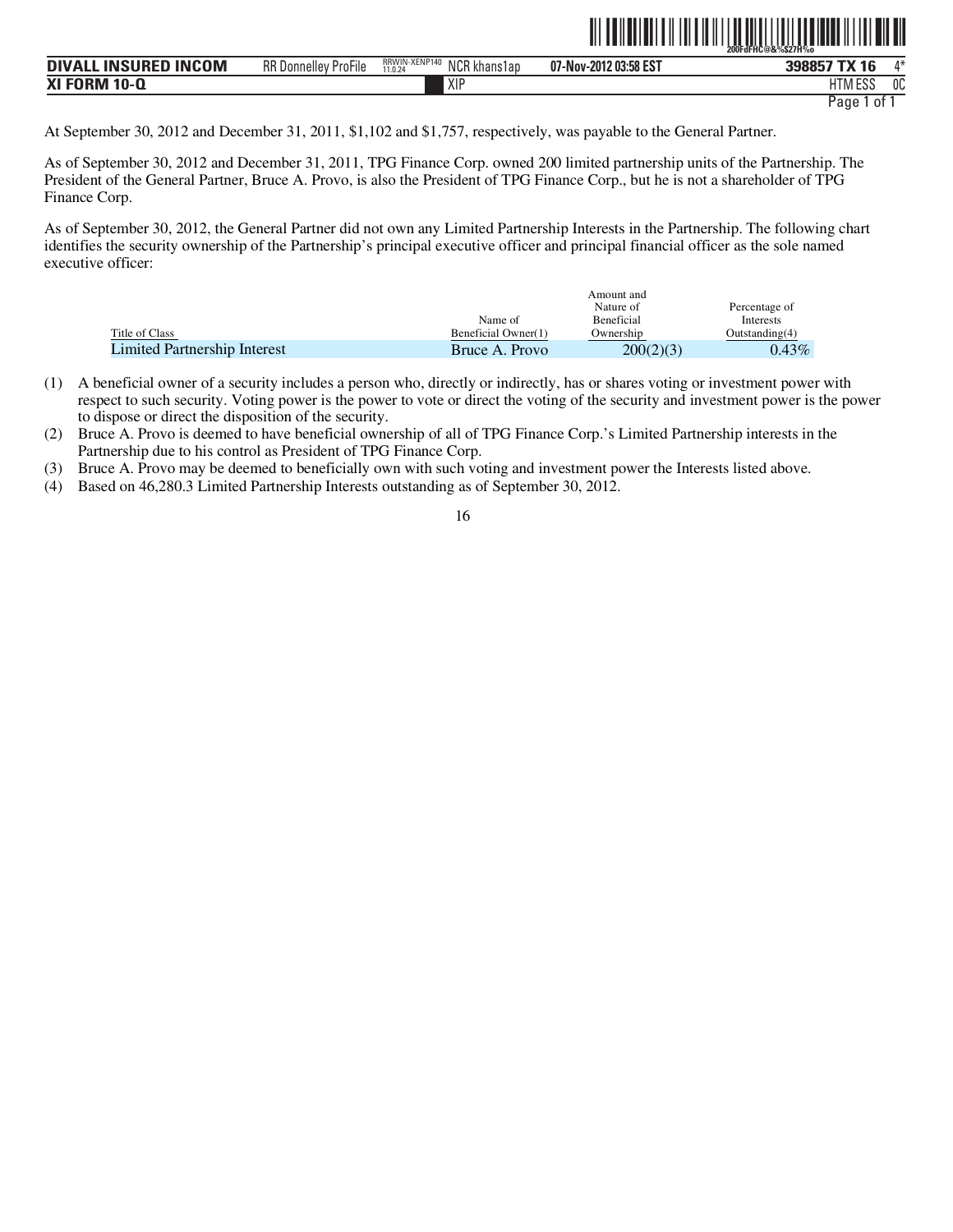|                                  |                             |                                                  |                       | 200FdFHC@&%\$5Bd%i |      |
|----------------------------------|-----------------------------|--------------------------------------------------|-----------------------|--------------------|------|
| . INSURED INCOM<br><b>DIVALL</b> | <b>RR Donnelley ProFile</b> | RRWIN-XENP140<br>NCR k'<br>l khans1ap<br>11.0.24 | 07-Nov-2012 03:58 EST | 398857 TX 17       | $A*$ |
| <b>XI FORM 10-Q</b>              |                             | XIF                                              |                       | 11T11F00<br>HIMEDS | 0C   |

```
Page 1 of 1
```
ˆ200FdFHC@&%\$5Bd%jŠ **200FdFHC@&%\$5Bd%j**

## **7. TRANSACTIONS WITH OWNERS WITH GREATER THAN TEN PERCENT BENEFICIAL INTERESTS:**

As of September 30, 2012, Advisory Board Member, Jesse Small, owned beneficially greater than ten percent of the Partnership's Units. Amounts paid to Mr. Small for his services as a member of the Advisory Board for the three and nine month periods ended September 30, 2012 and 2011 are as follows:

|                          | Incurred for the<br>Three Month<br>Period ended<br>September 30,<br>2012 | Incurred for the<br>Three Month<br>Period ended<br>September 30,<br>2011 | Incurred for the<br>Nine Month<br>Period ended<br>September 30,<br>2012 | Incurred for the<br>Nine Month<br>Period ended<br>September 30,<br>2011 |
|--------------------------|--------------------------------------------------------------------------|--------------------------------------------------------------------------|-------------------------------------------------------------------------|-------------------------------------------------------------------------|
|                          | (Unaudited)                                                              | (Unaudited)                                                              | (Unaudited)                                                             | (Unaudited)                                                             |
| Advisory Board Fees paid | 875                                                                      | 875                                                                      | 2.625                                                                   | 2.625                                                                   |

At September 30, 2012 and December 31, 2011 there were no outstanding Advisory Board Fees accrued and payable to Jesse Small.

## **8. CONTINGENT LIABILITIES:**

According to the Partnership Agreement, the General Partner, may receive a disposition fee not to exceed three percent of the contract price on the sale of the three original partnerships' properties (See Note 2 for further information as to the original partnerships). In addition, fifty percent of all such disposition fees earned by TPG were to be escrowed until the aggregate amount of recovery of the funds misappropriated from the partnerships by the former general partners was greater than \$4,500,000. Upon reaching such recovery level, full disposition fees would thereafter be payable and fifty percent of the previously escrowed amounts would be paid to TPG. At such time as the recovery exceeded \$6,000,000 in the aggregate, the remaining escrowed disposition fees were to be paid to TPG. If such levels of recovery were not achieved, TPG would contribute the amounts escrowed toward the recovery until the three original partnerships were made whole. In lieu of a disposition fee escrow, the fifty percent of all such disposition fees previously discussed were paid directly to a restoration account and then distributed among the three original partnerships; whereby the three original partnerships recorded the recoveries as income (Note 2). After the recovery level of  $$4,500,000$  was exceeded, fifty percent of the total disposition fee amount paid to the three original partnerships' recovery through the restoration account (in lieu of the disposition fee escrow) was refunded to TPG during March 1996. The remaining fifty percent amount allocated to the Partnership through the restoration account, and which was previously reflected as Partnership recovery income, may be owed to TPG if the \$6,000,000 recovery level is met. As of September 30, 2012, the Partnership may owe TPG \$16,296 if the \$6,000,000 recovery level is achieved. TPG does not expect any future payment, as it is uncertain that such a \$6,000,000 recovery level will be achieved.

## **9. PMA INDEMNIFICATION TRUST:**

The PMA provides that TPG will be indemnified from any claims or expenses arising out of or relating to TPG serving in such capacity or as substitute general partner, so long as such claims do not arise from fraudulent or criminal misconduct by TPG. The PMA provides that the Partnership fund this indemnification obligation by establishing a reserve of up to \$250,000 of Partnership assets which would not be subject to the claims of the Partnership's creditors. An Indemnification Trust ("Trust") serving such purposes has been established at United Missouri Bank, N.A. The corpus of the Trust has been fully funded with Partnership assets. Funds are invested in U.S. Treasury securities. In addition, \$201,783 of earnings has been credited to the Trust as of September 30, 2012. The rights of TPG to the Trust shall be terminated upon the earliest to occur of the following events: (i) the written release by TPG of any and all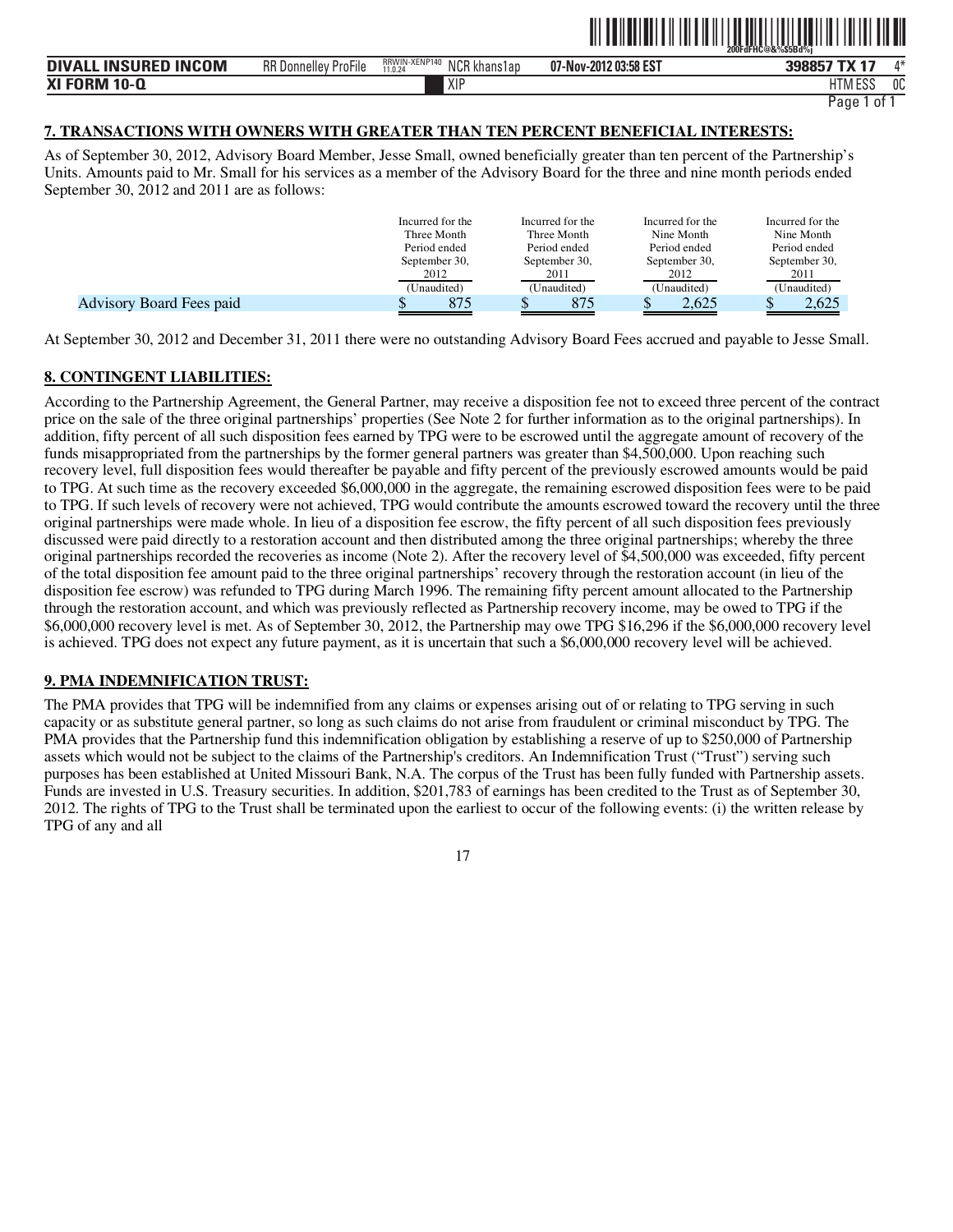|                                                      |                                          |                                                 | ----<br>--------------- | 200FdFHC@&%SFCJZN         |    |
|------------------------------------------------------|------------------------------------------|-------------------------------------------------|-------------------------|---------------------------|----|
| <b>INCOM</b><br><b>INSURFD</b><br><b>DIVALL</b><br>. | $-1$<br><b>RR</b> Donnelley<br>' ProFile | RRWIN-XENP140<br>NCR k<br>' khans1an<br>11.0.24 | 07-Nov-2012 03:58 EST   | <b>TV 10</b><br>ю         | F¥ |
| <b>XI FORM</b><br>$10 - C$                           |                                          | XIP                                             |                         | $11.788$ $FAA$<br>۱۱۷۱ Lu | 0C |

ˆ200FdFHC@&%\$FCJZNŠ **200FdFHC@&%\$FCJZN**

interest in the Trust; (ii) the expiration of the longest statute of limitations relating to a potential claim which might be brought against TPG and which is subject to indemnification; or (iii) a determination by a court of competent jurisdiction that TPG shall have no liability to any person with respect to a claim which is subject to indemnification under the PMA. At such time as the indemnity provisions expire or the full indemnity is paid, any funds remaining in the Trust will revert back to the general funds of the Partnership.

## **10. FORMER GENERAL PARTNERS' CAPITAL ACCOUNTS:**

The capital account balance of the former general partners as of May 26, 1993, the date of their removal as general partners pursuant to the results of a solicitation of written consents from the Limited Partners, was a deficit of \$840,229. At December 31, 1993, the former general partners' deficit capital account balance in the amount of \$840,229 was reallocated to the Limited Partners.

## **11. NOTE RECEIVABLE:**

A sales contract was executed on September 30, 2009 for the installment sale of the Panda Buffet property to the tenant for \$520,000 (sales amount was to be reduced to \$450,000 if closing occurred on or before November 15, 2009). The closing date on the sale of the property was November 12, 2009 at a sales price of \$450,000. The buyer paid \$150,000 at closing with the remaining balance of \$300,000 being delivered in the form of a promissory note ("Buyers Note") to the Partnership. A net gain on the sale of approximately \$29,000 was recognized in the Fourth Quarter of 2009. The Buyers Note reflects a term of three years, an interest rate of 7.25%, and principal and interest payments paid monthly and principal amortized over a period of ten years beginning December 1, 2009 with a balloon payment due November 1, 2012. Pursuant to the Buyers Note, there will be no penalty for early payment of principal. The Buyers Note also requires the buyer to escrow property taxes with the Partnership beginning January of 2010 at \$1,050 per month (lowered to \$900 beginning February 1, 2011 and \$700 beginning February 1, 2012). The property tax escrow cash balance held by the Partnership amounted to approximately \$9,000 at September 30, 2012, and is included in the property tax payable in the condensed balance sheets.

Per the Buyer's Note amortization schedule, the monthly payments are to total approximately \$3,522 per month. The amortized principal payments yet to be received under the Buyer's Note amounted to \$253,247 as of December 31, 2011. During the nine month period ended September 30, 2012, nine note payments were received by the Partnership and totaled \$18,368 in principal and \$13,331 in interest.

#### **12. FAIR VALUE DISCLOSURES**

The Partnership has determined the fair value based on hierarchy that gives the highest priority to quoted prices in active markets for identical assets and liabilities (Level 1) and the lowest priority to unobservable inputs (Level 3). Inputs are broadly defined as assumptions market participants would use in pricing an asset or liability. The three levels of the fair value hierarchy under the accounting principle are described below:

Level 1. Quoted prices in active markets for identical assets or liabilities.

Level 2. Quoted prices for similar investments in active markets, quoted prices for identical or similar investments in markets that are not active, and inputs other than quoted prices that are observable for the investment.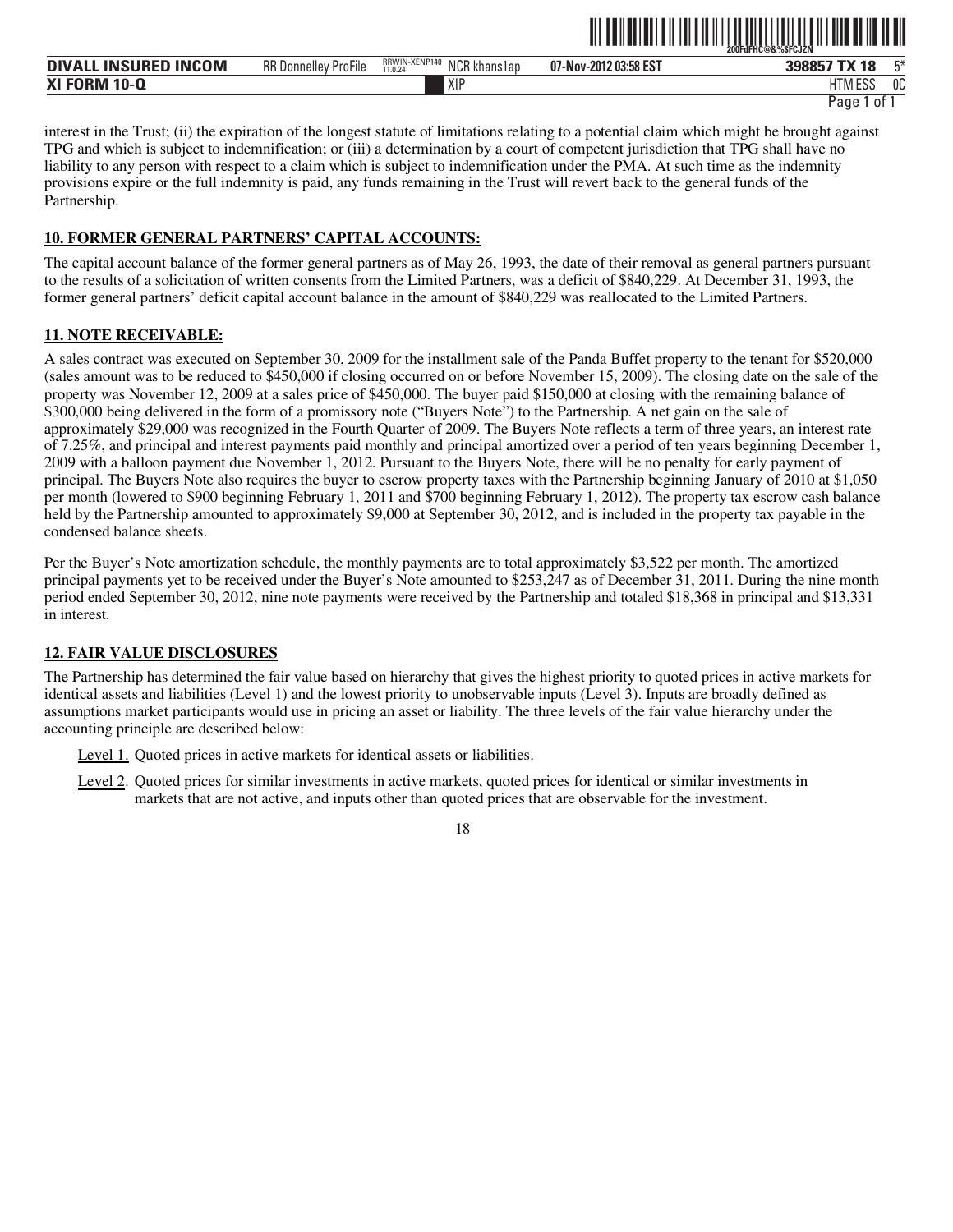|                                                        |                                       |                                               |                       | 200FdFHC@&%\$Lb3Z`                       |    |
|--------------------------------------------------------|---------------------------------------|-----------------------------------------------|-----------------------|------------------------------------------|----|
| <b>INCOM</b><br><b>INSILRED</b><br><b>DIVA</b><br>- IN | $-$<br><b>RR</b> Donnelley<br>ProFile | RRWIN-XENP140<br>NCR<br>l khans1ap<br>11.0.24 | 07-Nov-2012 03:58 EST | $-11$<br><b>3088Ľ</b><br>$\overline{a}$  | r* |
| <b>XI FORM</b><br>$10-L$                               |                                       | XIP                                           |                       | <b>LITM FOO</b><br>. .<br>. ועוור<br>Luc | OC |

ˆ200FdFHC@&%\$Lb3ZÁŠ **200FdFHC@&%\$Lb3Z`**

Level 3. Unobservable inputs for which there is little, if any, market activity for the investment. The inputs into the determination of fair value are based upon the best information in the circumstances and may require significant management judgment or estimation and the use of discounted cash flow models to value the investment.

The fair value hierarchy is based on the lowest level of input that is significant to the fair value measurements. The Partnership's assessment of the significance of a particular input to the fair value measurement in its entirety requires judgment, and considers factors specific to the investment.

The Partnership assesses the levels of the investments at each measurement date, and transfers between levels are recognized on the actual date of the event or change in circumstances that caused the transfer in accordance with the Partnership's accounting policy regarding the recognition of transfers between levels of the fair value hierarchy. For the three and nine month periods ended September 30, 2012 and 2011, there were no such transfers.

#### Fair Value on a Nonrecurring Basis- Vacant, Phoenix, AZ Property

Certain assets and liabilities are measured at fair value on a nonrecurring basis; that is, the instruments are not measured at fair value on an ongoing basis but are subject to fair value adjustments in certain circumstances (for example, when there is evidence of impairment). The following table presents the assets and liabilities carried on the balance sheet by caption and by level within the fair valuation hierarchy (as described above) as of September 30, 2012 and December 31, 2011, for which a nonrecurring change in fair value was recorded during the fiscal year 2011 for the vacant Phoenix, AZ property.

|                             |           | Carrying Value at September 30, 2012 |         |           |  |
|-----------------------------|-----------|--------------------------------------|---------|-----------|--|
|                             |           | and December 31, 2011                |         |           |  |
|                             | Total     | Level 1                              | Level 2 | Level 3   |  |
| Vacant Phoenix, AZ Property | \$150,000 |                                      |         | \$150,000 |  |
| Total properties            | \$150,000 |                                      |         | \$150.000 |  |

Investment property measured at fair value on a nonrecurring basis relates to land, building and improvements that were held for investment or held for sale. The fair value of these assets was determined by Management and incorporates Management's knowledge of comparable properties, past experience and future expectations.

There were no fair value adjustments in the three and nine month periods ended September 30, 2012. During the three and nine month periods ended September 30, 2011, losses of \$644,823 were recorded and represented property impairment charges related to the vacant Phoenix, AZ property and formerly owned Denny's, Phoenix, AZ property (sold in November 2011).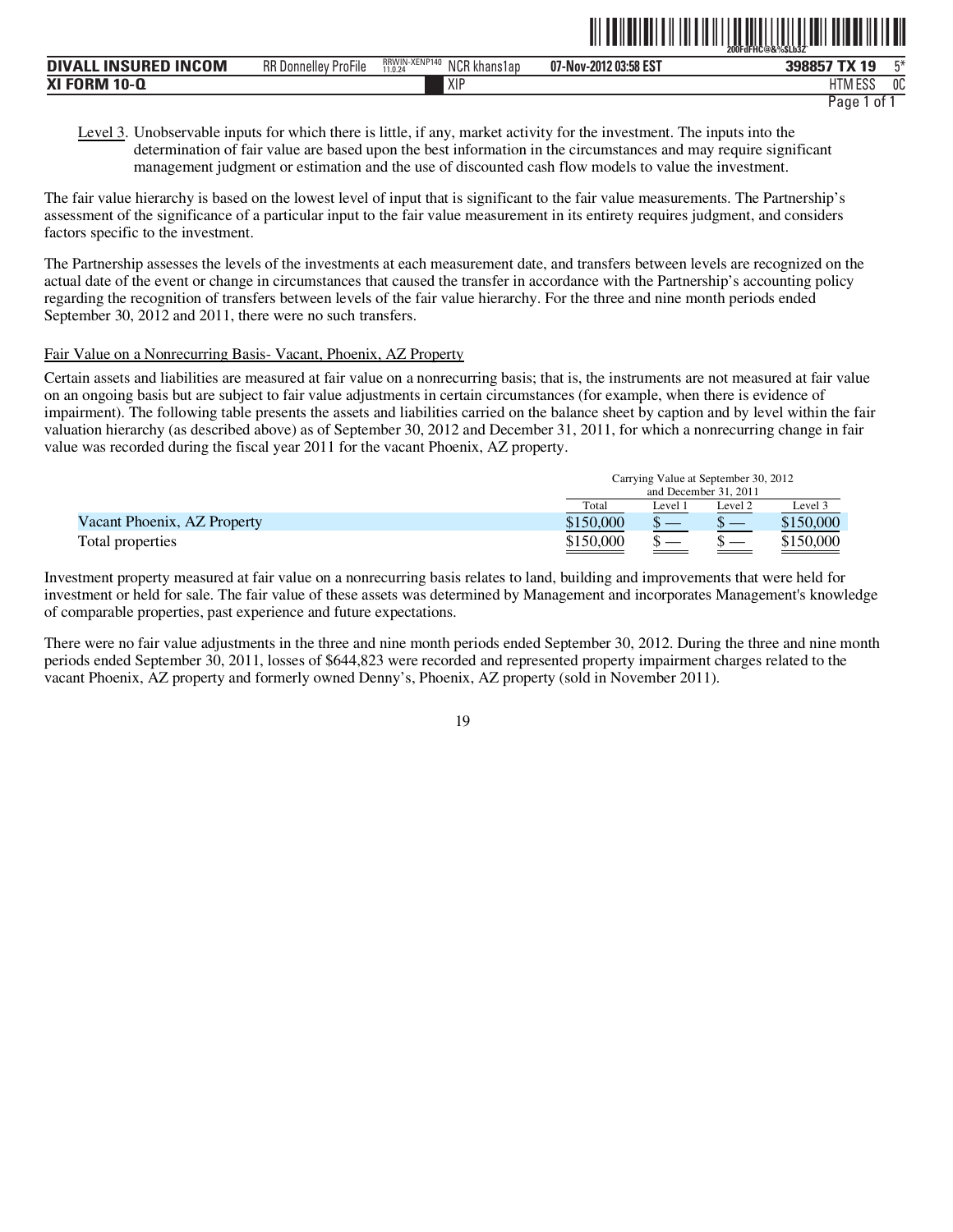|                             |                             |                                                   |                       | 200FdFHC@&%SR61ZY    |    |
|-----------------------------|-----------------------------|---------------------------------------------------|-----------------------|----------------------|----|
| <b>DIVALL INSURED INCOM</b> | <b>RR Donnelley ProFile</b> | RRWIN-XENP140<br>NCR kl<br>.K khans1ap<br>11.0.24 | 07-Nov-2012 03:58 EST | 398857 TX 20         | E* |
| <b>XI FORM 10-Q</b>         |                             | XIP                                               |                       | .500<br><b>HTMES</b> | 0C |
|                             |                             |                                                   |                       | Paqe<br>ot.          |    |

ˆ200FdFHC@&%\$R61ZYŠ **200FdFHC@&%\$R61ZY**

#### **13. SUBSEQUENT EVENTS**

#### Vacant Property, Phoenix, AZ

The sale was closed on October 22, 2012, resulting in net cash proceeds of \$288,000, after third party commissions and other selling expenses, which is greater than the Property's estimated fair value of \$150,000 as of September 30, 2012.

#### Note Receivable, Panda Buffet

The Partnership amended the Note Receivable, dated November 12, 2009 with a balloon payment scheduled for November 12, 2012 in the amount of \$232,777, to \$200,000 after a principal payment of \$32,777 was received on October 19, 2012 under the following extended terms: The principal balance of \$200,000 will be amortized over five years at an interest rate of 7.25% per annum with a full balloon payment of \$133,396 due November 1, 2014. Per the Loan amortization schedule, the monthly payments are to total \$3,916 per month through October 2014.

#### Applebee's Property, Columbus, OH

The Partnership waived the current 90 day notice period and allowed the tenant to exercise the first option to renew its lease for an additional two year period, effective November 1, 2012. The base rent will increase to \$138,716 in the first year of the renewal period and to \$141,490 in the second year. There are four remaining options to renew the lease for an additional two years, with the base rent to increase by 2% for each year of each option. The percentage rent breakpoint does not change.

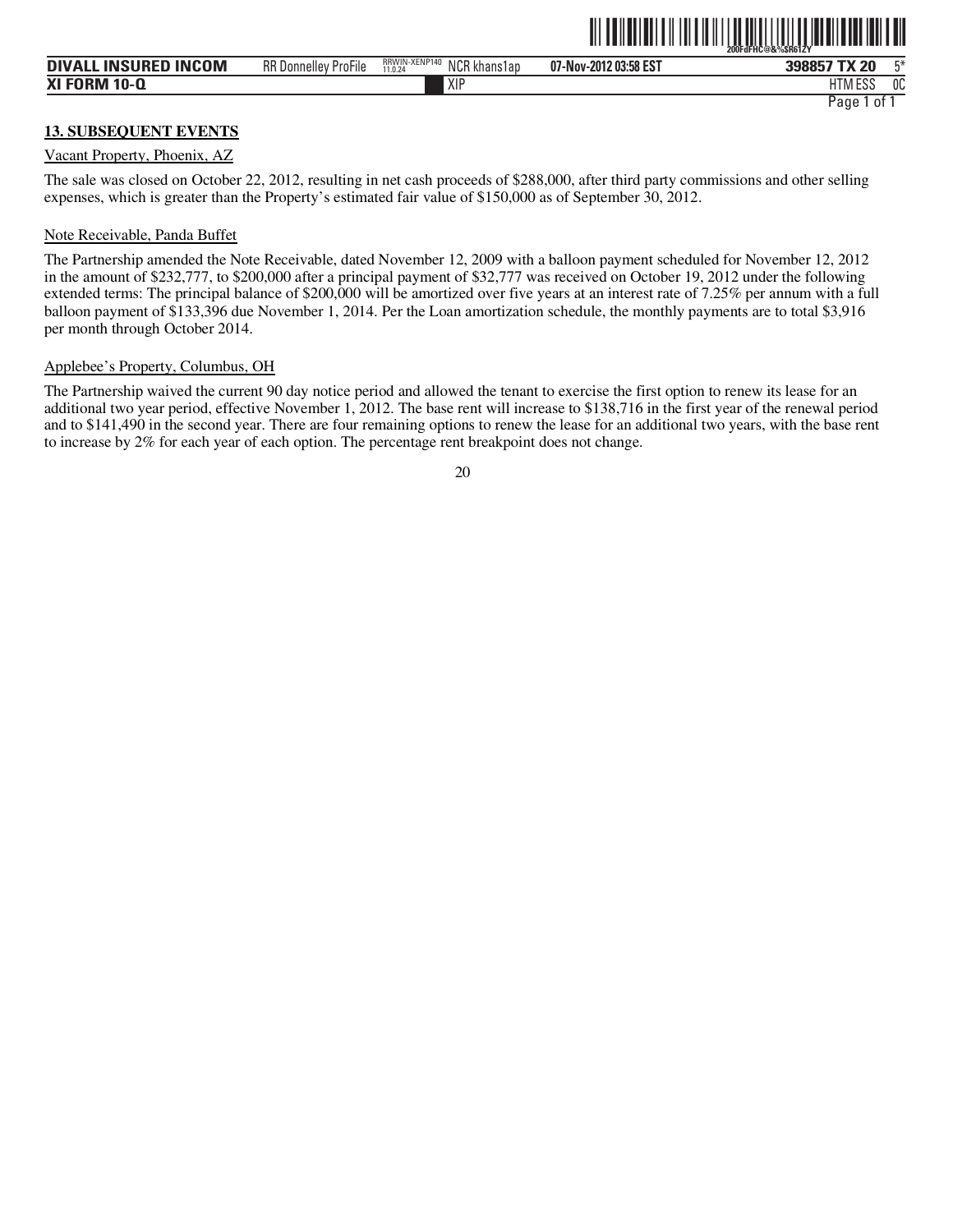|                      |                             |                                          |                       | IIII<br>200FdFHC@&vSH7J%= | <b>TIL III</b> |
|----------------------|-----------------------------|------------------------------------------|-----------------------|---------------------------|----------------|
| DIVALL INSURED INCOM | <b>RR Donnelley ProFile</b> | RRWIN-XENP140<br>NCR muruk0dc<br>11.0.24 | 06-Nov-2012 22:50 EST | 398857 TX 21              | A*             |
| XI FORM 10-Q         | START PAGE                  | XIP                                      |                       | <b>HTM ESS</b>            | 0C             |

# **Item 2. Management's Discussion and Analysis of Financial Condition and Results of Operations**

## **CAUTIONARY STATEMENT**

Item 2 of this Form 10-Q contains forward-looking statements within the meaning of Section 27A of the Securities Act of 1933 and Section 21E of the Securities Exchange Act of 1934. All statements, other than statements of historical facts, included in this section and located elsewhere in this Quarterly Report on Form 10-Q regarding the prospects of our industry as well as the Partnership's prospects, plans, financial position and business strategy may constitute forward-looking statements. These forward-looking statements are not historical facts but are the intent, belief or current expectations of Management based on its knowledge and understanding of the business and industry. Words such as "may," "anticipates," "expects," "intends," "plans," "believes," "seeks," "estimates," "would," "could," "should" and variations of these words and similar expressions are intended to identify forwardlooking statements. Although we believe that the expectations reflected in these forward-looking statements are reasonable, we can give no assurance that these expectations will prove to have been correct. These statements are not guarantees of the future performance and are subject to risks, uncertainties and other factors, some of which are beyond our control, are difficult to predict and could cause actual results to differ materially from those expressed or forecasted in the forward-looking statements.

Forward-looking statements that were true at the time made may ultimately prove to be incorrect or false. The Partnership cautions readers not to place undue reliance on forward-looking statements, which reflect Management's view only as of the date of this Form 10-Q. All subsequent written and oral forward-looking statements attributable to the Partnership, or persons acting on the Partnership's behalf, are expressly qualified in their entirety by this cautionary statement. Management undertakes no obligation to update or revise forward-looking statements to reflect changed assumptions, the occurrence of unanticipated events or changes to future operating results. Factors that could cause actual results to differ materially from any forward-looking statements made in this Form 10-Q include, without limitation, changes in general economic conditions, changes in real estate conditions, including without limitation, decreases in valuations of real properties, increases in property taxes and lack of buyers should the Partnership want to dispose of a property, lease-up risks, ability of tenants to fulfill their obligations to the Partnership under existing leases, sales levels of tenants whose leases include a percentage rent component, adverse changes to the restaurant market, entrance of competitors to the Partnership's lessees in markets in which the Properties are located, inability to obtain new tenants upon the expiration of existing leases, the potential need to fund tenant improvements or other capital expenditures out of operating cash flows and our inability to realize value for Limited Partners upon disposition of the Partnership's assets.

#### **Critical Accounting Policies and Estimates**

Management's discussion and analysis of financial condition and results of operations are based upon our consolidated financial statements, which have been prepared in accordance with accounting principles generally accepted in the United States of America ("GAAP"). The preparation of these financial statements requires our management to make estimates and assumptions that affect the reported amounts of assets, liabilities, revenues and expenses, and related disclosure of contingent assets and liabilities. On a regular basis, we evaluate these estimates, including investment impairment. These estimates are based on Management's historical industry experience and on various other assumptions that are believed to be reasonable under the circumstances. Actual results may differ from these estimates.

The Partnership believes that its most significant accounting policies deal with:

Depreciation methods and lives- Depreciation of the Properties is provided on a straight-line basis over the estimated useful life of the buildings and improvements. While the Partnership believes these are the appropriate lives and methods, use of different lives and methods could result in different impacts on net income. Additionally, the value of real estate is typically based on market conditions and property performance, so depreciated book value of real estate may not reflect the market value of real estate assets.

Revenue recognition- Rental revenue from investment properties is recognized on the straight-line basis over the life of the respective lease when collectability is assured. Percentage rents are accrued only when the tenant has reached the sales breakpoint stipulated in the lease.

Impairment-The Partnership periodically reviews its long-lived assets, primarily real estate, for impairment whenever events or changes in circumstances indicate that the carrying amount of such assets may not be recoverable. The Partnership's review involves comparing current and future operating performance of the assets, the most significant of which is undiscounted operating cash flows, to the carrying value of the assets. Based on this analysis, if deemed necessary, a provision for possible loss is recognized.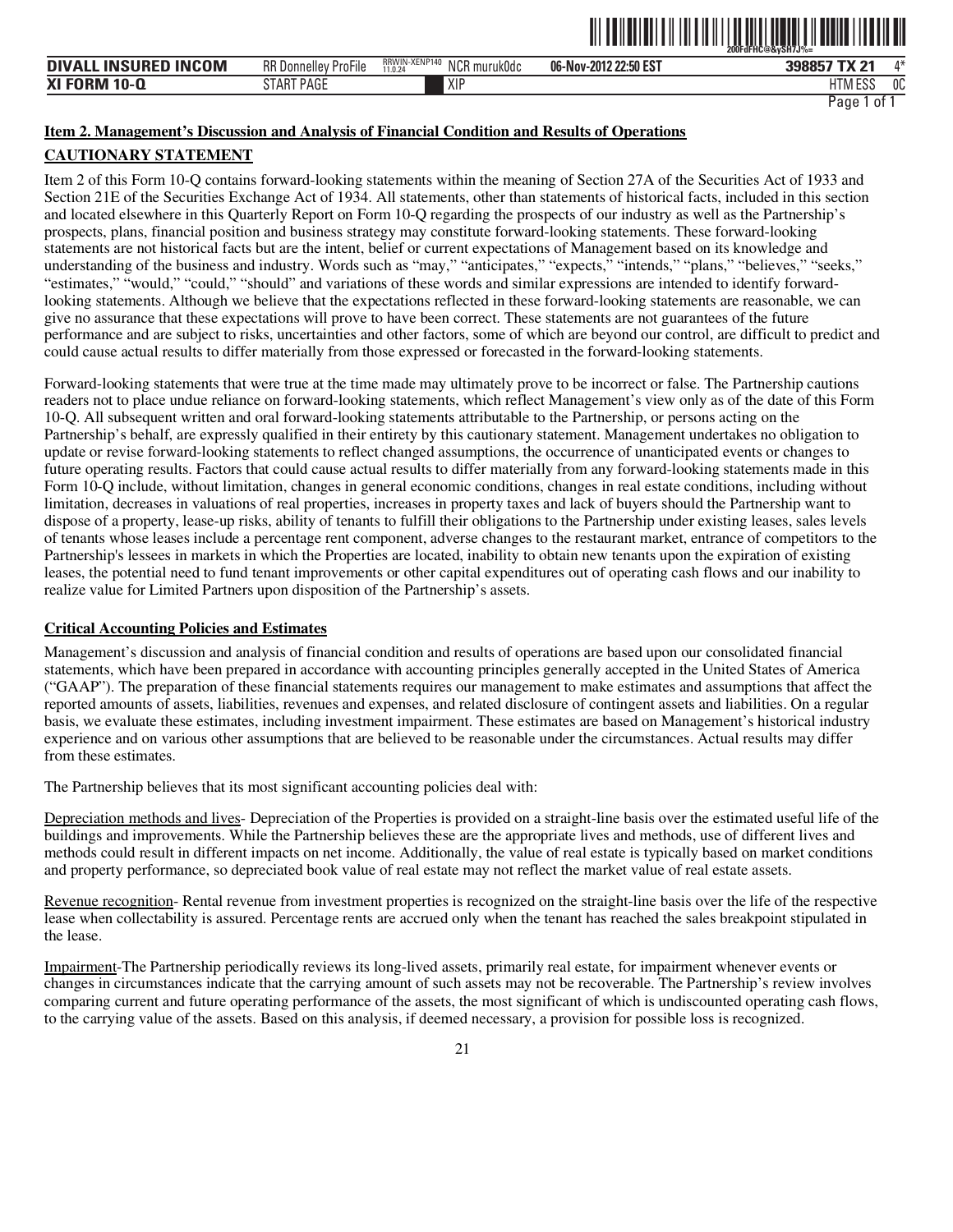|                                                |                             |                       |                |                       | 200FdFHC@&xeiooZe                                                   |                       |
|------------------------------------------------|-----------------------------|-----------------------|----------------|-----------------------|---------------------------------------------------------------------|-----------------------|
| <b>INCOM</b><br><b>INSURED</b><br><b>DIVA'</b> | <b>RR Donnelley ProFile</b> | NCRPRFRS04<br>11.1.11 | NCR pf<br>rena | 06-Nov-2012 22:02 EST | $-11$<br>n <sub>n</sub><br>398857<br>$\overline{\phantom{a}}$<br>∠∠ | $n*$                  |
| <b>XI FORM</b><br>$10 - 0$                     |                             |                       | XIP            |                       | <b>LITM FOO</b><br>HIM<br>LUC                                       | n <sub>n</sub><br>็บเ |
|                                                |                             |                       |                |                       | Page<br>0t                                                          |                       |

ˆ200FdFHC@&xeiooZeŠ **200FdFHC@&xeiooZe**

#### **Investment Properties**

As of September 30, 2012, the Partnership owned property leased to thirteen fully constructed fast-food restaurants, which includes one vacant property in Phoenix, AZ that was reclassified to properties held for sale during the third quarter of 2011 (formerly operated as a China Super Buffet restaurant ("China Buffet")). In addition, one property is located on a parcel of land that is subject to a ground lease. The twelve tenants are composed of the following: nine Wendy's restaurants, an Applebee's restaurant, a KFC restaurant, and a Daytona's All Sports Café ("Daytona's"). The thirteen properties are located in a total of six states.

Property taxes, general maintenance, insurance and ground rent on the Partnership's Properties are the responsibility of the tenant. However, when a tenant fails to make the required tax payments or when a property becomes vacant (such as the Phoenix, AZ property, which formerly operated as China Buffet), the Partnership makes the appropriate property tax payments to avoid possible foreclosure of the property. In a property vacancy the Partnership pays for insurance and maintenance related to the vacant property.

Such taxes, insurance and ground rent are accrued in the period in which the liability is incurred. The Partnership leases property to one restaurant, which is located on a parcel of land where the Partnership holds a long-term ground lease, as lessee, which is set to expire in 2018. The Partnership has the option to extend the lease for two additional ten year periods. The Partnership owns all improvements constructed on the land (including the building and improvements) until the termination of the ground lease, at which time all constructed improvements will become the land owner's property. The tenant, KFC, is responsible for the \$3,400 per month ground lease payment per the terms of its lease with the Partnership.

There were no building improvements capitalized during the three month period ending September 30, 2012.

In accordance with Financial Accounting Standards Board ("FASB") guidance for "Accounting for the Impairment or Disposal of Long-Lived Assets", current and historical results from operations for disposed properties and assets classified as held for sale are reclassified separately as discontinued operations. The guidance also requires the adjustment to carrying value of properties due to impairment in an attempt to reflect appropriate market values.

The following summarizes significant developments as of September 30, 2012, by property, for Properties with such developments.

#### Vacant Phoenix, AZ Property

The China Buffet restaurant ceased operations and vacated the Phoenix, AZ property in late June of 2011. Management regained possession of the property in July and lease obligation charges ceased as of June 30, 2011.

The vacant property was reclassified to properties held for sale during the third quarter of 2011 upon the execution of the Agreement.

The carrying amount of the vacant Phoenix, AZ property was reduced by \$390,117 during the fiscal year 2011, to its estimated fair value of \$150,000. The net book value of the vacant, Phoenix, AZ property at September 30, 2012, classified as property held for sale in the condensed financial statements, was approximately \$149,000, which included \$123,000 related to land, \$27,000 related to building, net of accumulated depreciation, \$9,300 related to a utilities security deposit, \$300 related to rents and other receivables, \$2,300 related to prepaid insurance, \$1,400 related to accounts payable and accrued expenses and \$11,400 related to property tax payable.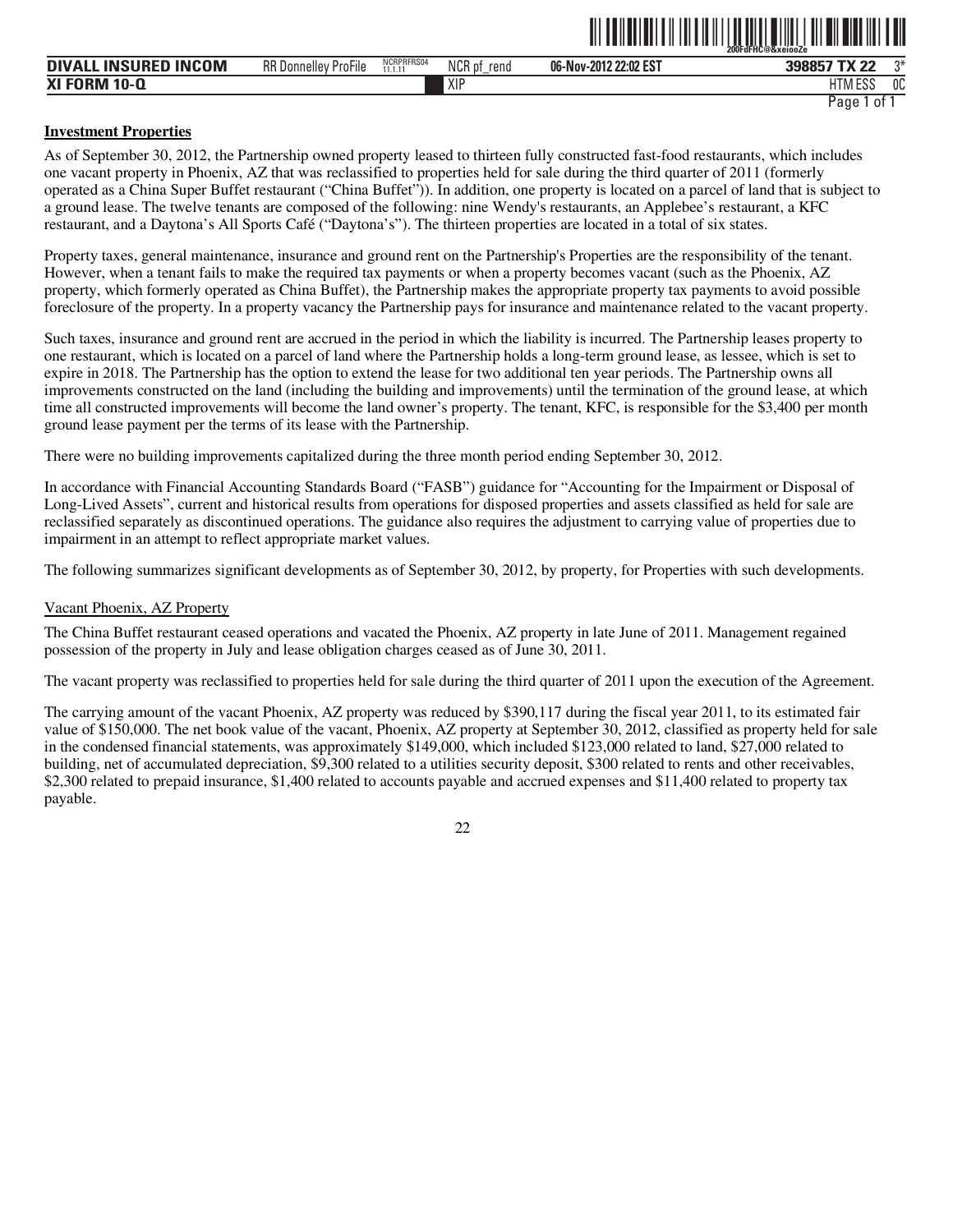|                                                              |                                          |                            |                     | ---<br>-------------  | 200FdFHC@&xepFq%\$        |      |
|--------------------------------------------------------------|------------------------------------------|----------------------------|---------------------|-----------------------|---------------------------|------|
| <b>INCOM</b><br><b>INSURFD.</b><br><b>DIVALL</b><br>,,,,,,,, | $-1$<br><b>RR</b> Donnelley<br>' ProFile | NCRPRFRS04<br>11 1 11<br>. | NCR pf<br>rend<br>- | 06-Nov-2012 22:02 EST | פס עדי<br>້               | $2*$ |
| <b>XI FORM</b><br>$10 - \Omega$                              |                                          |                            | XIP                 |                       | $11.788$ $FAA$<br>ט וועוו | 0C   |

ˆ200FdFHC@&xepFq%\$Š **200FdFHC@&xepFq%\$**

A contract ("Contract") to sell the vacant Phoenix, AZ property to an unaffiliated party was executed on February 14, 2012 for the sale price of \$325,000. The potential buyer provided an earnest money deposit of \$25,000, which is held by an independent escrow company. Per the First Amendment to the Contract ("Amendment") dated April 23, 2012, a non-refundable feasibility 30-day extension fee of \$2,500 was released from the \$25,000 earnest money deposit ("Deposit") and paid to the Partnership. Per the Amendment, the potential Buyer replenished the \$2,500 to the Deposit prior to the expiration of the feasibility period (May 22, 2012).

Per the Contract, closing is anticipated to occur prior to and up to 210 days out from the Contract execution date. Closing costs are estimated to be approximately \$30,000, which includes commissions totaling approximately \$23,000 in the aggregate, which are anticipated to be paid to two unaffiliated brokers.

The sales Contract has various due diligence and feasibility periods, as well as additional extensions and Management has no measure of certainty that the Contract will close or if a specific and unique re-use of the now vacant property will materialize. Therefore, the \$150,000 net book value for the vacant property at September 30, 2012, is its estimated fair value based on income capitalization calculations using historical capitalization rates (used by Management in relation to the property for annual Partnership Net Unit Valuations) applied to independently identified market rents, less known re-leasing costs such as estimated roof, parking lot and miscellaneous repairs, as well as leasing commissions. The estimated fair value is not necessarily what the Partnership will settle (sales price net of closing costs), within an actual arms length sales transaction of the vacant property.

The vacated use (China Buffet) was already deemed the lowest use remaining to occupy the space originally occupied by a national chain. Based on Management's prior experience incurring significant carrying costs on vacant properties, the current strategy for distressed property is cost containment with an accelerated disposition motivation being the elimination of future carrying costs of uncertain duration and amounts. Management does recognize the exposures of continuing carrying costs of a vacant property to operations. Management does not believe it is in the best interest of the Limited Partners to hold the property and incur carrying costs, such as property tax, utilities, maintenance and repair, security, and other unknown liabilities for an uncertain and prolonged period. Management believes the greatest benefit to the overall value of the remaining portfolio would be the elimination of uncertainties surrounding a troubled asset by aggressive disposition. Management's primary objective is to limit the earnings impairment from continued carrying costs related to the vacant property.

#### Applebee's, Columbus, OH Property

An Amendment and Extension of Lease ("Amendment") was executed with the Applebee's restaurant occupying the property located in Columbus, OH on November 4, 2009. The Amendment, effective as of November 1, 2009, provides for an annual base rent of \$135,996 and is set to expire on October 31, 2012. The Amendment also provides Applebee's five options to renew the lease for an additional two years (base rent is to increase by 2% percent for each year of each option). The Amendment also increased the percentage rent sales breakpoint from \$1,500,000 to \$2,300,000 and decreased the additional percentage rent from 7% to 5%.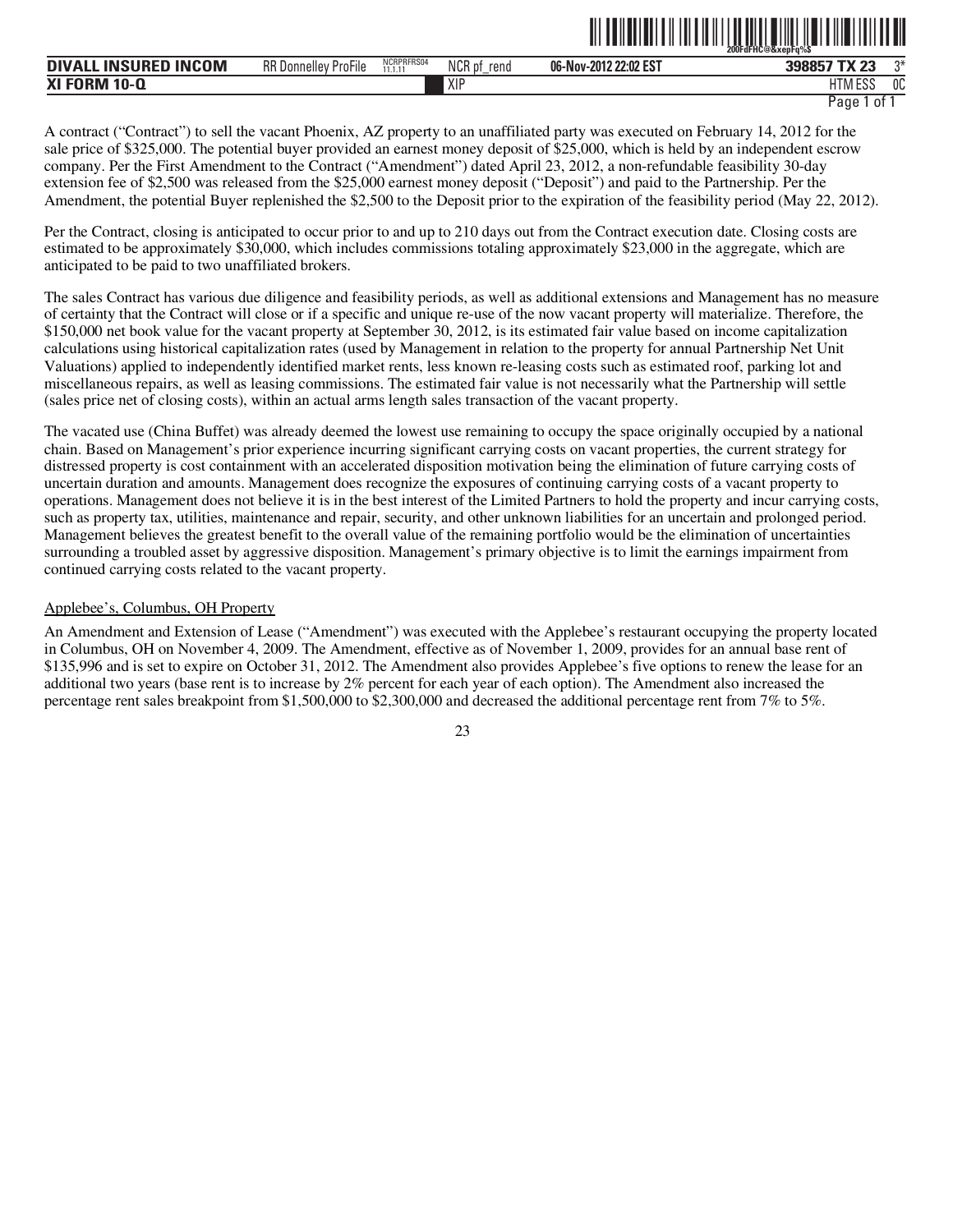|                                  |                             |                       |                          |                       | 200FdFHC@&xewYiZT    |    |
|----------------------------------|-----------------------------|-----------------------|--------------------------|-----------------------|----------------------|----|
| . INSURED INCOM<br><b>DIVALL</b> | <b>RR Donnelley ProFile</b> | NCRPRFRS04<br>11.1.11 | <b>NCR</b><br>rend<br>า⊌ | 06-Nov-2012 22:02 EST | 39885<br>57 TX 24    | ግ* |
| <b>XI FORM 10-Q</b>              |                             |                       | XIF                      |                       | 1.000<br>הכם ועו ו ח | 0C |

ˆ200FdFHC@&xewYiZ[Š **200FdFHC@&xewYiZ[** 

#### Formerly Owned Panda Buffet Restaurant- Grand Forks, ND Property

A sales contract was executed on September 30, 2009 for the installment sale of the Panda Buffet restaurant property ("Panda Buffet") located in Grand Forks, ND to the owner tenant. The Partnership completed the sale of the Panda Buffet property on November 12, 2009 for \$450,000. The buyer paid \$150,000 at closing with the remaining balance of \$300,000 being delivered in the form of a Promissory note ("Buyers Note") to the Partnership. The Buyers Note reflects a term of three years, an interest rate of 7.25%, and principal and interest payments paid monthly. Principal is amortized over a period of ten years beginning December 1, 2009 with a balloon payment due on November 1, 2012. Pursuant to the Buyers Note, there will be no penalty for early payment of principal. The Buyers Note also requires the buyer to escrow property taxes with the Partnership beginning January of 2010 at \$1,050 per month (lowered to \$900 beginning February 1, 2011 and \$700 beginning January 1, 2012). As of September 30, 2012, the buyer was current on its 2012 monthly property tax escrow obligations and escrow payments. The property tax escrow cash balance held by the Partnership amounted to approximately \$9,000 at September 30, 2012, and is included in the property tax payable in the condensed balance sheets.

Per the Buyer's Note amortization schedule, the monthly payments are to total approximately \$3,522 per month through October of 2012 and the balloon payment in November of 2012 is to total \$232,777. The amortized principal payments yet to be received under the Buyer's Note amounted to \$253,247 as of December 31, 2011. During the nine month period ended September 30, 2012, nine note payments were received by the Partnership and totaled \$18,368 in principal and \$13,331 in interest.

#### **Net Income**

Net income for the three month periods ended September 30, 2012 and 2011 were approximately \$276,000 and \$162,000, respectively. Net income (loss) for the nine month periods ended September 30, 2012 and 2011 were approximately \$386,000 and (\$201,000), respectively. Net income per Limited Partnership Interest for the three month periods ended September 30, 2012 and 2011 were approximately \$5.89 and \$3.46 respectively. Net income (loss) per Limited Partnership Interest for the nine month periods ended September 30, 2012 and 2011 were approximately \$8.26 and \$(4.29), respectively.

The variance is primarily due to: (i) the write-down of the vacant Phoenix, AZ property to its estimated fair market value during the second quarter of 2011; (ii) lower rental income in 2012 due to the vacancy of the former China Buffet, Phoenix, AZ property as of June 30, 2011, and the November of 2011 sale of the Denny's, Phoenix, AZ property; (iii) lower depreciation expense in 2012 due to the reclassification of the vacant and former Denny's, Phoenix, AZ properties to properties held for sale during the third quarter of 2011; and (iv) higher property tax and other property expenses in 2012 (included in discontinued operations) in relation to the vacant Phoenix, AZ property.

Net income for the three and nine month periods ended September 30, 2012 and 2011 included the results from both operations and discontinued operations. Assets disposed of or deemed to be classified as held for sale require the reclassification of current and previous years' operations to discontinued operations in accordance with GAAP applicable to "Accounting for the Impairment or Disposal of Long Lived Assets". As such, prior year operating results for those properties considered as held for sale or properties no longer considered for sale have been reclassified to conform to the current year presentation without effecting total net income. When properties are considered held for sale, depreciation of the properties is discontinued, and the properties are valued at the lower of the depreciated cost or fair value, less costs to dispose.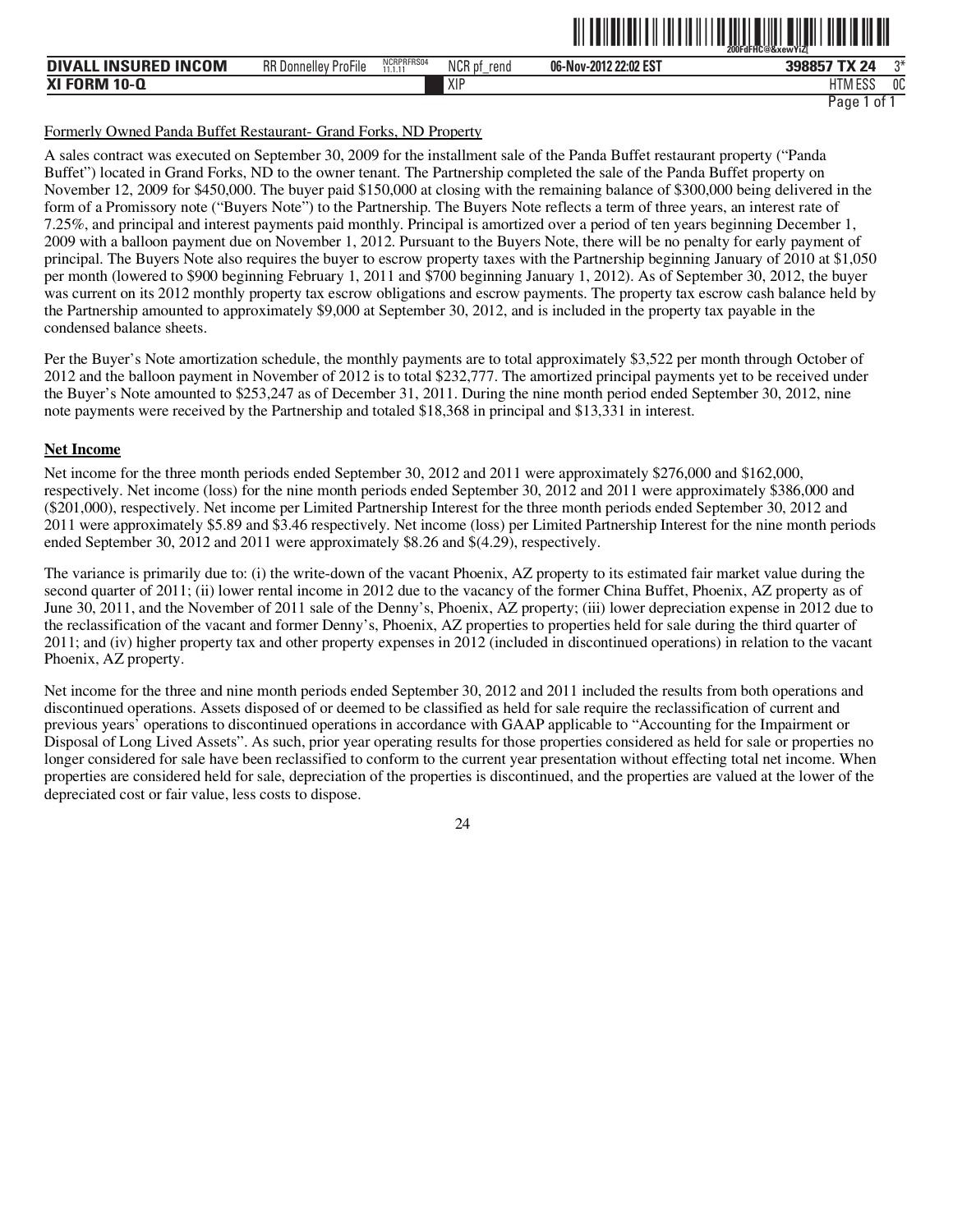|                                 |                             |                       |                             | ---------             | 200FdFHC@&xe&H9%t            |    |
|---------------------------------|-----------------------------|-----------------------|-----------------------------|-----------------------|------------------------------|----|
| . INSURED INCOM<br><b>DIVAI</b> | <b>RR Donnelley ProFile</b> | NCRPRFRS04<br>11.1.11 | <b>NCR</b><br>'K pt<br>rend | 06-Nov-2012 22:02 EST | 398857 TX 25                 | ግ* |
| <b>XI FORM 10-Q</b>             |                             |                       | XIP                         |                       | <b>LITA A FOO</b><br>11M ESS | 0C |
|                                 |                             |                       |                             |                       | 0t<br>Page                   |    |

TIL TON TILLIN IN IN TILLIN TILLIN TIIN IN DIT IN DIT IN DIT IN

#### **Results of Operations**

Income from continuing operations for the three month periods ended September 30, 2012 and 2011 was \$286,000 and \$272,000, respectively. Income from continuing operations for the nine month periods ended September 30, 2012 and 2011 was \$420,000 and \$423,000, respectively.

#### *Three month period ended September 30, 2012 as compared to the three month period ended September 30, 2011:*

*Operating Rental Income:* Rental income for the three month periods ended September 30, 2012 and 2011 was approximately \$449,000 and \$428,000, respectively. The rental income was comprised primarily of monthly lease obligations and included adjustments for straight-line rent.

*General and Administrative Expense:* General and administrative expenses for the three month periods ended September 30, 2012 and 2011 were approximately \$12,000 and \$15,000, respectively. General and administrative expenses were comprised of management expense, state/city registration and annual report filing fees, XBRL outsourced fees, office supplies, printing costs, outside storage expenses, copy/fax costs, postage and shipping expenses, long-distance telephone expenses, website fees, bank fees and state income tax expenses. The variance is due primarily to an increase in management fees and state estimated income tax expenditures for 2012.

*Professional services:* Professional services expenses for the three month periods ended September 30, 2012 and 2011 were approximately \$45,000 and \$35,000, respectively. Professional services expenses were primarily comprised of investor relations data processing, investor mailings processing, website design, legal, auditing and tax preparation fees, and SEC report conversion and processing fees. The variance in professional services expenses is due primarily to increased professional and data processing fees related to the new XBRL requirements.

*Recovery of Amounts Previously Written-off:* Recovery of amounts previously written-off for the three month periods ended September 30, 2012 and 2011 was approximately \$0 and \$250, respectively, and was comprised of small recoveries from former general partners.

#### *Nine month period ended September 30, 2012 as compared to the nine month period ended September 30, 2011:*

*Operating Rental Income:* Rental income for the nine month periods ended September 30, 2012 and 2011 was approximately \$986,000 and \$963,000, respectively. The rental income was comprised primarily of monthly lease obligations and included adjustments for straight-line rent.

*Insurance Expenses:* Insurance expenses for the nine month periods ended September 30, 2012 and 2011 were approximately \$4,000 and \$5,000 respectively. The 2012 and 2011 insurance expenses were related to a general liability policy.

*General and Administrative Expenses:* General and administrative expenses for the nine month periods ended September 30, 2012 and 2011 were approximately \$66,000 and \$54,000, respectively. General and administrative expenses were comprised of management expense, state/city registration and annual report filing fees, office supplies, printing costs, outside storage expenses, copy/fax costs, postage and shipping expenses, long-distance telephone expenses, website fees, bank fees and state income tax expenses.

*Professional Services:* Professional services expenses for the nine month periods ended September 30, 2012 and 2011 were approximately \$183,000 and \$177,000, respectively. Professional

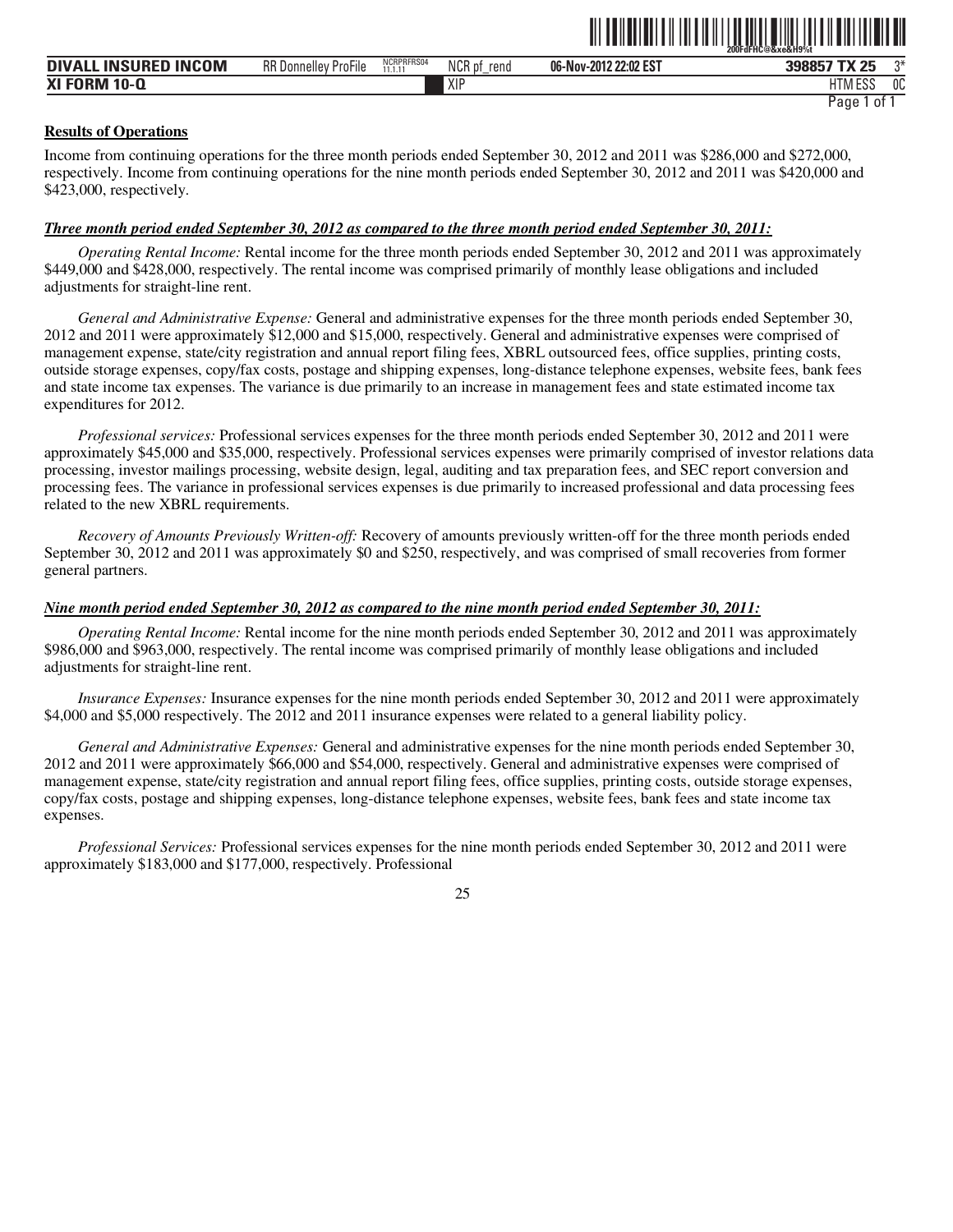|                                      |                                    |                       |                                      |                       | 200FdFHC@&xf5oDZ                    |    |
|--------------------------------------|------------------------------------|-----------------------|--------------------------------------|-----------------------|-------------------------------------|----|
| <b>INSURED INCOM</b><br><b>DIVAL</b> | $-$<br><b>RR Donnelley ProFile</b> | NCRPRFRS04<br>11 1 11 | <b>NICD</b><br>rend<br><b>NUR DI</b> | 06-Nov-2012 22:02 EST | <b>208857 TY 26</b><br>-26<br>ວວດວວ | ግ* |
| <b>XI FORM</b><br>$10 - Q$           |                                    |                       | XIF                                  |                       | 1.500<br>$1 - 1$<br>i ivi<br>LUL    | 0C |

ˆ200FdFHC@&xf5oDZÇŠ **200FdFHC@&xf5oDZ˙** 

services expenses were primarily comprised of investor relations data processing, investor mailings processing, website design, legal, auditing and tax preparation fees, and SEC report conversion and processing fees. The variance in professional services expenses is due primarily due to the timing of services performed related to audit and tax preparation (audit and tax preparation fees can only be accrued and expensed when incurred).

*Recovery of Amounts Previously Written-off:* Recovery of amounts previously written-off for the nine month periods ended September 30, 2012 and 2011 were approximately \$1,000 and \$6,000, respectively, and were comprised of small recoveries from former general partners. Management anticipates that such revenue type may continue to be generated until Partnership dissolution; however, no significant recoveries are anticipated.

#### **Results of Discontinued Operations**

In accordance with FASB guidance for "Accounting for the Impairment or Disposal of Long Lived Assets", discontinued operations represent the operations of properties disposed of or classified as held for sale as well as any gain or loss recognized in their disposition. During the three month period ended September 30, 2012 and 2011, the Partnership recognized a loss from discontinued operations of approximately \$10,000 and \$111,000, respectively. During the nine month period ended September 30, 2012 and 2011, the Partnership recognized a loss from discontinued operations of approximately \$33,000 and \$623,000, respectively. The 2012 and 2011 loss from discontinued operations was attributable to the third quarter of 2011 reclassifications of the vacant Phoenix, AZ property and the formerly owned Denny's, Phoenix, AZ property (sold in November of 2011) to properties held for sale upon the execution of the Agency and Marketing Agreement with an unaffiliated party in September of 2011 to sell both of the properties.

Management anticipates that discontinued operating expenditures in 2012 may approximate at least \$3,000 per month in relation to security and patrol, property tax and insurance, maintenance, and utilities for the vacant Phoenix, AZ property which is classified as property held for the sale in the balance sheets as of September 30, 2012. A summary of significant developments as of September 30, 2012, for the vacant Phoenix, AZ property can be found in Item 2, Properties.

#### **Cash Flow Analysis**

Net cash flows provided by operating activities for the nine month periods ended September 30, 2012 and 2011 were approximately \$756,000 and \$795,000, respectively The variance in cash provided by operating activities from 2012 to 2011 is primarily due to: (i) the 2011 percentage rents collected in the first quarter of 2012 were higher than the 2010 percentage rents collected in the first quarter of 2011 due to higher tenant sales reported and recorded for 2011 as compared to 2010; (ii) the timing of payment of vendor invoices; (iii) lower rental income collections in 2012 due to the vacancy of the Phoenix, AZ property (formerly operated as the Chinese Buffet) as of June 30, 2011, and the sale of the former Denny's, Phoenix, AZ property in November of 2011; and (iv) higher property expense disbursements in 2012 (included in discontinued operations) in relation to the vacant Phoenix, AZ property.

Cash flows provided from (used in) investing activities for the nine month periods ended September 30, 2012 and 2011 were approximately \$19,000 and \$18,000, respectively. The 2012 and 2011 amounts were comprised of the receipt of note receivable principal payments from the Buyer's Note in relation to the 2009 sale of the Panda Buffet property, and small recoveries from former general partners. An additional \$241,113 in principal payments under the Buyer's Note was scheduled to be received during 2012, however, the Partnership extended the Note Receivable for an additional two years (see Note 13 to condensed financial statements). Management anticipates that small recoveries from former general partners may continue to be generated until Partnership dissolution; however, no significant recoveries are anticipated.

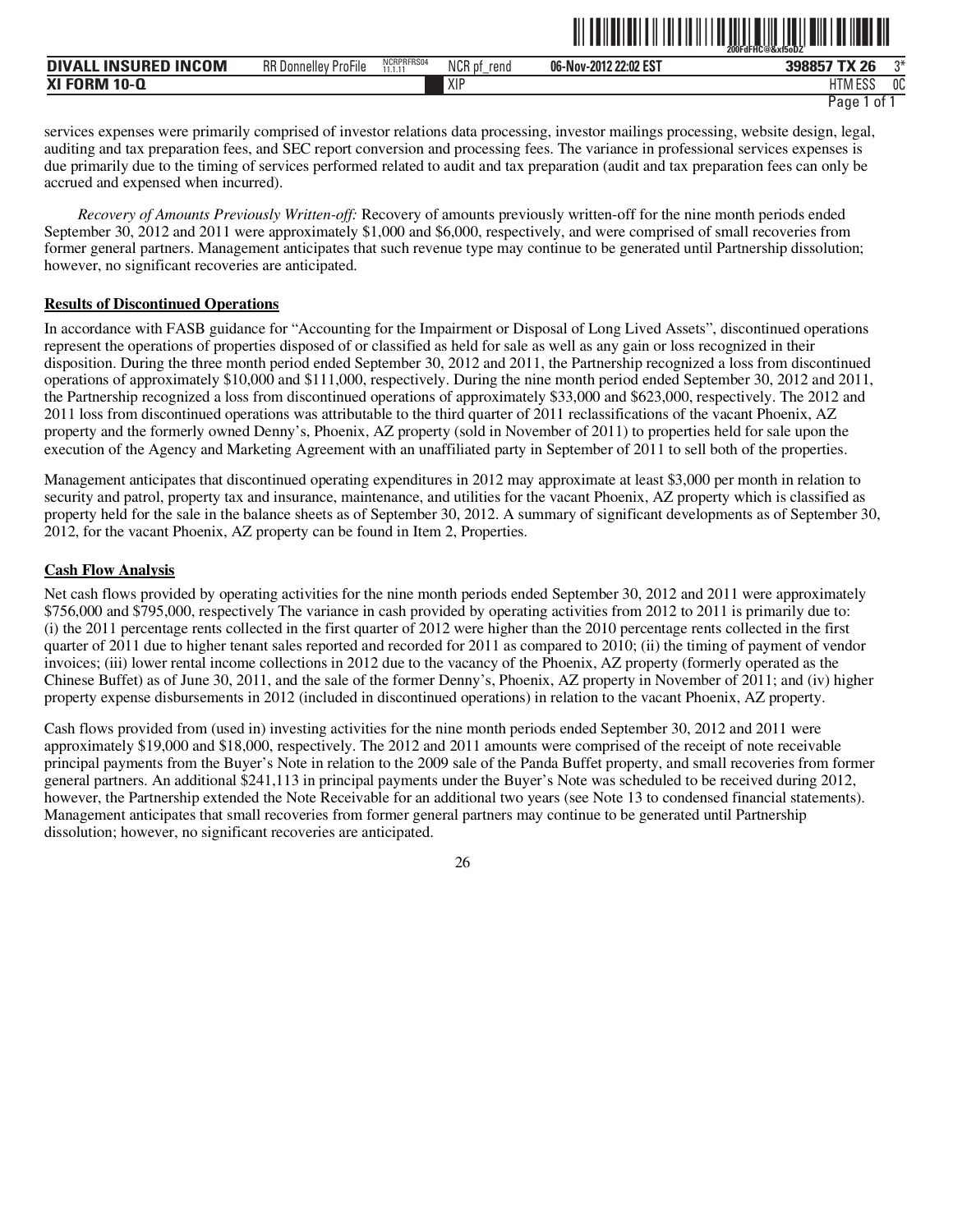|                                                                                |                                               |                       |                | ---------                  | 200FdFHC@&xfBMBZa           |               |
|--------------------------------------------------------------------------------|-----------------------------------------------|-----------------------|----------------|----------------------------|-----------------------------|---------------|
| <b>ICOM</b><br><b>DIVA</b><br><b>INSURED</b><br>IN <sub>0</sub><br>. IN:<br>-⊩ | $-$<br><b>RR</b> Donnel<br>' ProFile<br>۱۱۵۱٬ | NCRPRFRS04<br>11.1.11 | NCR pf<br>rend | -2012 22:02 EST<br>06-Nov- | T11.07<br>39885             | ግ*<br>$\cdot$ |
| XI FORM 10-<br>ш.                                                              |                                               |                       | XIP            |                            | IITMAFOR<br>டபட<br>11 I IVI | 0C            |

<u>oli od indijeli ili in oli ili ili od oli dilibi ili ili ili od ili od ili od il</u>

For the nine month period ended September 30, 2012, cash flows used in financing activities was \$1,057,000 and consisted of aggregate Limited Partner distributions of \$1,055,000, which included approximately \$444,000 in net sale proceeds from the November of 2011 sale of the Denny's, Phoenix, AZ property and approximately \$18,000 in Buyer's Note principal payments received in relation to the 2009 sale of the Panda Buffet property, and General Partner distributions of \$1,546. For the nine month period ended September 30, 2011, cash used in financing activities was \$802,000 and consisted of aggregate Limited Partner distributions of \$800,000, which included net sale proceeds of approximately \$7,000 from the December of 2010 sale of the vacant Park Forest, IL property and approximately \$17,000 in Buyer's Note principal payments received in relation to the 2009 sale of the Panda Buffet property, and General Partner distributions of \$1,777. Distributions have been and will continue to be made in accordance with the Partnership Agreement.

## **Liquidity and Capital Resources**

The Partnership's cash balance was \$490,000 at September 30, 2012. Cash of \$230,000, including approximately \$6,000 in Buyer's Note principal and interest payments received, is anticipated to be used to fund the anticipated third quarter of 2012 aggregate distribution to Limited Partners in November of 2012, and cash of approximately \$35,000 is anticipated to be used for the payment of quarter-end accrued liabilities, net of property tax cash escrow, which are included in the balance sheets. The remainder represents amounts deemed necessary to allow the Partnership to operate normally.

The Partnership's principal demands for funds are expected to be for the payment of operating expenses and distributions. Management anticipates that cash generated through the operations of the Partnership's Properties and sales of Properties will primarily provide the sources for future fund liquidity and Limited Partner distributions. During the process of leasing the Properties, the Partnership may experience competition from owners and managers of other properties. As a result, in connection with negotiating tenant leases, along with recognizing market conditions, Management may offer rental concessions, or other inducements, which may have an adverse impact on the results of the Partnership's operations. The Partnership is also in competition with sellers of similar properties to locate suitable purchasers for its Properties. The two primary liquidity risks in the absence of mortgage debt are the Partnership's inability to collect rent receivables and near or chronic property vacancies. The amount of cash to be distributed to our Limited Partners is determined by the General Partner and is dependent on a number of factors, including funds available for payment of distributions, capital expenditures, and taxable income recognition matching, which is primarily attributable to percentage rents and property sales.

As of September 30, 2012, the current twelve operating Properties were leased 100 percent. In addition, the Partnership collected 100% of its base rent from current operating tenants for the period ended September 30, 2012 and the fiscal year ended December 31, 2011, which we believe is a good indication of overall tenant quality and stability. Only the Applebee's, Columbus, OH lease is due to expire within 2012. The vacant Phoenix, AZ property (China Buffet ceased operations and vacated the Phoenix, AZ property in late June of 2011) rent charges ceased as of June 30, 2011. The property was reclassified to properties held for sale during the third quarter of 2011. See Item 2, Investment Properties for further information regarding properties with significant developments.

Nine of the Partnership's thirteen properties operate as Wendy's fast food restaurants and are franchises of the international Wendy's Company. Operating base rents from the nine Wendy's leases comprised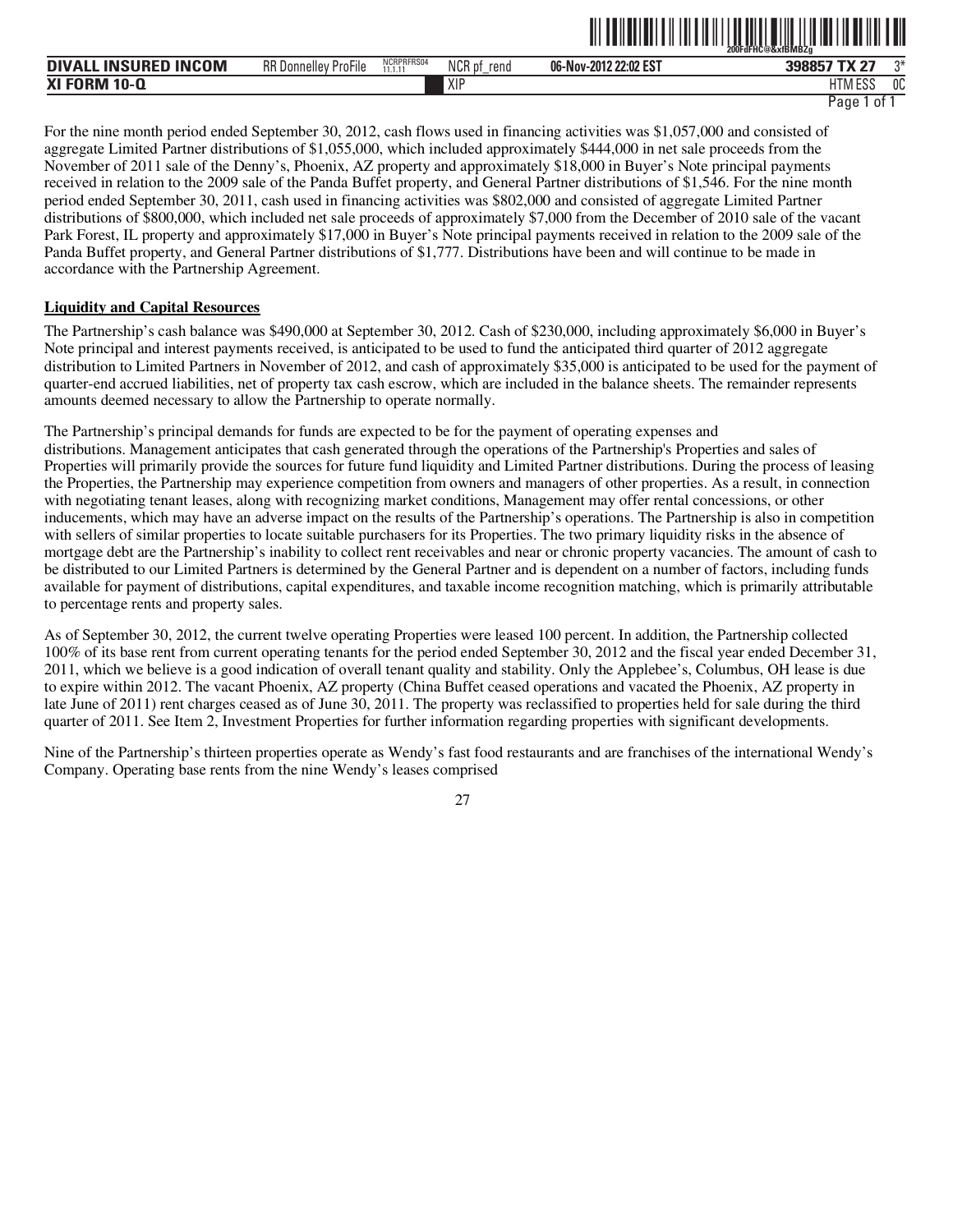|                                       |                             |                                          | - -- --- - -- -- -- - - - | 200FdFHC@&v93z3%E           |     |
|---------------------------------------|-----------------------------|------------------------------------------|---------------------------|-----------------------------|-----|
| <b>INSURED INCOM</b><br><b>DIVALL</b> | <b>RR Donnelley ProFile</b> | RRWIN-XENP140<br>NCR muruk0dc<br>11.0.24 | 06-Nov-2012 22:35 EST     | <b>TV 20</b><br>39885<br>ZС | ⁄l* |
| <b>XI FORM</b><br>$10 - Q$            |                             | XIF                                      |                           | 11T11F0C<br>IIM ESS         | 0C  |

ˆ200FdFHC@&y93z3%EŠ

approximately 75% of the total 2012 operating base rents to-date. As of September 30, 2012 there was approximately \$219,000 in additional 2012 percentage rents recognized in operating rental income in relation to the Wendy's properties, all of which were unbilled as of September 30, 2012. At December 31, 2011, additional 2011 percentage rents totaled approximately \$419,000, of which \$417,000 were unbilled and accrued in relation to the Wendy's properties. Therefore, during the fiscal year 2011, the Partnership generated approximately 81% of its total operating revenues from the nine properties. Additionally, as of September 30, 2012, the nine Properties exceeded 69% of the Partnership's total properties, both by asset value and number. Eight of the nine Wendy's leases are set to expire in November of 2021, with the remaining lease set to expire in November of 2016.

Since more than 69% of the Partnership's Properties, both by historical asset value and number, are leased to Wendy's franchises, the financial status of the three tenants may be considered relevant to investors. At the request of the Partnership, Wendgusta, Wendcharles I and Wendcharles II provided the Partnership with a copy of their reviewed financial statements for the fiscal years ended December 25, 2011 and December 26, 2010. Those reviewed financial statements prepared by Wendgusta's, Wendcharles I's and Wendcharles II's accountants are attached as Exhibit 99.0, 99.1 and 99.2, respectively, to the Partnership's December 31, 2011 Annual Report on Form 10-K, filed with the SEC on April 16, 2012. The Partnership has no rights to audit or review Wendgusta's or Wendcharles I's or Wendcharles II's financial statements and the Partnership's independent registered public accounting firm has not audited or reviewed the financial statements received from Wendgusta, Wendcharles I or Wencharles II.

#### **Disposition Policies**

Management intends to hold the Partnership Properties until such time as a sale or other disposition appears to be advantageous to achieve the Partnership's investment objectives or until it appears that such objectives will either currently not be met or not be met in the future. In deciding whether to sell properties, Management considers factors such as potential capital appreciation or depreciation, cash flow and federal income tax considerations, including possible adverse federal income tax consequences to the Limited Partners. The General Partner may exercise its discretion as to whether and when to sell a property, and there is no obligation to sell properties at any particular time, except upon Partnership termination on November 30, 2020 or if Limited Partners holding a majority of the units vote to liquidate and dissolve the Partnership in response to a formal consent solicitation to liquidate the Partnership.

#### **Item 3. Quantitative and Qualitative Disclosure About Market Risk**

As a smaller reporting company, the Partnership is not required to provide the information required by Item 305 of Regulation S-K.

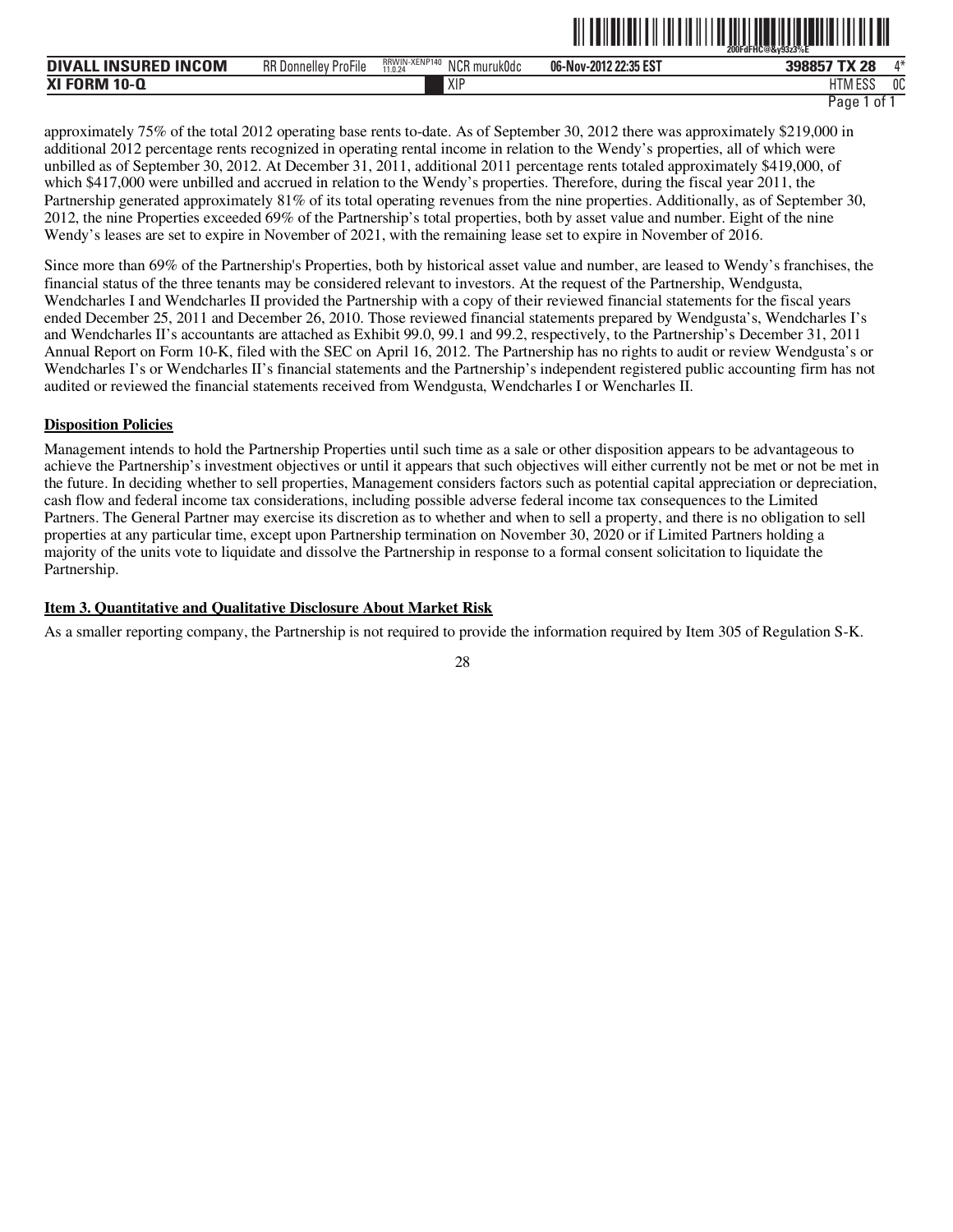| <b>DIVALL INSURED INCOM</b> | <b>RR Donnelley ProFile</b> | RRWIN-XENP140<br>NCR<br>የ muruk0dc<br>11.0.24 | 06-Nov-2012 22:35 EST | $A*$<br>398857 TX 29 |
|-----------------------------|-----------------------------|-----------------------------------------------|-----------------------|----------------------|
| <b>XI FORM 10-Q</b>         |                             | <b>XIP</b>                                    |                       | 0C<br>HTM ESS        |
|                             |                             |                                               |                       | Paqe<br>01           |

<u>oli toimuttui liitti liitti toimuttuuttui liittivuttuut</u>

#### **Item 4. Controls and Procedures**

#### Controls and Procedures

As of September 30, 2012, the Partnership's Management, and the Partnership's principal executive officer and principal financial officer have concluded that the Partnership's disclosure controls and procedures (as defined in Rules 13a-15(e) and 15d-15 (e) under the Securities Exchange Act of 1934, as amended) as of the end of the period covered by this report were effective based on the evaluation of these controls and procedures as required by paragraph (b) of Rule 13a-15 or Rule 15d-15 under the Securities Exchange Act of 1934, as amended.

Changes in Internal Control over Financial Reporting

There has been no change in the Partnership's internal control over financial reporting (as such term is defined in Rules 13a - 15 (f) and  $15d - 15(f)$  under the Exchange Act) that occurred during the fiscal quarter ending September 30, 2012 that has materially affected, or is reasonably likely to materially affect, the Partnership's internal control over financial reporting.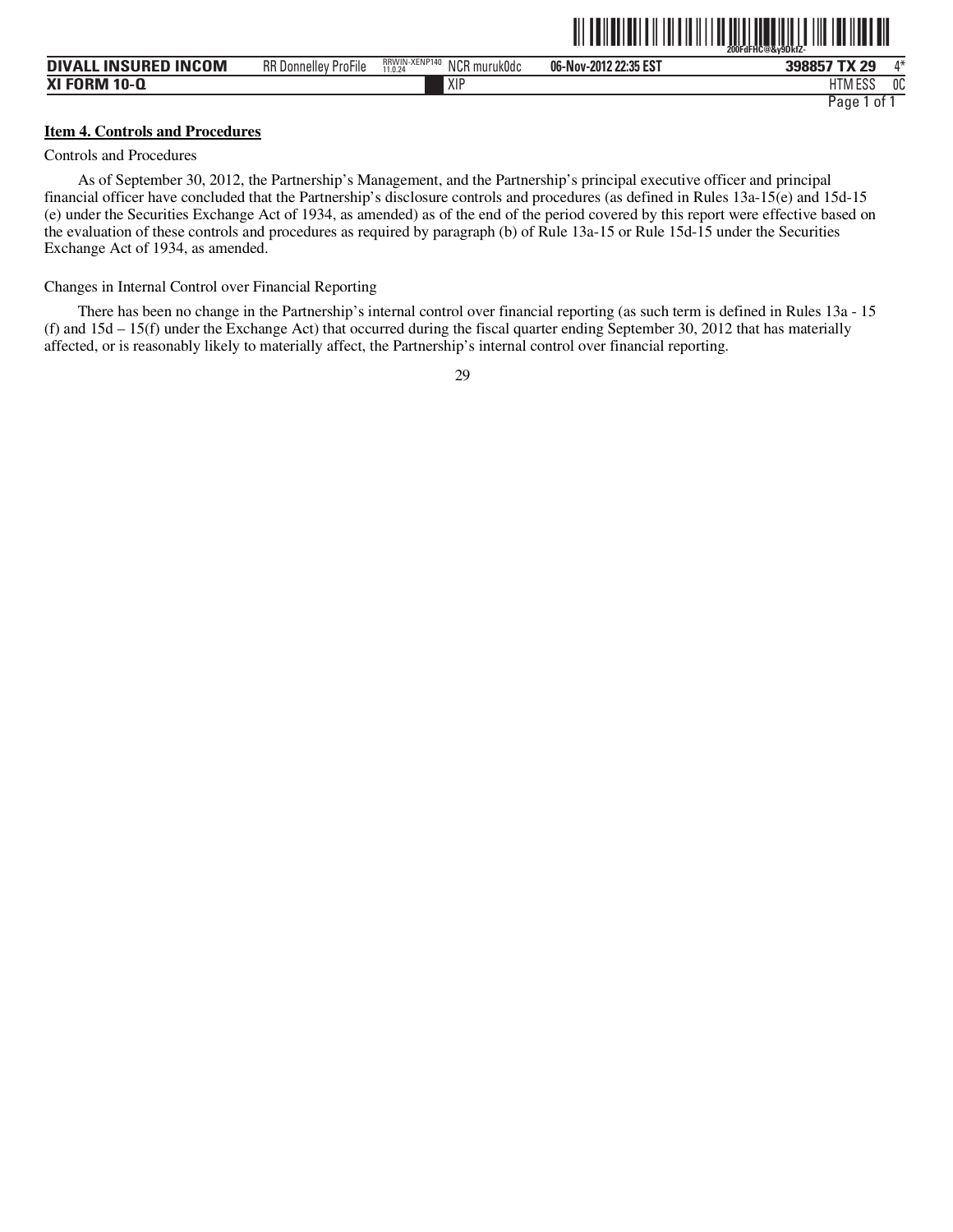

| <b>INCOM</b><br>. INSURED<br><b>DIVAL</b> | $-\cdot$ .<br>RR D<br>ProFile<br>. ، Donnellev | RRWIN-XENP140<br><b>NICD</b><br>`^R muruk0dc<br>11.0.24<br><b>NUI</b> | -2012 22:50 EST<br>06-Nov-2012 | 398857 TX 30 | $F*$ |
|-------------------------------------------|------------------------------------------------|-----------------------------------------------------------------------|--------------------------------|--------------|------|
| <b>XI FORM 10-0</b><br>м                  | <b>PAGE</b><br>. LAP<br>J I MI                 | XIF                                                                   |                                | HIM ESS      | 0C   |

## **PART II - OTHER INFORMATION**

## **Item 1. Legal Proceedings**

There are no material pending legal proceedings, other than ordinary routine litigation incidental to the Partnership's business to which the Partnership is a party.

## **Item 1a. Risk Factors**

Not Applicable.

## **Item 2. Unregistered Sales of Equity Securities and Use of Proceeds**

None.

## **Item 3. Defaults Upon Senior Securities**

None.

#### **Item 4. Mine Safety Disclosures**

Not applicable.

## **Item 5. Other Information**

None.

#### **Item 6. Exhibits**

- (a) Listing of Exhibits
	- 4.1 Agreement of Limited Partnership dated as of November 20, 1987, amended as of November 25, 1987, and February 20, 1988, filed as Exhibit 3A to Amendment No. 1 to the Partnership's Registration Statement on Form S-11 as filed on February 22, 1988, and incorporated herein by reference.
	- 4.2 Amendments to Amended Agreement of Limited Partnership dated as of June 21, 1988, included as part of Supplement dated August 15, 1988, filed under Rule 424(b)(3), Commission File 0-17686, and incorporated herein by reference.
	- 4.3. Amendment to Amended Agreement of Limited Partnership dated as of February 8, 1993, filed as Exhibit 3.3 to the Partnership's 10-K for the year ended December 31, 1992, Commission File 0-17686, and incorporated herein by reference.
	- 4.4 Amendment to Amended Agreement of Limited Partnership dated as of May 26, 1993, filed as Exhibit 3.4 to the Partnership's 10-K for the year ended December 31, 1993, Commission File 0-17686, and incorporated herein by reference.

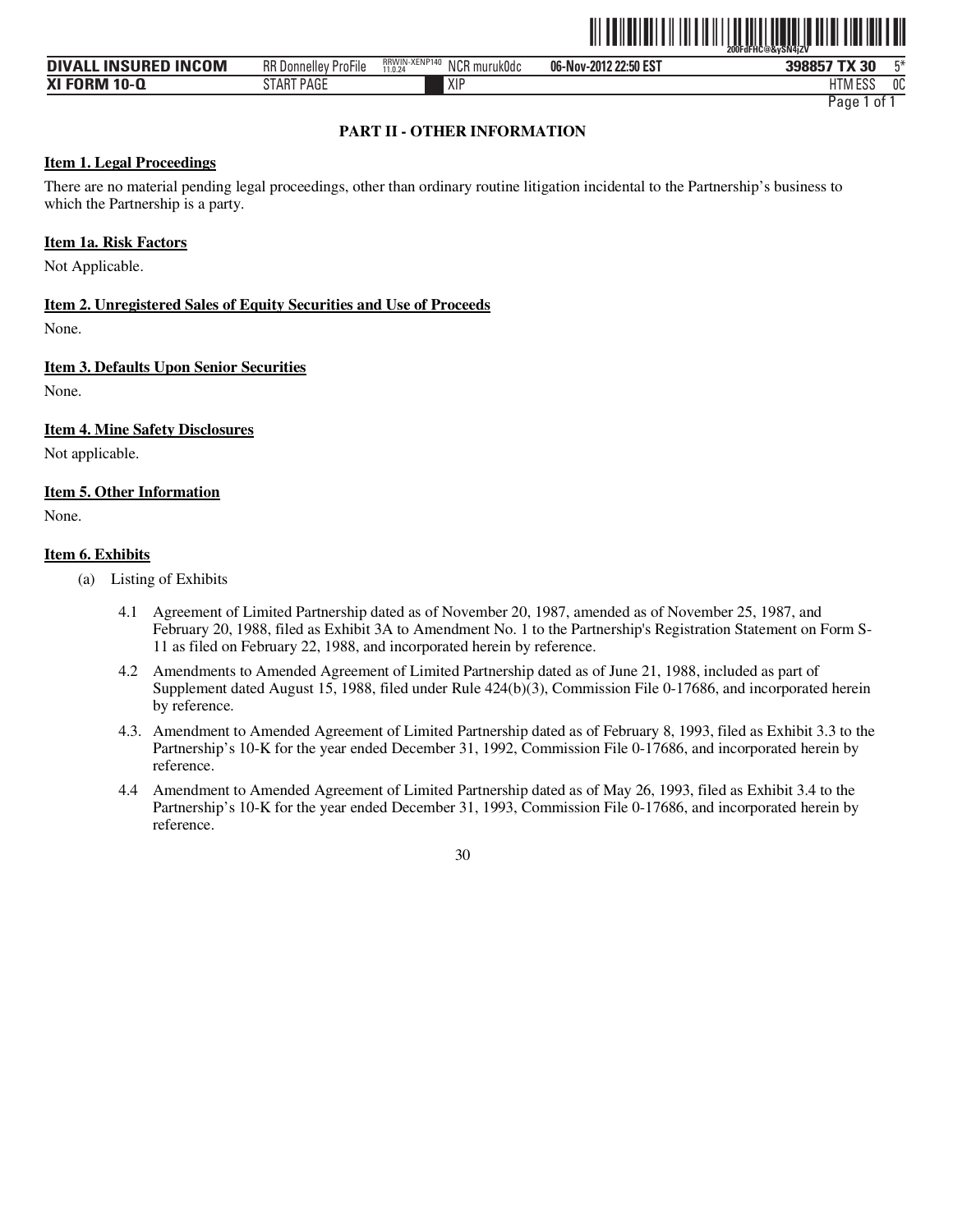|                             |                             |                                          | <u> All an Indian a le chead ann an Dùbhail an Dùbhail an Dùbhail an Dùbhail an Dùbhail an Dùbhail an Dùbhail an Dù</u> | ∭∐∐<br>้ 200FdFHC@&vSRaR%K  |
|-----------------------------|-----------------------------|------------------------------------------|-------------------------------------------------------------------------------------------------------------------------|-----------------------------|
| <b>DIVALL INSURED INCOM</b> | <b>RR Donnelley ProFile</b> | RRWIN-XENP140<br>NCR muruk0dc<br>11.0.24 | 06-Nov-2012 22:50 EST                                                                                                   | $\Lambda^*$<br>398857 TX 31 |
| <b>XI FORM 10-Q</b>         |                             | XIP                                      |                                                                                                                         | <b>HTM ESS</b><br>0C        |

- 4.5 Amendment to Amended Agreement of Limited Partnership dated as of June 30, 1994, filed as Exhibit 3.5 to the Partnership's 10-K for the year ended December 31, 1994, Commission File 0-17686, and incorporated herein by reference.
- 4.6 Amendment to Amended Agreement of Limited Partnership dated as of November 9, 2009, filed as Exhibit 4.1 to the Partnership Quarterly Report on Form 10-Q filed November 12, 2009, Commission File 0-17686, and incorporated herein by reference.
- 4.7 Certificate of Limited Partnership dated November 20, 1987, filed as Exhibit 4.7 to the Partnership Annual Report on Form 10-K filed April 16, 2012, Commission File 0-17686, and incorporated herein by reference.
- 31.1 302 Certifications

 $\overline{1}$ 

- 32.1 Certification of Periodic Financial Report Pursuant to 18 U.S.C. Section 1350.
- 99.1 Correspondence to the Limited Partners, scheduled to be mailed November 15, 2012, regarding the third quarter of 2012 distribution.
- 101 The following materials from the Partnership's Quarterly Report on Form 10-Q for the quarter ended, formatted in XBRL (Extensible Business Reporting Language): (i) Condensed Balance Sheets at September 30, 2012 and December 31, 2011, (ii) Condensed Statements of Income for the three and nine month periods ended September 30, 2012 and 2011, (iii) Condensed Statement of Cash Flows for the nine month periods ended September 30, 2012 and 2011, and (v) Notes to the Condensed Financial Statements. 1

In accordance with Rule 406T of Regulation S-T, the XBRL related information in Exhibit 101 to this Quarterly Report on Form 10-Q shall not be deemed to be "filed" for purposes of Section 18 of the Securities Exchange Act of 1934 (the "Exchange Act") , or otherwise subject to the liability of that section, and shall not be part of any registration statement or other document filed under the Securities Act of 1933 or the Exchange Act, except as shall be expressly set forth by specific reference in such filing.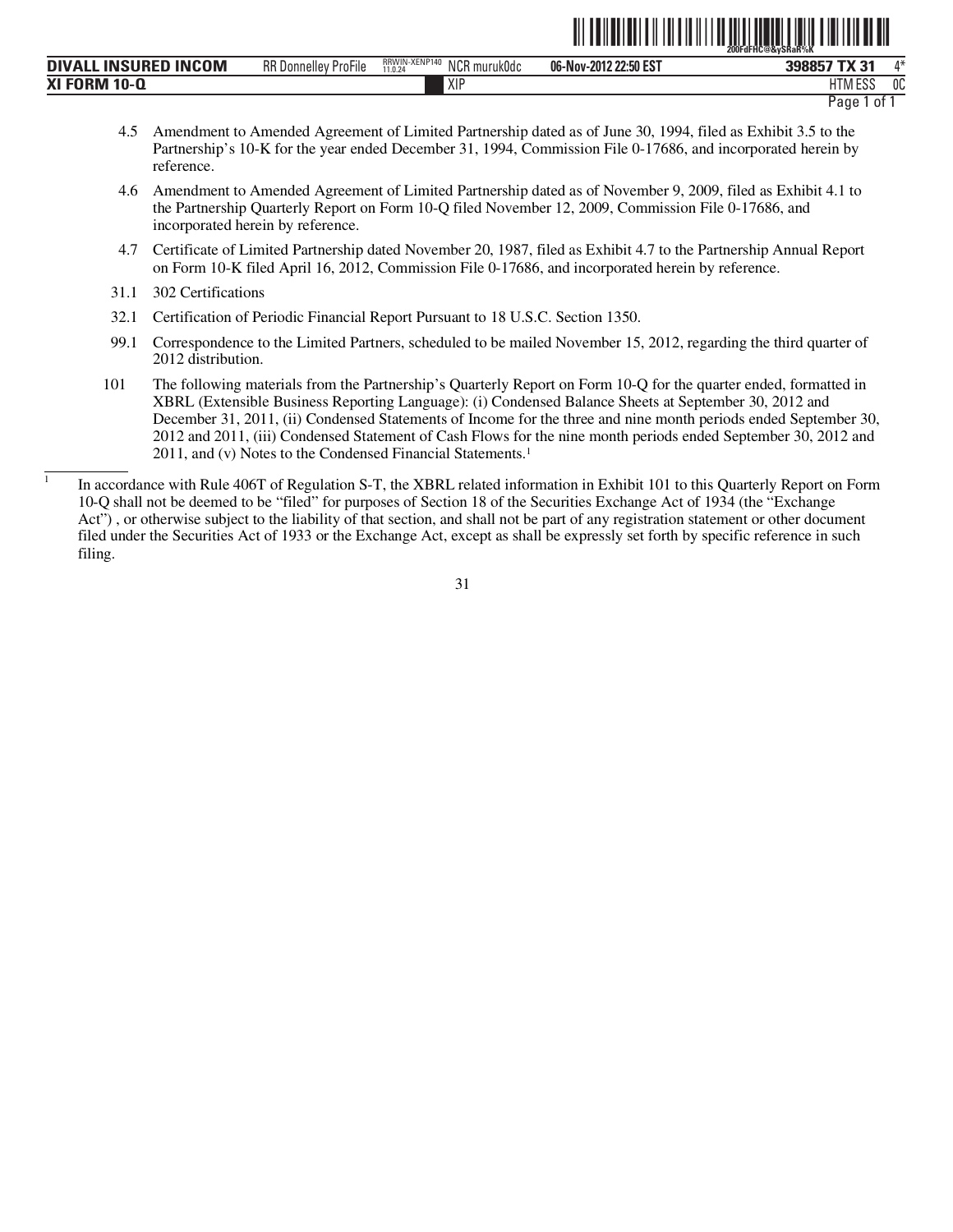

| <b>INSURED INCOM</b><br>DIVAL' | $-\cdot$<br><b>RR</b> Donnelley<br>ProFile | RRWIN-XENP <sup>*</sup><br>$\ddot{\phantom{0}}$<br><b>NICR</b><br>R muruk0dc<br>- 140<br>11.0.24<br><b>NUL</b> | 06-Nov-2012 22:50 EST | 398857 TX 32<br>J7       | г×. |
|--------------------------------|--------------------------------------------|----------------------------------------------------------------------------------------------------------------|-----------------------|--------------------------|-----|
| FNRM 10.<br>-<br>,,,,          | ART PAGE<br>$\blacksquare$                 | <b>YID</b><br>ΛH                                                                                               |                       | 78 A FOO<br>i ivi<br>∟ບເ | ОC  |

## **SIGNATURES**

Pursuant to the requirements of the Securities Exchange Act of 1934, the Registrant has duly caused this report to be signed on its behalf by the undersigned, thereunto duly authorized.

## **DIVALL INSURED INCOME PROPERTIES 2 LIMITED PARTNERSHIP**

By: The Provo Group, Inc., General Partner

By: /s/ Lynette L. DeRose

Lynette L. DeRose, Controller (principal executive officer, principal financial officer and principal accounting officer of the Partnership)

Date: November 13, 2012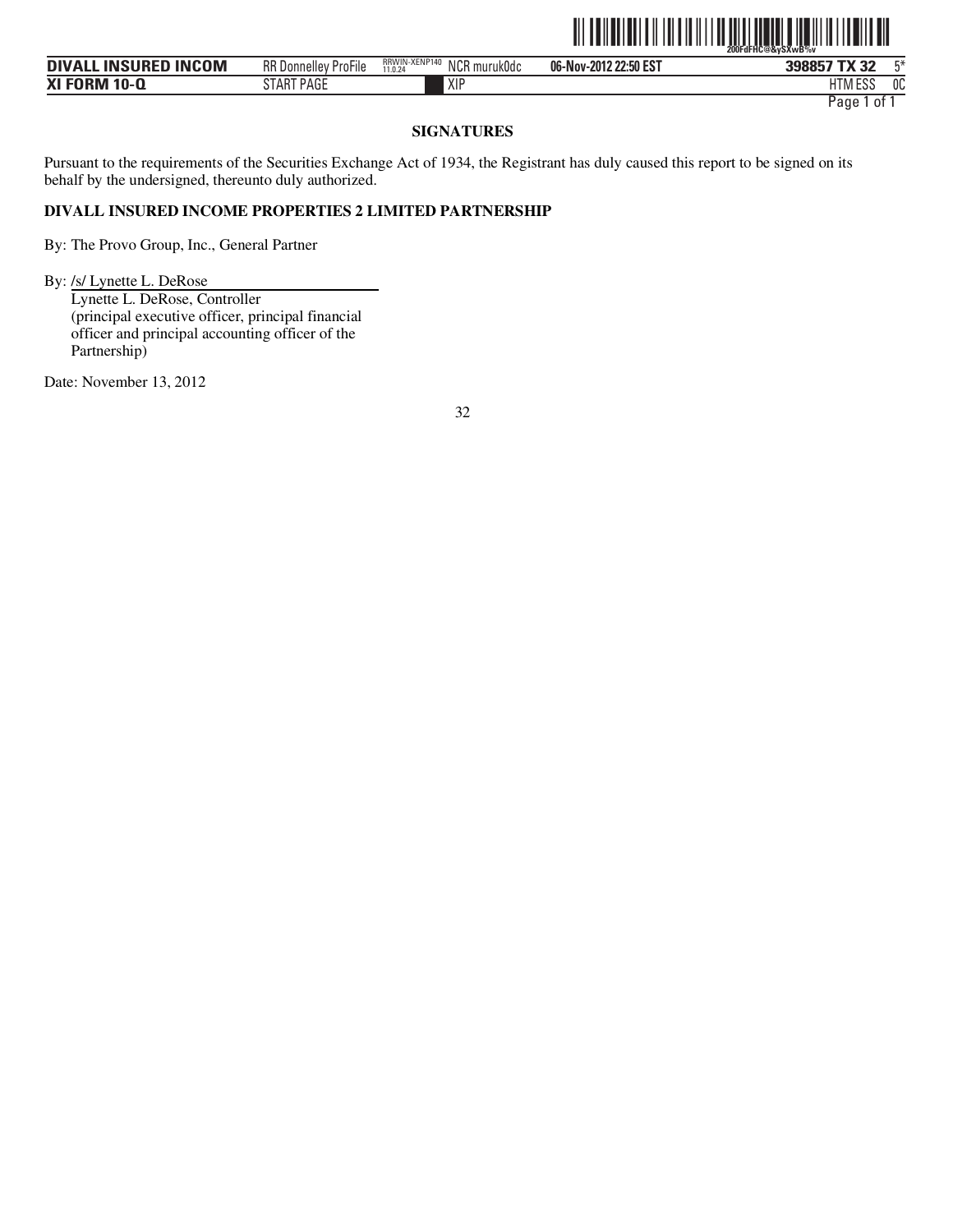

HTM ESS 0C

Page 1 of

**Exhibit 31.1** 

## **DIVALL INSURED INCOME PROPERTIES 2 LIMITED PARTNERSHIP**

## **CERTIFICATIONS**

I, Bruce A. Provo, certify that:

- 1. I have reviewed this quarterly report on Form 10-Q of DiVall Insured Income Properties 2 Limited Partnership;
- 2. Based on my knowledge, this quarterly report does not contain any untrue statement of a material fact or omit to state a material fact necessary to make the statements made, in light of the circumstances under which such statements were made, not misleading with respect to the period covered by this report;
- 3. Based on my knowledge, the financial statements, and other financial information included in this report, fairly present in all material respects the financial condition, results of operations and cash flows of the registrant as of, and for, the periods presented in this report;
- 4. I am responsible for establishing and maintaining disclosure controls and procedures (as defined in Exchange Act Rules 13a-15(e) and 15d-15(e)) and internal control over financial reporting (as defined in Exchange Act Rules 13a- 15(f) and 15d- 15(f)) for the registrant and have:
	- a) Designed such disclosure controls and procedures, or caused such disclosure controls and procedures to be designed under my supervision, to ensure that material information relating to the registrant, including its consolidated subsidiaries, is made known to us by others within those entities, particularly during the period in which this report is being prepared;
	- b) Designed such internal control over financial reporting, or caused such internal control over financial reporting to be designed under my supervision, to provide reasonable assurance regarding the reliability of financial reporting and the preparation of financial statements for external purposes in accordance with generally accepted accounting principles.
	- c) Evaluated the effectiveness of the registrant's disclosure controls and procedures and presented in this report my conclusions about the effectiveness of the disclosure controls and procedures, as of the end of the period covered by this report based on such evaluation;
	- d) Disclosed in this report any change in the registrant's internal control over financial reporting that occurred during the registrant's most recent fiscal quarter (the registrant's fourth fiscal quarter in the case of an annual report) that has materially affected, or is reasonably likely to materially affect, the registrant's internal control over financial reporting; and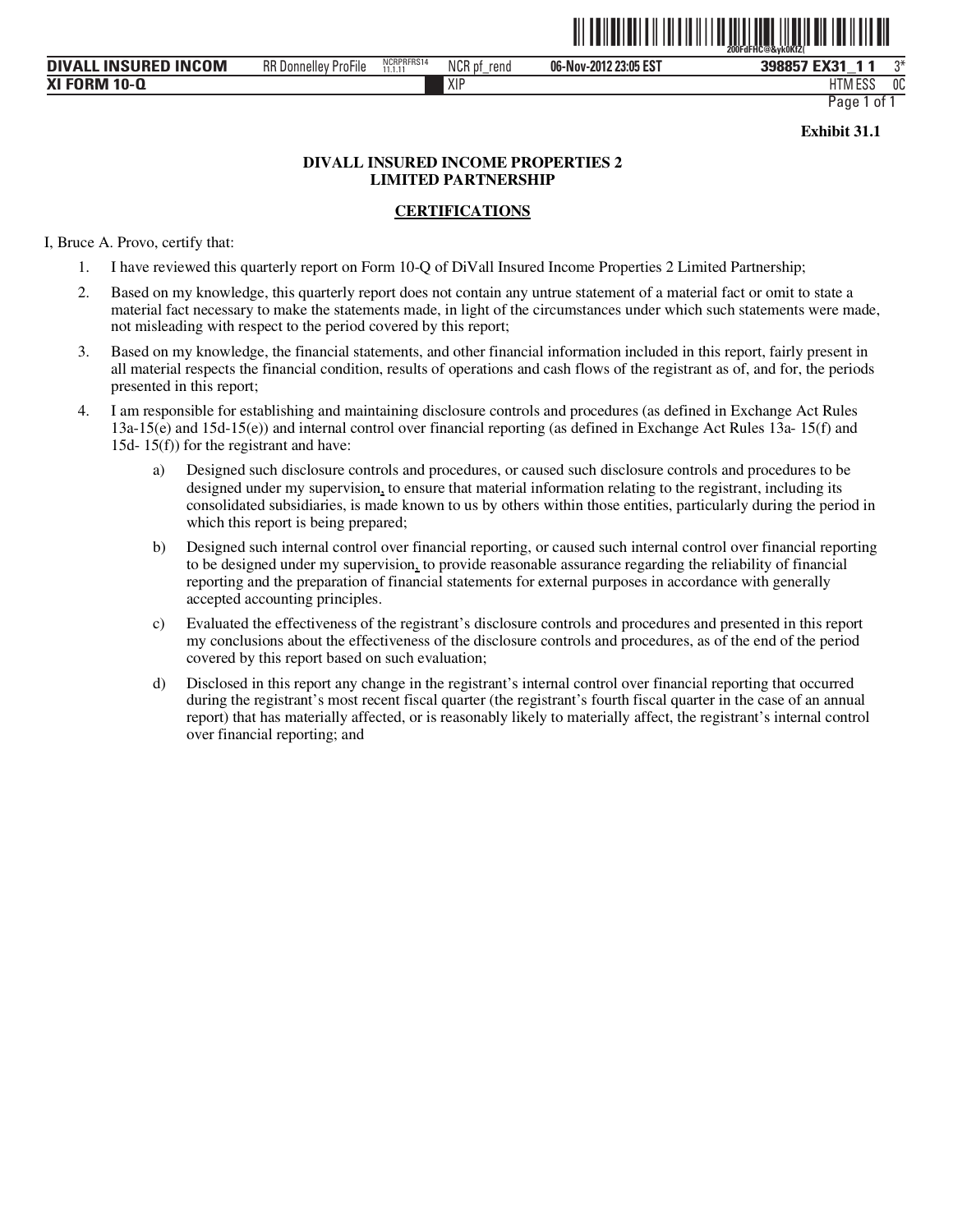|                                                                 |                                       |                                                                    |                          | 200FdFHC#0GchCG%0                                                               |
|-----------------------------------------------------------------|---------------------------------------|--------------------------------------------------------------------|--------------------------|---------------------------------------------------------------------------------|
| <b>ICOM</b><br><b>INSURED</b><br><b>IN</b><br><b>DIVA</b><br>-- | <b>RR</b> Donnelley<br>---<br>ProFile | <b>E-XNOOCR</b><br>? logam0dc<br>ACXFBU·<br>∵l-IVIVVE-.<br>11.0.24 | 19:09 EST<br>07-Nov-2012 | <b>EVO4</b><br>mж.<br>200057<br>ᅜᇩ<br>ാാപ                                       |
| XI FOI<br>$10 -$<br>JKM                                         |                                       | XIF                                                                |                          | $F^{\alpha}$<br>0C<br>דוו<br>n i ivi t<br>LUU<br>___<br><b>STATES OF STREET</b> |

TITE A LITTLE AND LITTLE AND LITTLE AND LITTLE AND LITTLE AND LITTLE AND LITTLE AND LITTLE AND LITTLE AND LITT

- 5. I have disclosed, based on my most recent evaluation of internal control over financial reporting, to the registrant's auditors and the audit committee of the registrant's board of directors (or persons performing the equivalent functions):
	- a) All significant deficiencies and material weaknesses in the design or operation of internal control over financial reporting which are reasonably likely to adversely affect the registrant's ability to record, process, summarize and report financial information; and
	- b) Any fraud, whether or not material, that involves management or other employees who have a significant role in the registrant's internal control over financial reporting.

Dated: November 13, 2012 By: /s/ Bruce A. Provo

President, Chief Executive Officer and Chief Financial Officer of the Provo Group, Inc., the General Partner of the Partnership (principal executive officer and principal financial officer of the registrant)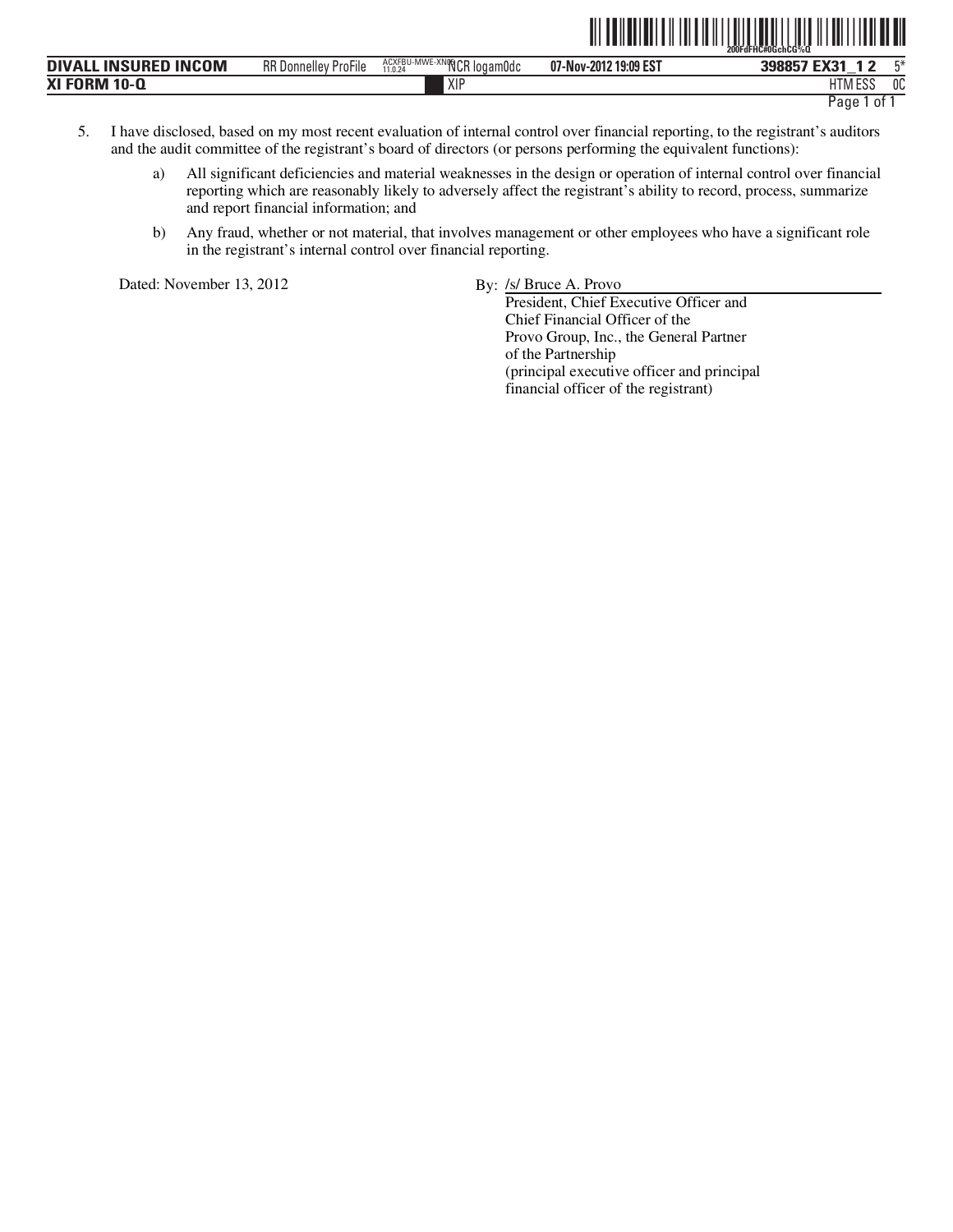

**DIVALL INSURED INCOM** RR Donnelley Profile ACXEBU-MWE-XNOR logamOdc 07-Nov-2012 19:10 EST 398857 EX32 **XI FORM 10-Q 07-Nov-2012 19:10 EST** XIP HTM RR Donnelley ProFile NCR logam0dc 5\* ACXFBU-MWE-XN05 11.0.24 HTM ESS 0C

Page 1 of 1

**Exhibit 32.1** 

## **DIVALL INSURED INCOME PROPERTIES 2 LIMITED PARTNERSHIP**

#### **Certification of Periodic Financial Report Pursuant to 18 U.S.C. Section 1350**

Pursuant to 18 U.S.C. Section 1350, as adopted pursuant to Section 906 of the Sarbanes-Oxley Act of 2002, the undersigned principal executive officer and principal financial officer of Divall Insured Income Properties 2 Limited Partnership (the "Company") certifies that the Quarterly Report on Form 10-Q of the Company for the period ended September 30, 2012 fully complies with the requirements of Section 13(a) or 15(d) of the Securities Exchange Act of 1934 and that information contained in the periodic report fairly presents, in all material respects, the financial condition and results of operations of the Company.

THE PROVO GROUP, INC., General Partner

Dated: November 13, 2012 By: /s/ Bruce A. Provo

 President, Chief Executive Officer and Chief Financial Officer of the Provo Group, Inc., the General Partner of the Partnership (principal executive officer and principal financial officer of the registrant)

This certification is made solely for the purpose of 18 U.S.C. Section 1350, subject to the knowledge standard contained therein, and not for any other purpose.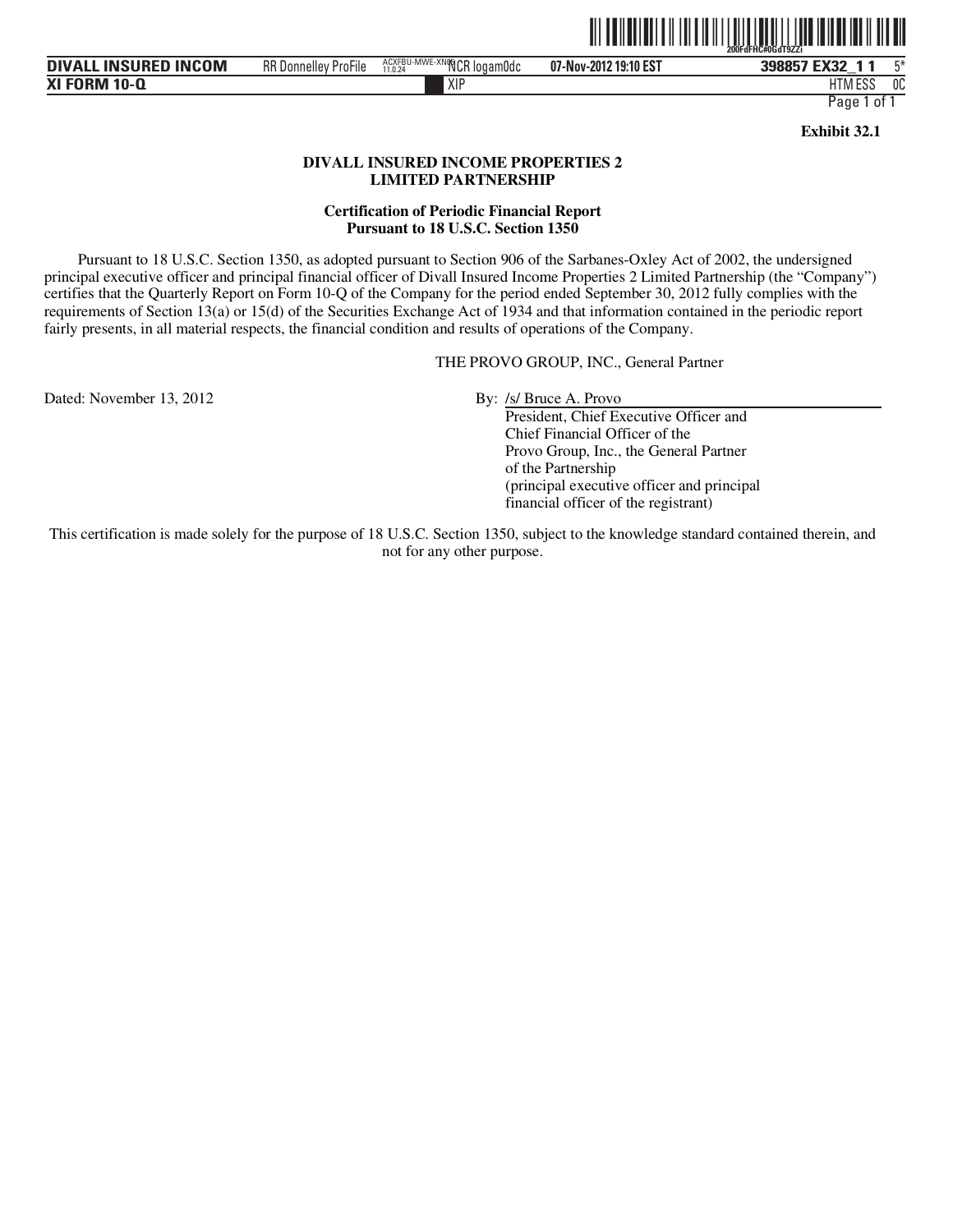

| . INSURED INCOM<br><b>DIVALL</b> | $-\cdot$ .<br>RR C<br>. Donnellev<br>ProFile | NCRPRFRS15<br>11.1.11 | NCR pt<br>rend | 06-Nov-2012 23:05 EST | / EX99<br>398857        | ⁄l* |
|----------------------------------|----------------------------------------------|-----------------------|----------------|-----------------------|-------------------------|-----|
| <b>XI FORM 10-Q</b>              |                                              |                       | XIP            |                       | $-$ n $\sim$<br>HIM ESS | 0C  |

**Exhibit 99.1** 

## **DiVall Insured Income Properties 2, L.P.**

## **QUARTERLY NEWS**

*November 15, 2012*

#### **A Publication of The Provo Group, Inc. THIRD QUARTER 2012**

## *THIRD QUARTER OF 2012 DISTRIBUTION…*

The Partnership is distributing \$230,000 for the Third Quarter of 2012, which is \$4.97 per unit. This is \$20,000 (\$.43 per unit) higher than planned due to higher than budgeted net income as a result of lower property expenses and higher than planned miscellaneous revenue sources. We only distribute "actual" adjusted net cash flow.

The 2012 Fourth Quarter distribution, which is anticipated to be mailed in February 2013, is now estimated to be \$520,000 (\$11.24 per Unit), to reflect the net proceeds of the successful sale of our Phoenix Property (see Property Held for Sale section). Prior Projections of \$440,000 (\$9.51 per Unit) included an estimated balloon payment on a mortgage note of \$232,000. However, we extended the repayment terms two years with a principal reduction in November of only \$32,000.

#### *ADDITIONAL FINANCIAL INFORMATION CAN BE ACCESSED…*

For further Quarterly 2012 unaudited financial information, see the Partnership's interim financial reports filed on Form 10-Q. A copy of the First and Second Quarter 2012 10-Q and other public reports can be viewed and printed free of charge at the Partnership's website at www.divallproperties.com or at the SEC's website at www.sec.gov. The Partnership's 2012 Third Quarter Report on Form 10-Q is anticipated to be filed with the SEC on or before November 13, 2012, at which time the report can also be accessed via the websites.

#### **DISTRIBUTION HIGHLIGHTS**

- **\$230,000 (\$4.97 per unit)** distributed for the **Third Quarter** of 2012, (see **Adjusted Condensed Statements of Cash Flows attached)**
- **\$645,000 (\$13.94 per unit)** in aggregate distributions for the First through Third Quarters of 2012.
- **Between \$1,600.69 and \$1,451.51** is the range of cumulative total distributions per unit from the *first* unit sold to the *last*  unit sold before the offering closed (3/90), respectively. (Distributions are from both adjusted cash flow from operations and "net" cash activity from financing and investing activities).

#### *FORWARD LOOKING STATEMENTS*

*Forward-looking statements that were true at the time made may ultimately prove to be incorrect or false. Investors are cautioned not to place undue reliance on forward-looking statements, which reflect the Partnership's management's view only as of August 1, 2012, the date this newsletter was sent for printing and mail assembly The Partnership undertakes no obligation to update or revise forward-looking statements to reflect changed assumptions, the occurrence of unanticipated events or changes to future operating results. Factors that could cause actual results to differ materially from any forward-looking statements made in this newsletter*  include changes in general economic conditions, changes in real estate conditions and markets, inability of current tenants to meet *financial obligations, inability to obtain new tenants upon the expiration of existing leases, and the potential need to fund tenant improvements or other capital expenditures out of operating cash flow.* 

| <b>SEE INSIDE</b>              |  |
|--------------------------------|--|
| <b>Property Highlights</b>     |  |
| <b>Ouestions &amp; Answers</b> |  |
| <b>Contact Information</b>     |  |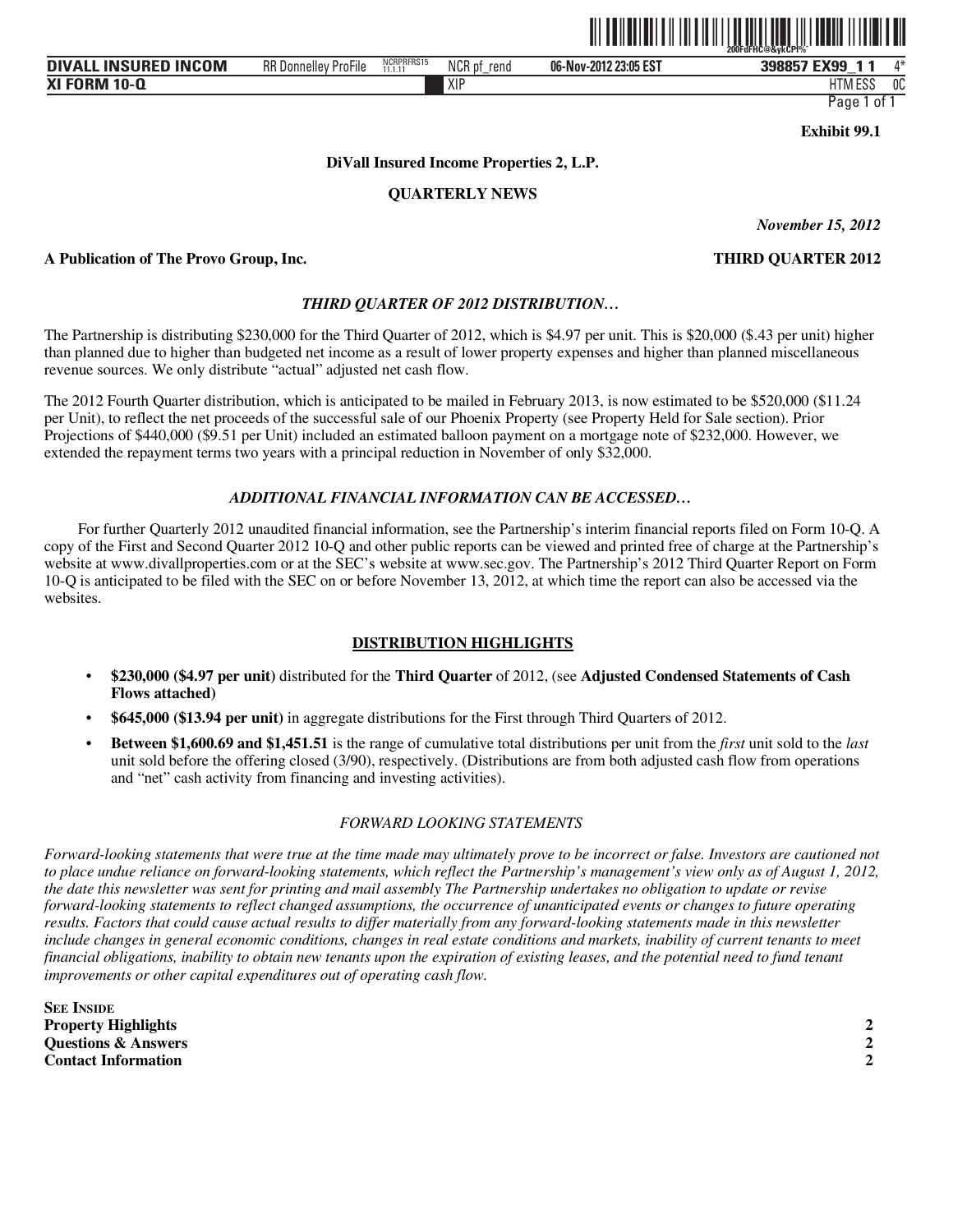

## **PAGE 2 DIVALL 2 QUARTERLY NEWS 3 Q 12**

## **PROPERTY HELD FOR SALE**

## **Vacant Phoenix, AZ property:**

The carrying amount of the vacant Phoenix, AZ property was reduced by \$390,117 during the fiscal year 2011, to its estimated fair value of \$150,000.

A contract to sell the vacant Phoenix, Arizona property for \$325,000 was executed in February 2012. The sale was closed on October 22, 2012, resulting in net cash proceeds of \$288,000, after third party commissions and other selling expenses. This is greater than the Property's estimated fair value of \$150,000 as of September 30, 2012. We did not budget the closing of this transaction in 2012 and accordingly, the net proceeds were not projected in prior distribution estimates.

## **QUESTIONS & ANSWERS**

## • *When can I expect to receive my next distribution mailing?*

Your distribution correspondence for the fourth quarter of 2012 is scheduled to be mailed on February 15, 2013.

#### • *What was the estimated December 31, 2011 Net Unit Value ("NUV")?*

Management had estimated the December 31, 2011 Net Unit Value of each interest of the Partnership to approximate \$305, as noted in the letter mailed to investors on February 15, 2012. Please note that the estimated year-end NUV should be adjusted (reduced) for any subsequent property sale(s) or applicable impairment write-downs during the following year. As with any valuation methodology, the General Partner's methodology is based upon a number of estimates and assumptions that may not be accurate or complete. Different parties with different assumptions and estimates could derive a different estimated NUV. Accordingly, with respect to the estimated NUV, the Partnership can give no assurance that:

- an investor would be able to resell his or her units at this estimated NUV;
- an investor would ultimately realize distributions per unit equal to the Partnership's estimated NUV per unit upon the liquidation of all of the Partnership's assets and settlement of its liabilities;
- the Partnership's units would trade at the estimated NUV per unit in a secondary market; or
- the methodology used to estimate the Partnership's NUV per unit would be acceptable to FINRA or under ERISA for compliance with their respective reporting requirements.
- *How can I obtain hard copies of Quarterly and Annual Reports or other SEC filings?*

Please visit the Investor Relations page at the Partnership website at www.divallproperties.com or the SEC website at www.sec.gov to print a copy of the report(s) or contact Investor Relations.

• *How do I have a question answered in the next Newsletter?*

Please e-mail your specific question to Lynette DeRose at lderose@tpgsystems.com or visit our Investor Relations page at www.divallproperties.com.

• *I've moved. How do I update my account registration?*

Please mail or fax to DiVall Investor Relations a signed letter stating your new address and telephone number. Updates cannot be accepted over the telephone or via voicemail messages.

#### • *If I have questions or comments, how can I reach DiVall Investor Relations?*

You can reach DiVall Investor Relations at the address and/or number(s) listed below.

## **CONTACT INFORMATION**

| <b>MAIL:</b> | DiVall Investor Relations                     |             | <b>PHONE:</b> 1-800-547-7686 |
|--------------|-----------------------------------------------|-------------|------------------------------|
|              | c/o Phoenix American Financial Services, Inc. | <b>FAX:</b> | 1-415-485-4553               |
|              | 2401 Kerner Blyd.                             |             |                              |
|              | San Rafael, CA 94901                          |             |                              |